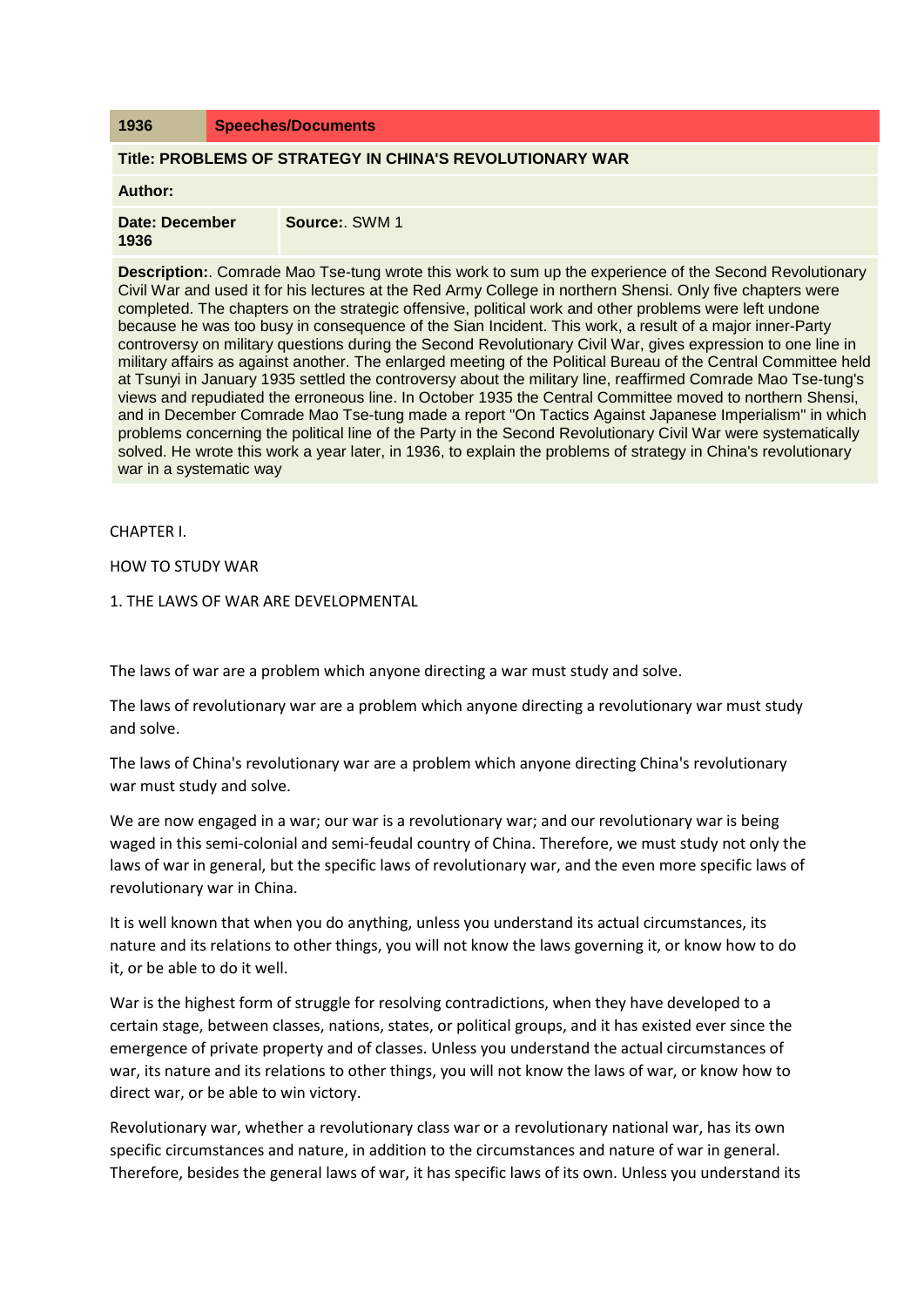specific circumstances and nature, unless you understand its specific laws, you will not be able to direct a revolutionary war and wage it successfully.

China's revolutionary war, whether civil war or national war, is waged in the specific environment of China and so has its own specific circumstances and nature distinguishing it both from war in general and from revolutionary war in general. Therefore, besides the laws of war in general and of revolutionary war in general, it has specific laws of its own. Unless you understand them, you will not be able to win in China's revolutionary war.

Therefore, we must study the laws of war in general, we must also study the laws of revolutionary war, and, finally, we must study the laws of China's revolutionary war.

Some people hold a wrong view, which we refuted long ago. They say that it is enough merely to study the laws of war in general, or, to put it more concretely, that it is enough merely to follow the military manuals published by the reactionary Chinese government or the reactionary military academies in China. They do not see that these manuals give merely the laws of war in general and moreover are wholly copied from abroad, and that if we copy and apply them exactly without the slightest change in form or content, we shall be "cutting the feet to fit the shoes" and be defeated. Their argument is: why should knowledge which has been acquired at the cost of blood be of no use? They fail to see that although we must cherish the earlier experience thus acquired, we must also cherish experience acquired at the cost of our own blood.

Others hold a second wrong view, which we also refuted long ago. They say that it is enough merely to study the experience of revolutionary war in Russia, or, to put it more concretely, that it is enough merely to follow the laws by which the civil war in the Soviet Union was directed and the military manuals published by Soviet military organizations. They do not see that these laws and manuals embody the specific characteristics of the civil war and the Red Army in the Soviet Union, and that if we copy and apply them without allowing any change, we shall also be "cutting the feet to fit the shoes" and be defeated. Their argument is: since our war, like the war in the Soviet Union, is a revolutionary war, and since the Soviet Union won victory, how then can there be any alternative but to follow the Soviet example? They fail to see that while we should set special store by the war experience of the Soviet Union, because it is the most recent experience of revolutionary war and was acquired under the guidance of Lenin and Stalin, we should likewise cherish the experience of China's revolutionary war, because there are many factors that are specific to the Chinese revolution and the Chinese Red Army.

Still others hold a third wrong view, which we likewise refuted long ago. They say that the most valuable experience is that of the Northern Expedition of 1926-27 and that we must learn from it, or, to put it more concretely, that we must imitate the Northern Expedition in driving straight ahead to seize the big cities. They fail to see that while the experience of the Northern Expedition should be studied, it should not be copied and applied mechanically, because the circumstances of our present war are different. We should take from the Northern Expedition only what still applies today, and work out something of our own in the light of present conditions.

Thus the different laws for directing different wars are determined by the different circumstances of those wars--differences in their time, place and nature. As regards the time factor, both war and its laws develop; each historical stage has its special characteristics, and hence the laws of war in each historical stage have their special characteristics and cannot be mechanically applied in another stage. As for the nature of war, since revolutionary war and counterrevolutionary war both have their special characteristics, the laws governing them also have their own characteristics, and those applying to one cannot be mechanically transferred to the other. As for the factor of place, since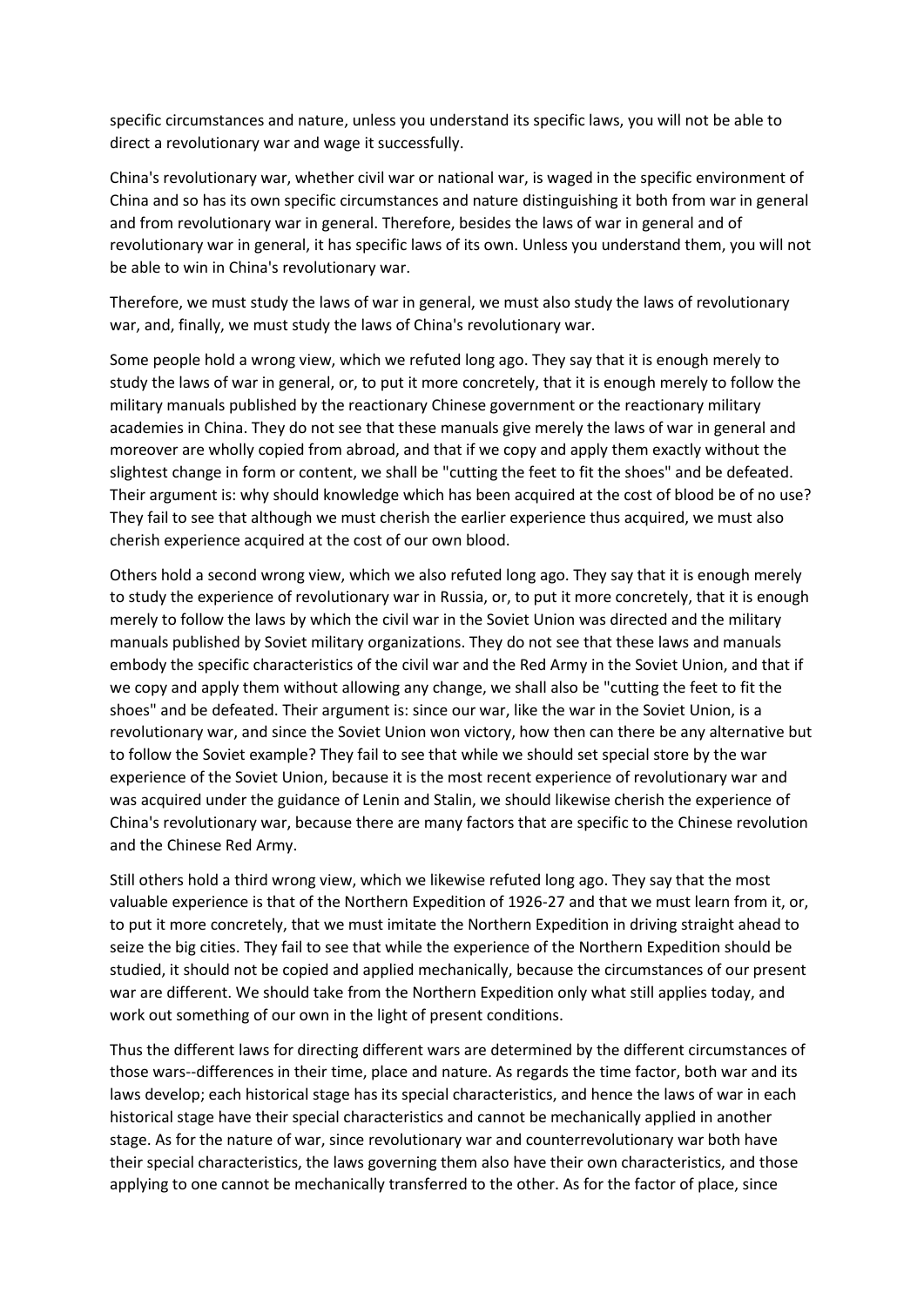each country or nation, especially a large country or nation, has its own characteristics, the laws of war for each country or nation also have their own characteristics, and here, too, those applying to one cannot be mechanically transferred to the other. In studying the laws for directing wars that occur at different historical stages, that differ in nature and that are waged in different places and by different nations, we must fix our attention on the characteristics and development of each, and must oppose a mechanical approach to the problem of war.

Nor is this all. It signifies progress and development in a commander who is initially capable of commanding only a small formation, if he becomes capable of commanding a big one. There is also a difference between operating in one locality and in many. It likewise signifies progress and development in a commander who is initially capable of operating only in a locality he knows well, if he becomes capable of operating in many other localities. Owing to technical, tactical and strategic developments on the enemy side and on our own, the circumstances also differ from stage to stage within a given war. It signifies still more progress and development in a commander who is capable of exercising command in a war at its lower stages, if he becomes capable of exercising command in its higher stages. A commander who remains capable of commanding only a formation of a certain size, only in a certain locality and at a certain stage in the development of a war shows that he has made no progress and has not developed. There are some people who, contented with a single skill or a peep-hole view, never make any progress, they may play some role in the revolution at a given place and time, but not a significant one. We need directors of war who can play a significant role. All the laws for directing war develop as history develops and as war develops; nothing is changeless.

# 2. THE AIM OF WAR IS TO ELIMINATE WAR

War, this monster of mutual slaughter among men, will be finally eliminated by the progress of human society, and in the not too distant future too. But there is only one way to eliminate it and that is to oppose war with war, to oppose counter-revolutionary war with revolutionary war, to oppose national counter-revolutionary war with national revolutionary war, and to oppose counterrevolutionary class war with revolutionary class war. History knows only two kinds of war, just and unjust. We support just wars and oppose unjust wars. All counter-revolutionary wars are unjust, all revolutionary wars are just. Mankind's era of wars will be brought to an end by our own efforts, and beyond doubt the war we wage is part of the final battle. But also beyond doubt the war we face will be part of the biggest and most ruthless of all wars. The biggest and most ruthless of unjust counterrevolutionary wars is hanging over us, and the vast majority of mankind will be ravaged unless we raise the banner of a just war. The banner of mankind's just war is the banner of mankind's salvation. The banner of China's just war is the banner of China's salvation. A war waged by the great majority of mankind and of the Chinese people is beyond doubt a just war, a most lofty and glorious undertaking for the salvation of mankind and China, and a bridge to a new era in world history. When human society advances to the point where classes and states are eliminated, there will be no more wars, counter-revolutionary or revolutionary, unjust or just; that will be the era of perpetual peace for mankind. Our study of the laws of revolutionary war springs from the desire to eliminate all wars; herein lies the distinction between us Communists and all the exploiting classes.

### 3. STRATEGY IS THE STUDY OF THE LAWS OF A WAR SITUATION AS A WHOLE

Wherever there is war, there is a war situation as a whole. The war situation as a whole may cover the entire world, may cover an entire country, or may cover an independent guerrilla zone or an independent major operational front. Any war situation which acquires a comprehensive consideration of its various aspects and stages forms a war situation as a whole.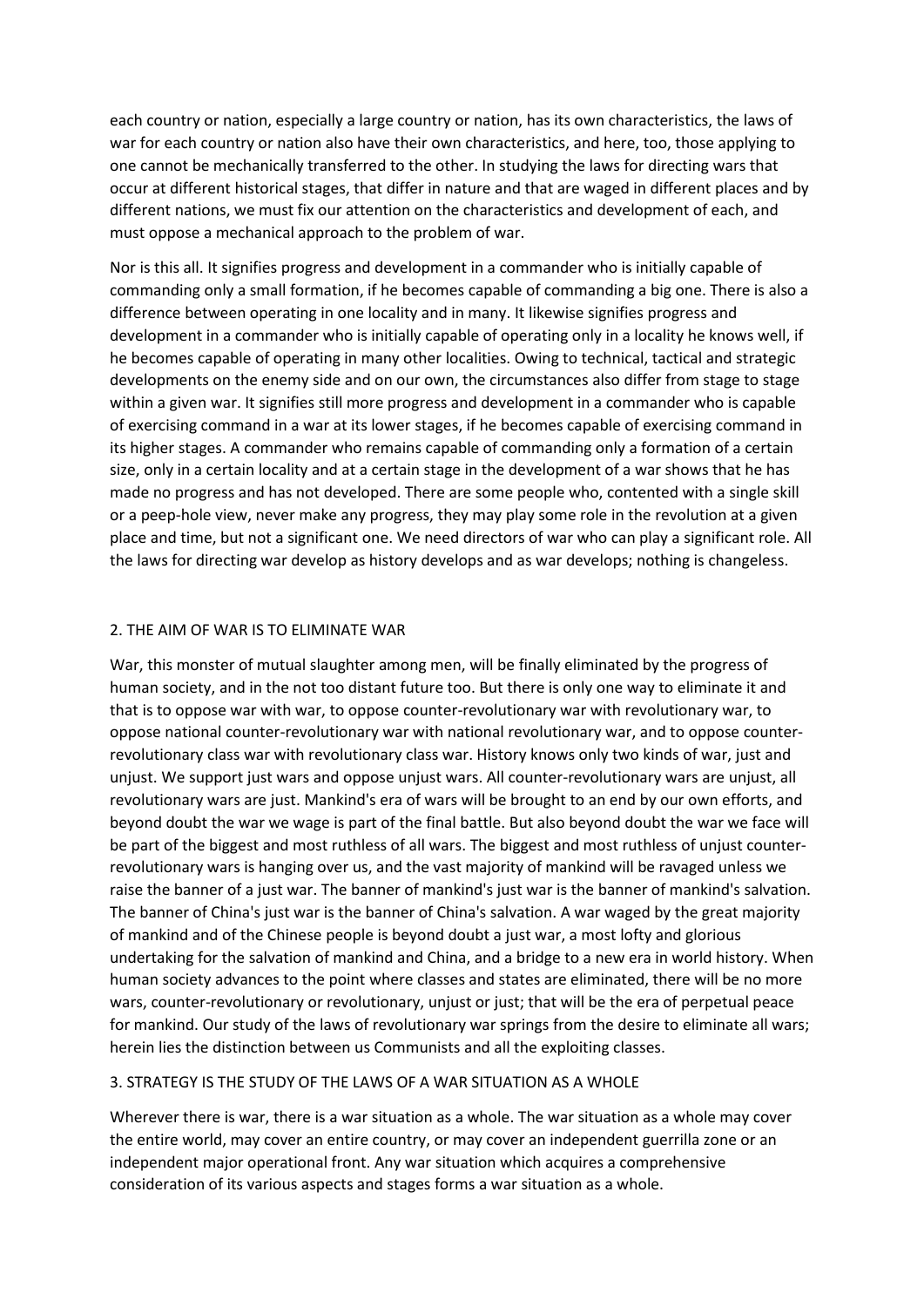The task of the science of strategy is to study those laws for directing a war that govern a war situation as a whole. The task of the science of campaigns and the science of tactics [1] is to study those laws for directing a war that govern a partial situation.

Why is it necessary for the commander of a campaign or a tactical operation to understand the laws of strategy to some degree? Because an understanding of the whole facilitates the handling of the part, and because the part is subordinate to the whole. The view that strategic victory is determined by tactical successes alone is wrong because it overlooks the fact that victory or defeat in a war is first and foremost a question of whether the situation as a whole and its various stages are properly taken into account. If there are serious defects or mistakes in taking the situation as a whole and its various stages into account, the war is sure to be lost. "One careless move loses the whole game" refers to a move affecting the situation as a whole, a move decisive for the whole situation, and not to a move of a partial nature, a move which is not decisive for the whole situation. As in chess, so in war.

But the situation as a whole cannot be detached from its parts and become independent of them, for it is made up of all its parts. Sometimes certain parts may suffer destruction or defeat without seriously affecting the situation as a whole, because they are not decisive for it. Some defeats or failures in tactical operations or campaigns do not lead to deterioration in the war situation as a whole, because they are not of decisive significance. But the loss of most of the campaigns making up the war situation as a whole, or of one or two decisive campaigns, immediately changes the whole situation. Here, "most of the campaigns" or "one or two campaigns" are decisive. In the history of war, there are instances where defeat in a single battle nullified all the advantages of a series of victories, and there are also instances where victory in a single battle after many defeats opened up a new situation. In those instances the "series of victories" and the "many defeats" were partial in nature and not decisive for the situation as a whole, while "defeat in a single battle" or "victory in a single battle" played the decisive role. All this explains the importance of taking into account the situation as a whole. What is most important for the person in over-all command is to concentrate on attending to the war situation as a whole. The main point is that, according to the circumstances, he should concern himself with the problems of the grouping of his military units and formations, the relations between campaigns, the relations between various operational stages, and the relations between our activities as a whole and the enemy's activities as a whole--all these problems demand his greatest care and effort, and if he ignores them and immerses himself in secondary problems, he can hardly avoid setbacks.

The relationship between the whole and the part holds not only for the relationship between strategy and campaign but also for that between campaign and tactics. Examples are to be found in the relation between the operations of a division and those of its regiments and battalions, and in the relation between the operations of a company and those of its platoons and squads. The commanding officer at any level should centre his attention on the most important and decisive problem or action in the whole situation he is handling, and not on other problems or actions.

What is important or decisive should be determined not by general or abstract considerations, but according to the concrete circumstances. In a military operation the direction and point of assault should be selected according to the actual situation of the enemy, the terrain, and the strength of our own forces at the moment. One must see to it that the soldiers do not overeat when supplies are abundant, and take care that they do not go hungry when supplies are short. In the White areas the mere leakage of a piece of information may cause defeat in a subsequent engagement, but in the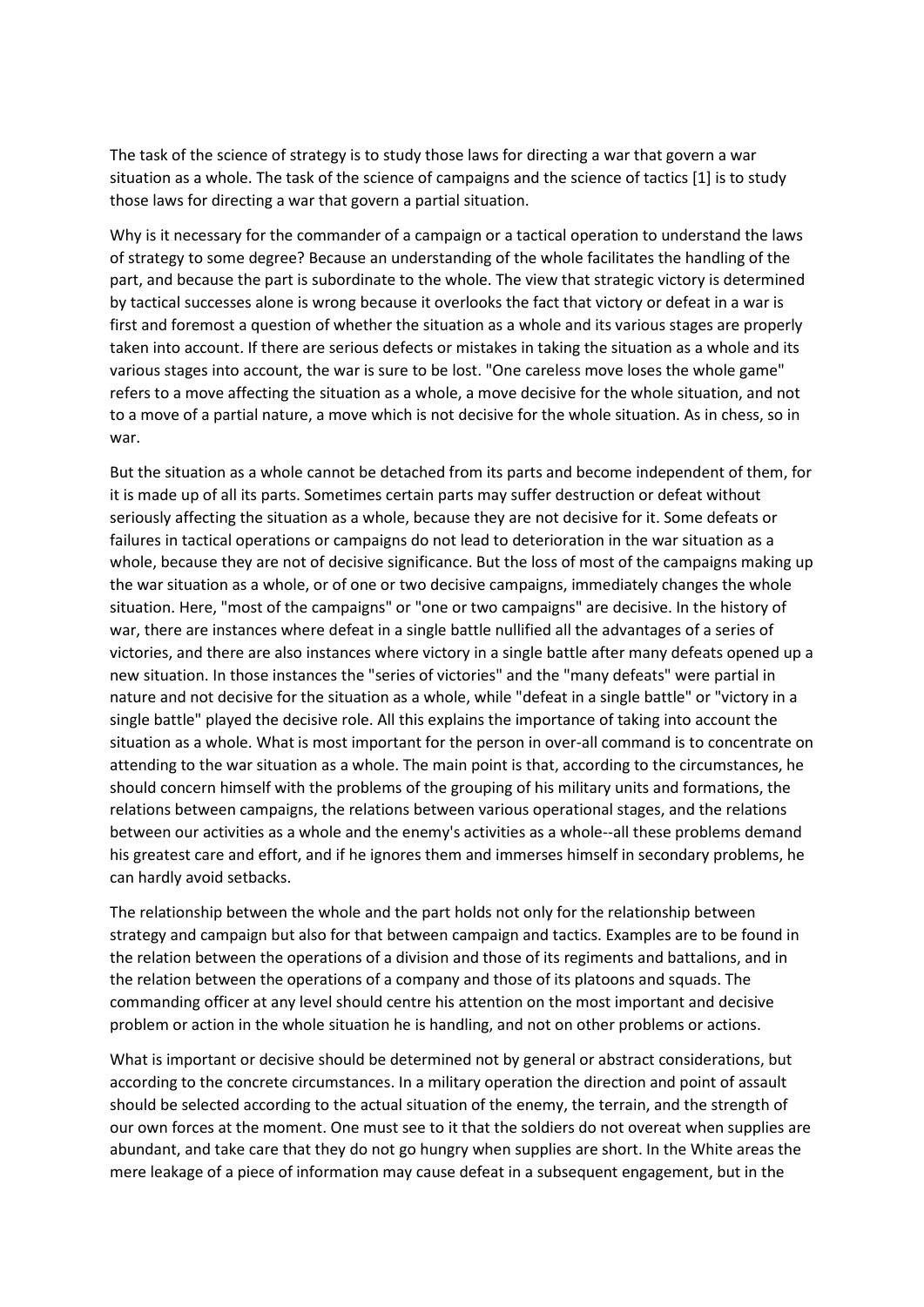Red areas such leakage is often not a very serious matter. It is necessary for the high commanders to participate personally in certain battles but not in others. For a military school, the most important question is the selection of a director and instructors and the adoption of a training programme. For a mass meeting, the main thing is mobilizing the masses to attend and putting forward suitable slogans. And so on and so forth. In a word, the principle is to centre our attention on the important links that have a bearing on the situation as a whole.

The only way to study the laws governing a war situation as a whole is to do some hard thinking. For what pertains to the situation as a whole is not visible to the eye, and we can understand it only by hard thinking; there is no other way. But because the situation as a whole is made up of parts, people with experience of the parts, experience of campaigns and tactics, can understand matters of a higher order provided they are willing to think hard. The problems of strategy include the following:

Giving proper consideration to the relation between the enemy and ourselves.

Giving proper consideration to the relation between various campaigns or between various operational stages.

Giving proper consideration to those parts which have a bearing on (are decisive for) the situation as a whole.

Giving proper consideration to the special features contained in the general situation.

Giving proper consideration to the relation between the front and the rear.

Giving proper consideration to the distinction as well as the connection between losses and replacements, between fighting and resting, between concentration and dispersion, between attack and defence, between advance and retreat, between concealment and exposure, between the main attack and supplementary attacks, between assault and containing action, between centralized command and decentralized command, between protracted war and war of quick decision, between positional war and mobile war, between our own forces and friendly forces, between one military arm and another, between higher and lower levels, between cadres and the rank and file, between old and new soldiers, between senior and junior cadres, between old and new cadres, between Red areas and White areas, between old Red areas and new ones, between the central district and the borders of a given base area, between the warm season and the cold season, between victory and defeat, between large and small troop formations, between the regular army and the guerrilla forces, between destroying the enemy and winning over the masses, between expanding the Red Army and consolidating it, between military work and political work, between past and present tasks, between present and future tasks, between tasks arising from one set of circumstances and tasks arising from another, between fixed fronts and fluid fronts, between civil war and national war, between one historical stage and another, etc., etc.

None of these problems of strategy is visible to the eye, and yet, if we think hard, we can comprehend, grasp and master them all, that is, we can raise the important problems concerning a war or concerning military operations to the higher plane of principle and solve them. Our task in studying the problems of strategy is to attain this goal.

### 4. THE IMPORTANT THING IS TO BE GOOD AT LEARNING

Why have we organized the Red Army? For the purpose of defeating the enemy. Why do we study the laws of war? For the purpose of applying them in war.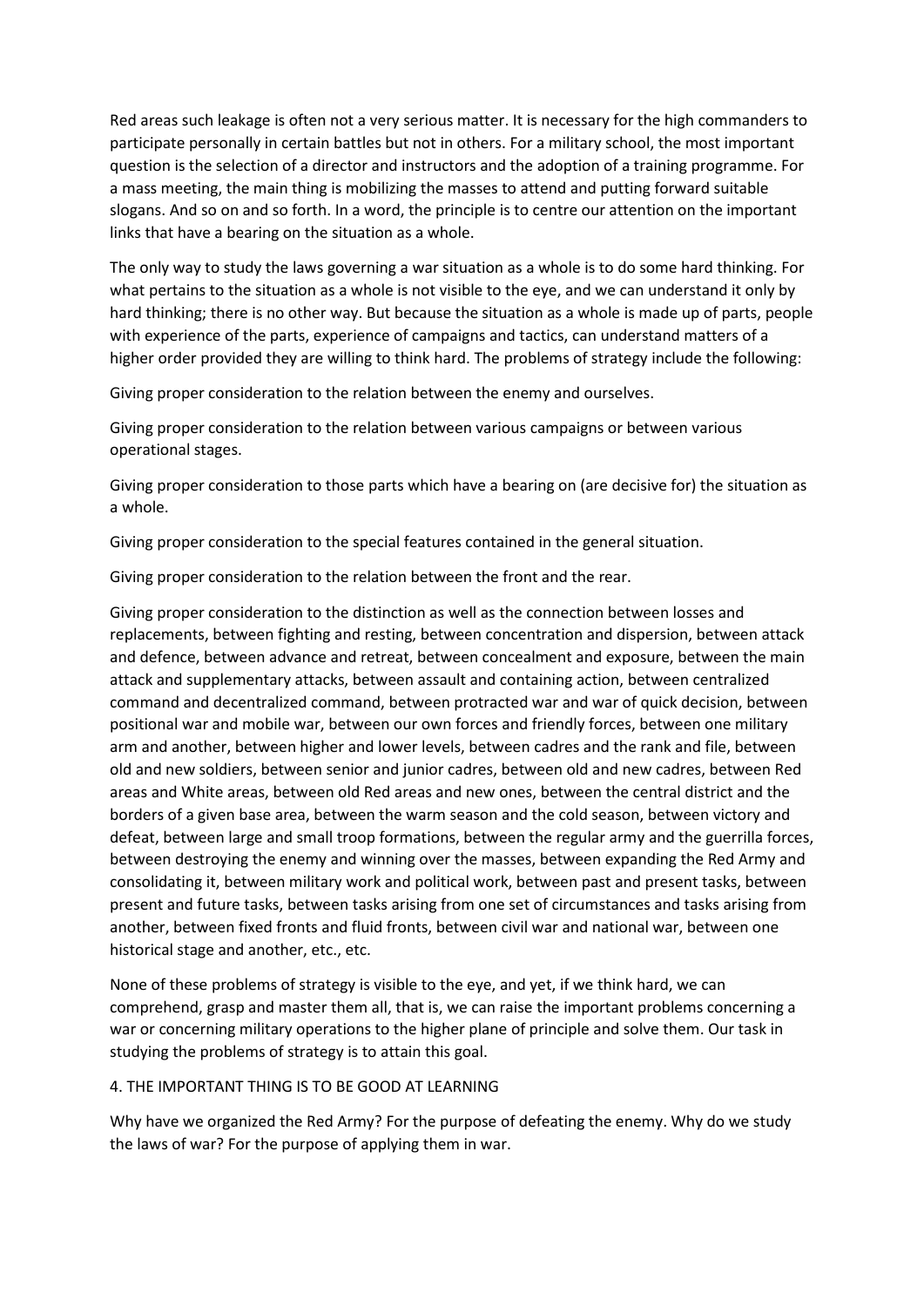To learn is no easy matter and to apply what one has learned is even harder. Many people appear impressive when discoursing on military science in classrooms or in books, but when it comes to actual fighting, some win battles and others lose them. Both the history of war and our own experience in war have proved this point.

Where then does the crux lie?

In real life, we cannot ask for "ever-victorious generals", who are few and far between in history. What we can ask for is generals who are brave and sagacious and who normally win their battles in the course of a war, generals who combine wisdom with courage. To become both wise and courageous one must acquire a method, a method to be employed in learning as well as in applying what has been learned.

What method? The method is to familiarize ourselves with all aspects of the enemy situation and our own, to discover the laws governing the actions of both sides and to make use of these laws in our own operations.

The military manuals issued in many countries point both to the necessity of a "flexible application of principles according to circumstances" and to the measures to be taken in case of defeat. They point to the former in order to warn a commander against subjectively committing mistakes through too rigid an application of principles, and to the latter in order to enable him to cope with the situation after he has committed subjective mistakes or after unexpected and irresistible changes have occurred in the objective circumstances.

Why are subjective mistakes made? Because the way the forces in a war or a battle are disposed or directed does not fit the conditions of the given time and place, because subjective direction does not correspond to, or is at variance with, the objective conditions, in other words, because the contradiction between the subjective and the objective has not been resolved. People can hardly avoid such situations whatever they are doing, but some people prove themselves more competent than others. As in any job we demand a comparatively high degree of competence, so in war we demand more victories or, conversely, fewer defeats. Here the crux is to bring the subjective and the objective into proper correspondence with each other.

Take an example in tactics. If the point chosen for attack is on one of the enemy's flanks and it is located precisely where his weak spot happens to be, and in consequence the assault succeeds, then the subjective corresponds with the objective, that is, the commander's reconnaissance, judgement and decision have corresponded with the enemy's actual situation and dispositions. If the point chosen for attack is on another flank or in the centre and the attack hits a snag and makes no headway, then such correspondence is lacking. If the attack is properly timed, if the reserves are used neither too late nor too early, and if all the other dispositions and operations in the battle are such as to favour us and not the enemy, then the subjective direction throughout the battle completely corresponds with the objective situation. Such complete correspondence is extremely rare in a war or a battle, in which the belligerents are groups of live human beings bearing arms and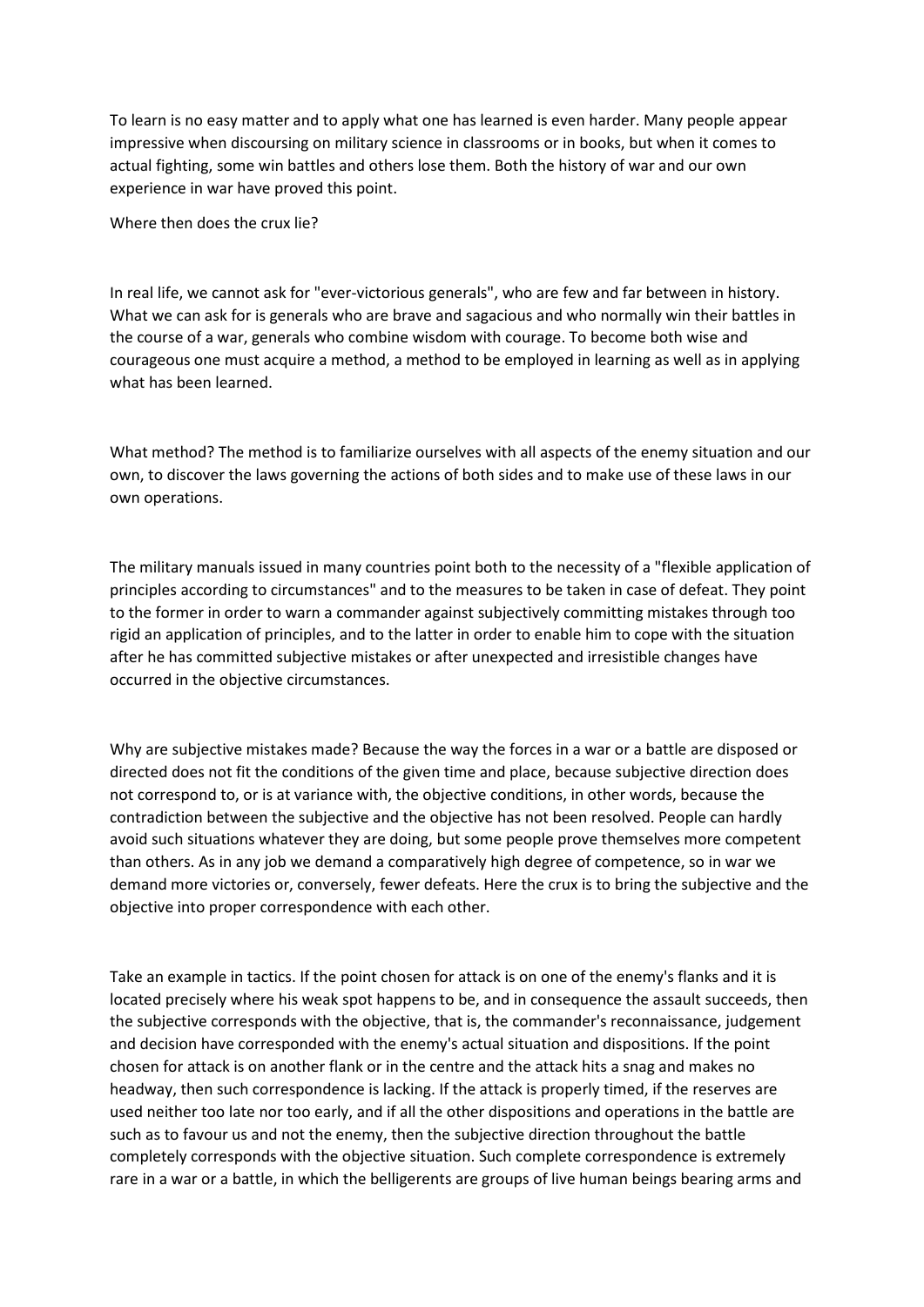keeping their secrets from each other; this is quite unlike handling inanimate objects or routine matters. But if the direction given by the commander corresponds in the main with the actual situation, that is, if the decisive elements in the direction correspond with the actual situation, then there is a basis for victory.

A commander's correct dispositions stem from his correct decisions, his correct decisions stem from his correct judgements, and his correct judgements stem from a thorough and necessary reconnaissance and from pondering on and piecing together the data of various kinds gathered through reconnaissance. He applies all possible and necessary methods of reconnaissance, and ponders on the information gathered about the enemy's situation, discarding the dross and selecting the essential, eliminating the false and retaining the true, proceeding from the one to the other and from the outside to the inside; then, he takes the conditions on his own side into account, and makes a study of both sides and their interrelations, thereby forming his judgements, making up his mind and working out his plans. Such is the complete process of knowing a situation which a military man goes through before he formulates a strategic plan, a campaign plan or a battle plan. But instead of doing this, a careless military man bases his military plans on his own wishful thinking, and hence his plans are fanciful and do not correspond with reality. A rash military man relying solely upon enthusiasm is bound to be tricked by the enemy, or lured on by some superficial or partial aspect of the enemy's situation, or swayed by irresponsible suggestions from subordinates that are not based on real knowledge or deep insight, and so he runs his head against a brick wall, because he does not know or does not want to know that every military plan must be based on the necessary reconnaissance and on careful consideration of the enemy's situation, his own situation, and their interrelations.

The process of knowing a situation goes on not only before the formulation of a military plan but also after. In carrying out the plan from the moment it is put into effect to the end of the operation, there is another process of knowing the situation, namely, the process of practice. In the course of this process, it is necessary to examine anew whether the plan worked out in the preceding process corresponds with reality. If it does not correspond with reality, or if it does not fully do so, then in the light of our new knowledge, it becomes necessary to form new judgements, make new decisions and change the original plan so as to meet the new situation. The plan is partially changed in almost every operation, and sometimes it is even changed completely. A rash man who does not understand the need for such alterations or is unwilling to make them, but who acts blindly, will inevitably run his head against a brick wall.

The above applies to a strategic action, a campaign or a battle. Provided he is modest and willing to learn, an experienced military man will be able to familiarize himself with the character of his own forces (commanders, men, arms, supplies, etc., and their sum total), with the character of the enemy forces (likewise, commanders, men, arms, supplies, etc., and their sum total) and with all other conditions related to the war, such as politics, economics, geography and weather; such a military man will have a better grasp in directing a war or an operation and will be more likely to win victories. He will achieve this because, over a long period of time, he has come to know the situation on the enemy side and his own, discovered the laws of action, and resolved the contradictions between the subjective and the objective. This process of knowing is extremely important; without such a long period of experience, it would be difficult to understand and grasp the laws of an entire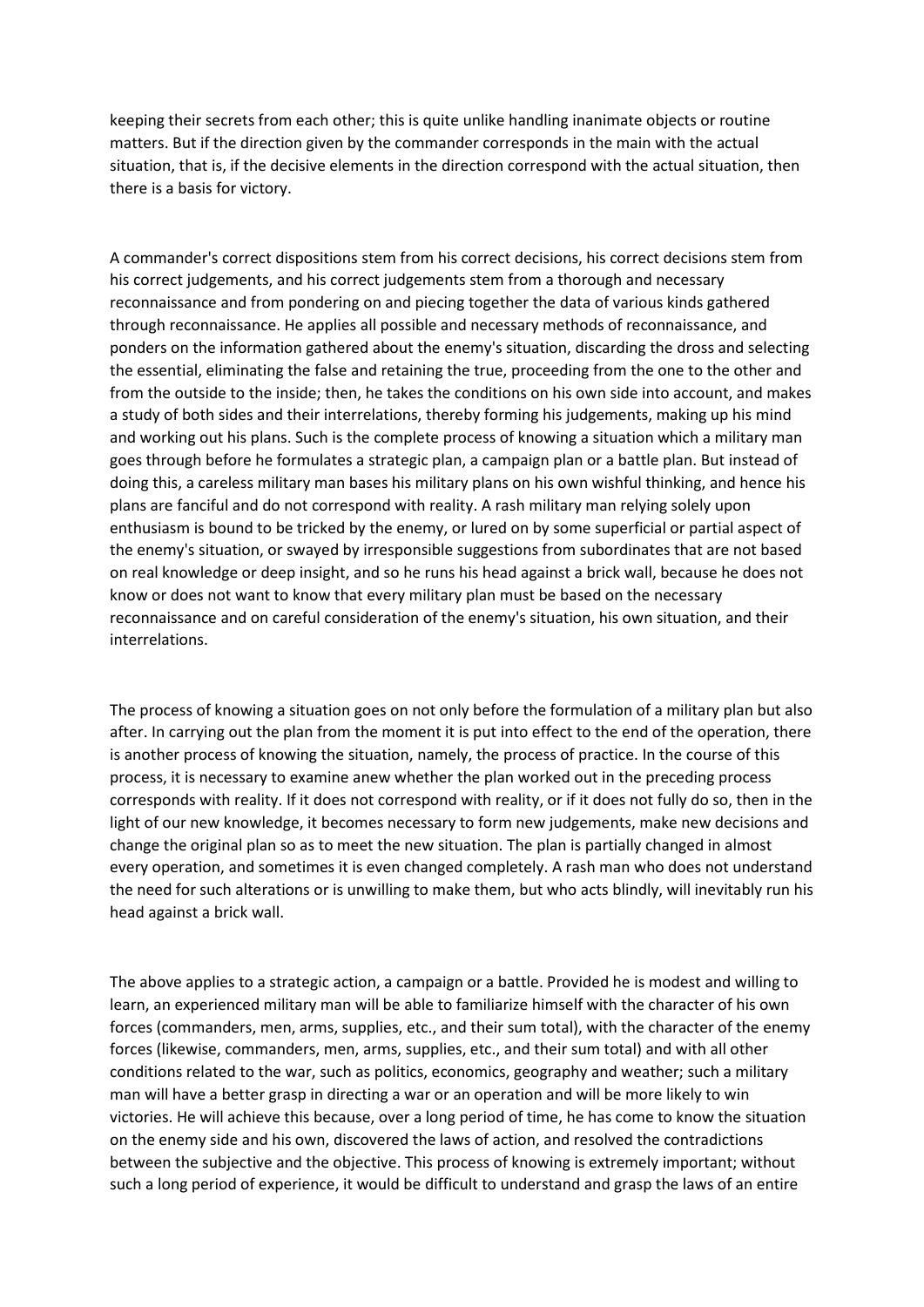war. Neither a beginner nor a person who fights only on paper can become a really able high-ranking commander; only one who has learned through actual fighting in war can do so.

All military laws and military theories which are in the nature of principles are the experience of past wars summed up by people in former days or in our own times. We should seriously study these lessons, paid for in blood, which are a heritage of past wars. That is one point. But there is another. We should put these conclusions to the test of our own experience, assimilating what is useful, rejecting what is useless, and adding what is specifically our own. The latter is very important, for otherwise we cannot direct a war.

Reading is learning, but applying is also learning and the more important kind of learning at that. Our chief method is to learn warfare through warfare. A person who has had no opportunity to go to school can also learn warfare--he can learn through fighting in war. A revolutionary war is a mass undertaking, it is often n a matter of first learning and then doing, but of doing and the learning, for doing is itself learning. There is a gap between the ordinary civilian and the soldier, but it is no Great Wall, and it can be quickly closed, and the way to close it is to take part in revolution in war. By saying that it is not easy to learn and to apply, we mean that It Is hard to learn thoroughly and to apply skillfully. By saying that civilians can very quickly become soldiers, we mean that it is not difficult to cross the threshold. To put the two statements together we may cite the Chinese adage, "Nothing in the world is difficult for one who sets his mind to it." To cross the threshold is not difficult and mastery, too, is possible provided one sets one's mind to the task and is good at learning.

The laws of war, like the laws governing all other things, are reflections in our minds of objective realities; everything outside of the mind is objective reality. Consequently what has to be learned and known includes the state of affairs on the enemy side and that on our side, both of which should be regarded as the object of study, while the mind (the capacity to think) alone is the subject performing the study. Some people are good at knowing themselves and poor at knowing their enemy, and some are the other way round, neither can solve the problem of learning and applying the laws of war. There is a saying in the book of Sun Wu Tzu, the great military scientist of ancient China, "Know the enemy and know yourself, and you can fight a hundred battles with no danger of defeat", [2] which refers both to the stage of learning and to the stage of application, both to knowing the laws of the development of objective reality and to deciding on our own action in accordance with these laws in order to overcome the enemy facing us. We should not take this saying lightly.

War is the highest form of struggle between nations, states, classes, or political groups, and all the laws of war are applied by warring nations, states, classes, or political groups for the purpose of achieving victory for themselves. Unquestionably, victory or defeat in war is determined mainly by the military, political, economic and natural conditions on both sides. But not by these alone. It is also determined by each side's subjective ability in directing the war. In his endeavour to win a war, a military man cannot overstep the limitations imposed by the material conditions; within these limitations, however, he can and must strive for victory. The stage of action for a military man is built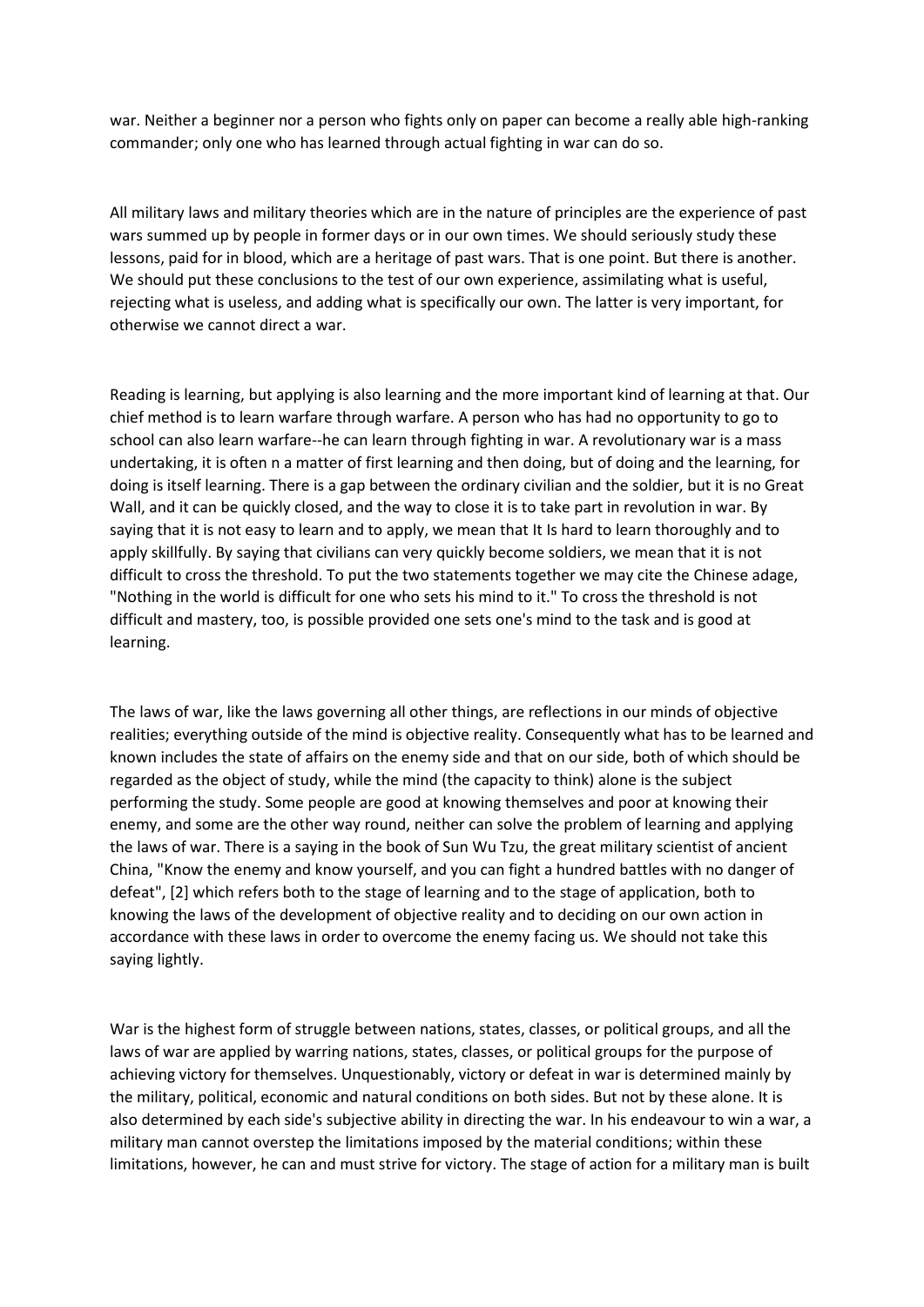upon objective material conditions, but on that stage he i can direct the performance of many a drama, full of sound and colour, power and grandeur. Therefore, given the objective material foundations, i.e., the military, political, economic and natural conditions, our Red Army commanders must display their prowess and marshal all their forces to crush the national and class enemies and to transform this evil world. Here is where our subjective ability in directing war can and must be exercised. We do not permit any of our Red Army commanders to become a blundering hothead; we decidedly want every Red Army commander to become a hero who is both brave and sagacious, who possesses both all-conquering courage and the ability to remain master of the situation throughout the changes and vicissitudes of the entire war. Swimming in the ocean of war, he not only must not flounder but must make sure of reaching the opposite shore with measured strokes. The laws for directing war constitute the art of swimming in the ocean of war.

So much for our methods.

CHAPTER II.

#### THE CHINESE COMMUNIST PARTY AND CHINA'S REVOLUTIONARY WAR

China's revolutionary war, which began in 1924, has passed through two stages, the first from 1924 to 1927, and the second from 1927 to 1936; the stage of national revolutionary war against Japan will now commence. In all three of its stages this revolutionary war has been, is and will be fought under the leadership of the Chinese proletariat and its party, the Chinese Communist Party. The chief enemies in China's revolutionary war are imperialism and the feudal forces. Although the Chinese bourgeoisie may take part in the revolutionary war at certain historical junctures, yet its selfishness and lack of political and economic independence render it both unwilling and unable to lead China's revolutionary war on to the road of complete victory. The masses of China's peasantry and urban petty bourgeoisie wish to take an active part in the revolutionary war and to carry it to complete victory. They are the main forces in the revolutionary war, but, being small-scale producers, they are limited in their political outlook (and some of the unemployed masses have anarchist views), so that they are unable to give correct leadership in the war. Therefore, in an era when the proletariat has already appeared on the political stage, the responsibility for leading China's revolutionary war inevitably falls on the shoulders of the Chinese Communist Party. In this era, any revolutionary war will definitely end in defeat if it lacks, or runs counter to, the leadership of the proletariat and the Communist Party. Of all the social strata and political groupings in semi-colonial China, the proletariat and the Communist Party are the ones most free from narrow-mindedness and selfishness, are politically the most far-sighted, the best organized and the readiest to learn with an open mind from the experience of the vanguard class, the proletariat, and its political party throughout the world and to make use of this experience in their own cause Hence only the proletariat and the Communist Party can lead the peasantry, the urban petty bourgeoisie and bourgeoisie, can overcome the narrow-mindedness of the peasants and the petty bourgeoisie, the destructiveness of the unemployed masses, and also (provided the Communist Party does not err in its policy) the vacillation and lack of thoroughness of the bourgeoisie can lead the revolution and the war on to the road of victory.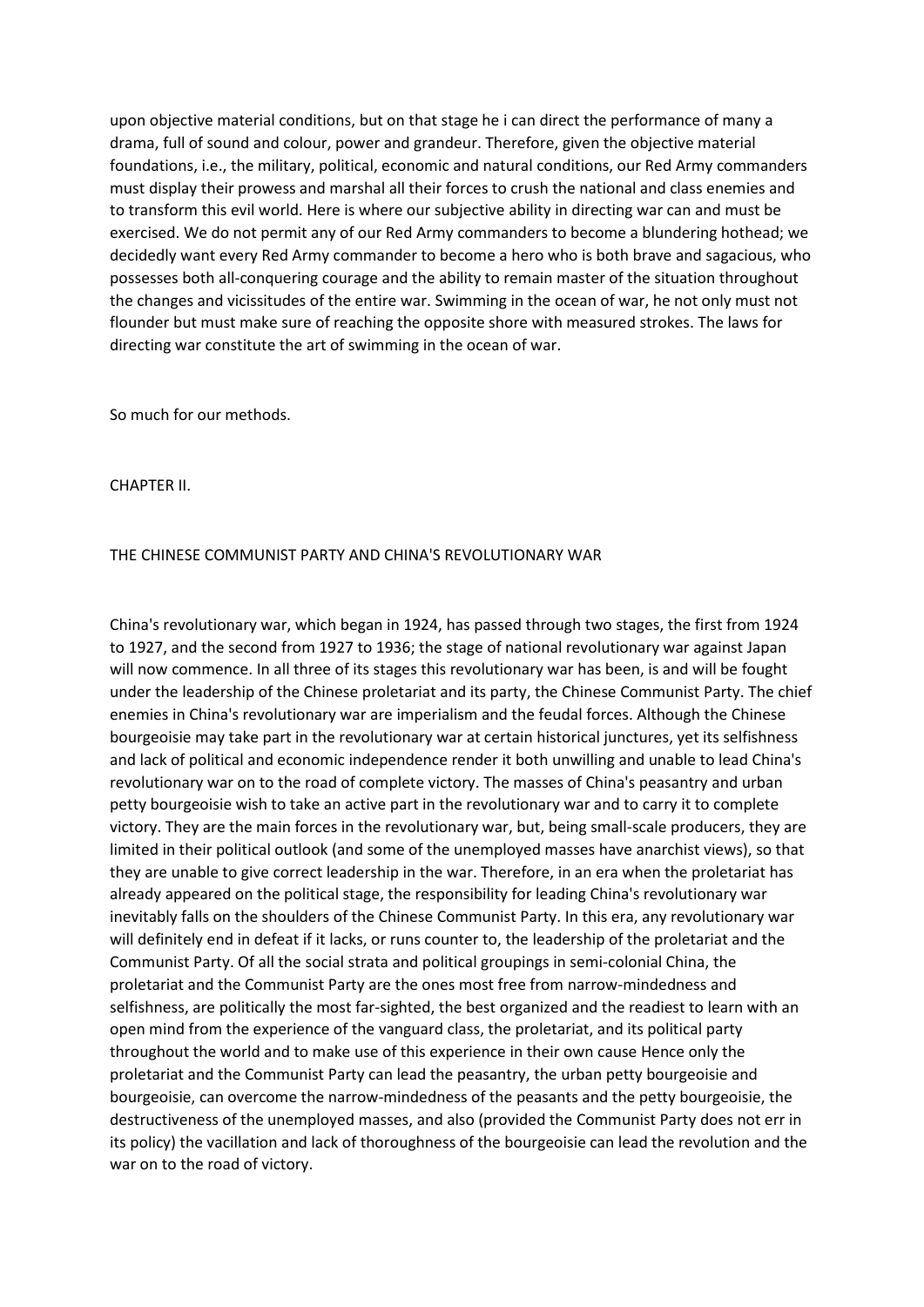The revolutionary war of 1924-27 was waged, basically speaking, in conditions in which the international proletariat and the Chinese proletariat and its party exerted political influence on the Chinese national bourgeoisie and its parties and entered into political cooperation with them. However, this revolutionary war failed at the critical juncture, first of all because the big bourgeoisie turned traitor, and at the same time because the opportunists within the revolutionary ranks voluntarily surrendered the leadership of the revolution.

The Agrarian Revolutionary War, lasting from 1927 to the present, has been waged under new conditions. The enemy in this war is not imperialism alone but also the alliance of the big bourgeoisie and the big landlords. And the national bourgeoisie has become a tail to the big bourgeoisie. This revolutionary war is led by the Communist Party alone, which has established absolute leadership over it. This absolute leadership is the most important condition enabling the revolutionary war to be carried through firmly to the end. Without it, it is inconceivable that the revolutionary war could have been carried on with such perseverance.

The Chinese Communist Party has led China's revolutionary war courageously and resolutely, and for fifteen long years [3] has demonstrated to the whole nation that it is the people's friend, fighting at all times in the forefront of the revolutionary war in defence of the people's interests and for their freedom and liberation.

By its arduous struggles and by the martyrdom of hundreds of thousands of its heroic members and tens of thousands of its heroic cadres, the Communist Party of China has played a great educative role among hundreds of millions of people throughout the country. The Party's great historic achievements in its revolutionary struggles have provided the prerequisite for the survival and salvation of China at this critical juncture when she is being invaded by a national enemy; and this prerequisite is the existence of a political leadership enjoying the confidence of the vast majority of the people and chosen by them after long years of testing. Today, the people accept what the Communist Party says more readily than what any other political party says. Were it not for the arduous struggles of the Chinese Communist Party in the last fifteen years, it would be impossible to save China in the face of the new menace of subjugation.

Besides the errors of the Right opportunism of Chen Tu-hsiu [4] and the "Left" opportunism of Li Lisan, [5] the Chinese Communist Party has committed two other errors in the course of the revolutionary war. The first error was the "Left" opportunism of 1931-34 [6] which resulted in serious losses in the Agrarian Revolutionary War so that, instead of our defeating the enemy's fifth campaign of "encirclement and suppression", we lost our base areas and the Red Army was weakened. This error was corrected at the enlarged meeting of the Political Bureau of the Central Committee at Tsunyi in January 1935. The second was the Right opportunism of Chang Kuo-tao in 1935-36 [7] which grew to such an extent that it undermined the discipline of the Party and of the Red Army and caused serious losses to part of the Red Army's main forces. But this error was also finally rectified, thanks to the correct leadership of the Central Committee and the political consciousness of Party members, commanders and fighters in the Red Army. Of course all these errors were harmful to our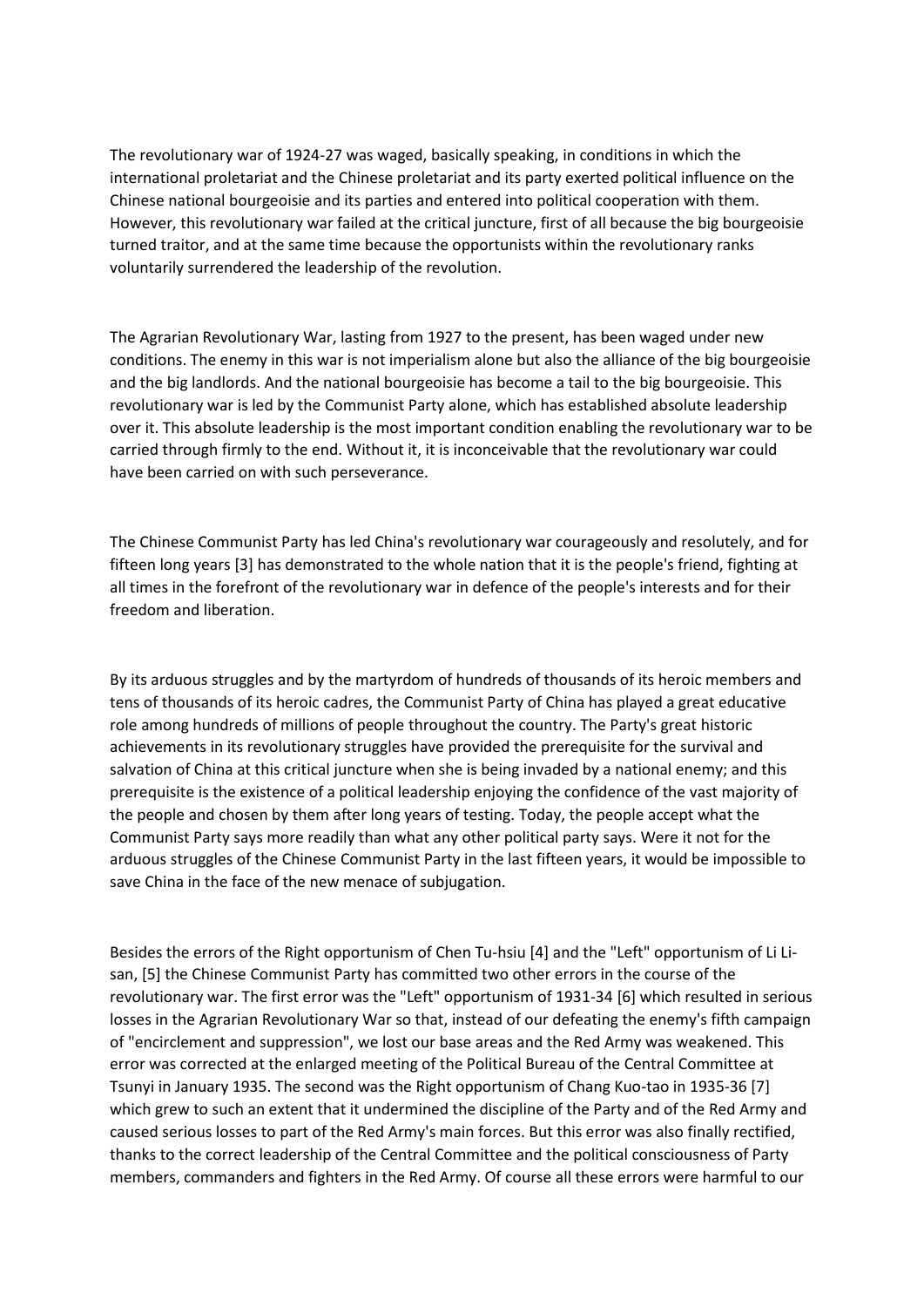Party, to our revolution and the war, but in the end we overcame them, and in doing so our Party and our Red Army have steeled themselves and become still stronger.

The Chinese Communist Party has led and continues to lead the stirring, magnificent and victorious revolutionary war. This war is not only the banner of China's liberation, but has international revolutionary significance as well. The eyes of the revolutionary people the world over are upon us. In the new stage, the stage of the anti-Japanese national revolutionary war, we shall lead the Chinese revolution to It's completion and exert a profound influence on the revolution in the East and in the whole world. Our revolutionary war has proved that we need a correct Marxist military line as well as a correct Marxist political line. Fifteen years of revolution and war have hammered out such political and military lines. We believe that from now on, in the new stage of the war, these lines will be further developed, filled out and enriched in new circumstances, so that we can attain our aim of defeating the national enemy. History tells us that correct political and military lines do not emerge and develop spontaneously and tranquilly, but only in the course of struggle. These lines must combat left opportunism on the one hand and Right opportunism on the other. Without combating and thoroughly overcoming these harmful tendencies which damage the revolution and the revolutionary war, it would be impossible to establish a correct line and win victory in this war. It is for this reason that I often refer to erroneous views in this pamphlet.

CHAPTER III.

### CHARACTERISTICS OF CHINA'S REVOLUTIONARY WAR

### 1. THE IMPORTANCE OF THE SUBJECT

People who do not admit, do not know, or do not want to know t at China's revolutionary war has its own characteristics have equated the war waged by the Red Army against the Kuomintang forces with war in general or with the civil war in the Soviet Union. The experience of the civil war in the Soviet Union directed by Lenin and Stalin has a world-wide significance. All Communist Parties, including the Chinese Communist Party, regard this experience and its theoretical summing-up by Lenin and Stalin as their guide. But this does not mean that we should apply it mechanically to our own conditions. In many of its aspects China's revolutionary war has characteristics distinguishing it from the civil war in the Soviet Union. Of course it is wrong to take no account of these characteristics or deny their existence. This point has been fully borne out in our ten years of war.

Our enemy has made similar mistakes. He did not recognize that fighting against the Red Army required a different strategy and different tactics from those used in fighting other forces. Relying on his superiority in various respects, he took us lightly and stuck to his old methods of warfare. This was the case both before and during his fourth "encirclement and suppression" campaign in 1933, with the result that he suffered a series of defeats. In the Kuomintang army a new approach to the problem was suggested first by the reactionary Kuomintang general Liu Wei-yuan and then by Tai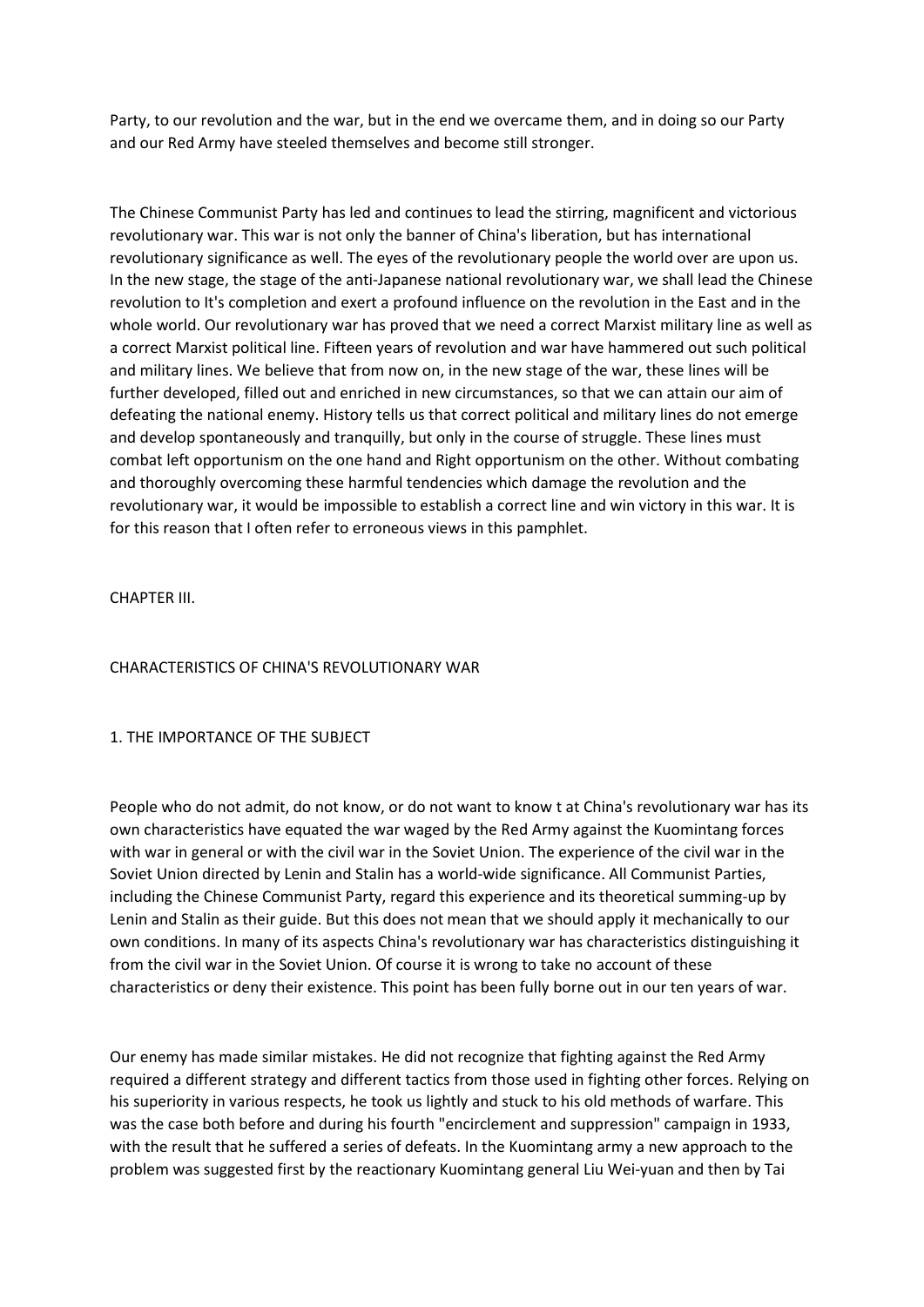Yueh. Their idea was eventually accepted by Chiang Kai-shek. That was how Chiang Kai-shek's Officers' Training Corps at Lushan [8] came into being and how the new reactionary military principles [9] applied in the fifth campaign of "encirclement and suppression" were evolved.

But when the enemy changed his military principles to suit operations against the Red Army, there appeared in our ranks a group of people who reverted to the "old ways". They urged a return to ways suited to the general run of things, refused to go into the specific circumstances of each case, rejected the experience gained in the Red Army's history of sanguinary battles, belittled the strength of imperialism and the Kuomintang as well as that of the Kuomintang army, and turned a blind eye to the new reactionary principles adopted by the enemy. As a result, all the revolutionary bases except the Shensi-Kansu border area were lost, the Red Army was reduced from 300,000 to a few tens of thousands, the membership of the Chinese Communist Party fell from 300,000 to a few tens of thousands, and the Party organizations in the Kuomintang areas were almost all destroyed. In short, we paid a severe penalty, which was historic in its significance. This group of people called themselves Marxist-Leninists, but actually they had not learned an iota of Marxism-Leninism. Lenin said that the most essential thing in Marxism, the living soul of Marxism, is the concrete analysis of concrete conditions. [10] That was precisely the point these comrades of ours forgot.

Hence one can see that, without an understanding of the characteristics of China's revolutionary war, it is impossible to direct it and lead it to victory.

# 2. WHAT ARE THE CHARACTERISTICS OF CHINA'S REVOLUTIONARY WAR?

What then are the characteristics of China's revolutionary war?

I think there are four principal ones.

The first is that China is a vast, semi-colonial country which is unevenly developed politically and economically and which has gone through the revolution of 1924-27.

This characteristic indicates that it is possible for China's revolutionary war to develop and attain victory. We already pointed this out (at the First Party Congress of the Hunan-Kiangsi Border Area)[11] when in late 1927 and early 1928 soon after guerrilla warfare was started in China, some comrades in the Chingkang Mountains in the Hunan-Kiangsi border area raised the question, "How long can we keep the Red Flag flying?" For this was a most fundamental question. Without answering this question of whether China's revolutionary base areas and the Chinese Red Army could survive and develop, we could not have advanced a single step. The Sixth National Congress of the Chinese Communist Party in 1928 again gave the answer to the question. Since then the Chinese revolutionary movement has had a correct theoretical basis.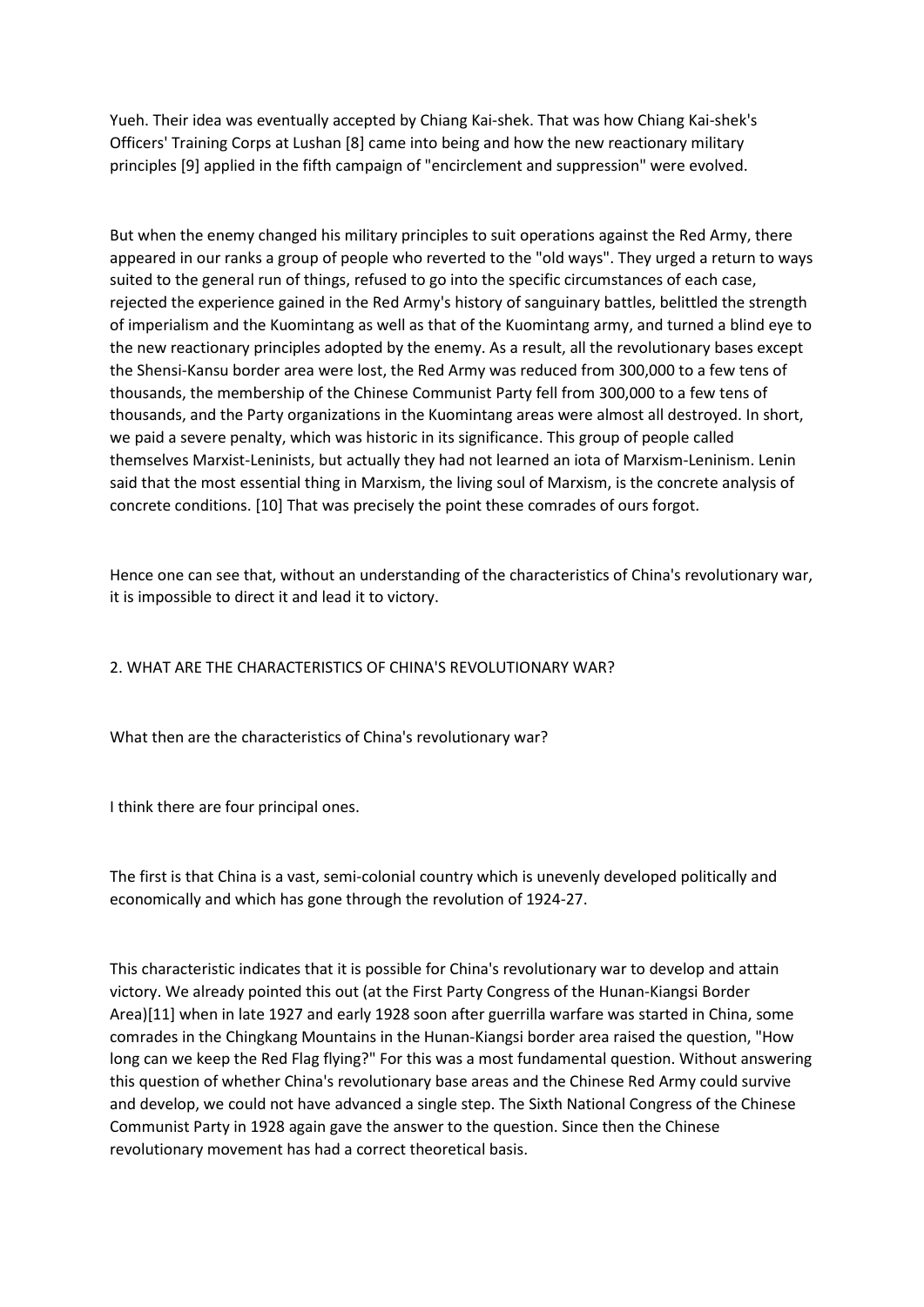Let us now analyse this characteristic.

China's political and economic development is uneven--a weak capitalist economy coexists with a preponderant semi-feudal economy; a few modern industrial and commercial cities coexist with a vast stagnant countryside; several million industrial workers coexist with several hundred millions of peasants and handicraftsmen labouring under the old system; big warlords controlling the central government coexist with small warlords controlling the provinces; two kinds of reactionary armies, the so-called Central Army under Chiang Kai-shek and - miscellaneous troops" under the warlords in the provinces, exist side by side; a few railways, steamship lines and motor roads exist side by side with a vast number of wheelbarrow paths and foot-paths many of which are difficult to negotiate even on foot.

China is a semi-colonial country--disunity among the imperialist powers makes for disunity among the ruling groups in China. There is a difference between a semi-colonial country controlled by several countries and a colony controlled by a single country.

China is a vast country--"When it is dark in the east, it is light in the west; when things are dark in the south, there is still light in the north." Hence one need not worry about lack of room for manoeuvre.

China has gone through a great revolution--this has provided the seeds from which the Red Army has grown, provided the leader of the Red Army, namely, the Chinese Communist Party, and provided the masses with experience of participation in a revolution.

We say, therefore, that the first characteristic of China's revolutionary war is that it is waged in a vast semi-colonial country which is unevenly developed politically and economically and which has gone through a revolution. This characteristic basically determines our military strategy and tactics as well as our political strategy and tactics.

The second characteristic is that our enemy is big and powerful.

How do matters stand with the Kuomintang, the enemy of the Red Army? It is a party that has seized political power and has more or less stabilized its power. It has gained the support of the world's principal counter-revolutionary states. It has remodeled its army which has thus become different from any other army in Chinese history and on the whole similar to the armies of modern states; this army is much better supplied with weapons and matériel than the Red Army, and is larger than any army in Chinese history, or for that matter than the standing army of any other country. There is a world of difference between the Kuomintang army and the Red Army. The Kuomintang controls the key positions or lifelines in the politics, economy, communications and culture of China; its political power is nation-wide.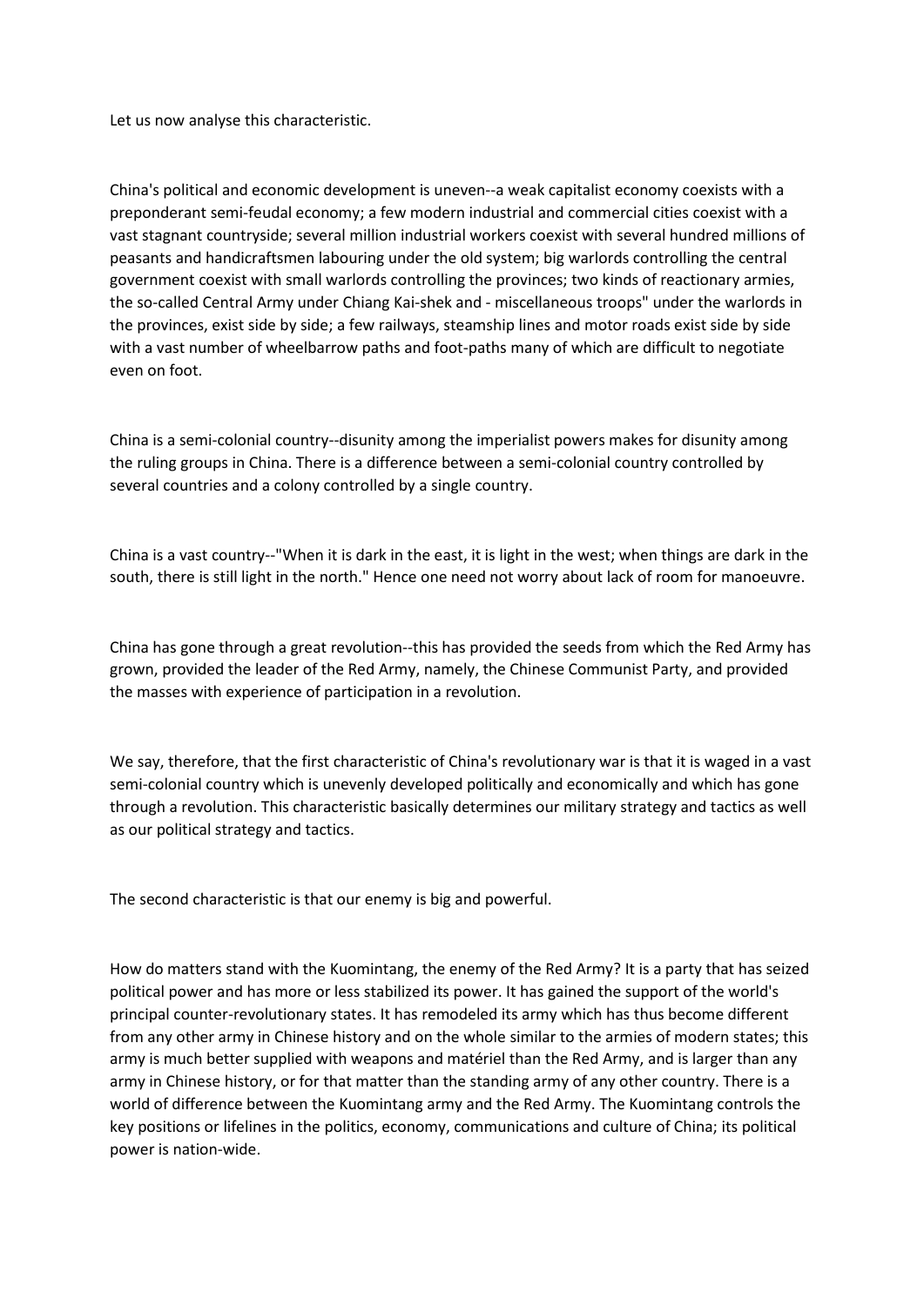The Chinese Red Army is thus confronted with a big and powerful enemy. This is the second characteristic of China's revolutionary war. It necessarily makes the military operations of the Red Army different in many ways from those of wars in general and from those of the civil war in the Soviet Union or of the Northern Expedition.

The third characteristic is that the Red Army is small and weak. The Chinese Red Army, starting as guerrilla units, came into being after the defeat of the first great revolution. This occurred in a period of relative political and economic stability in the reactionary capitalist countries of the world as well as in a period of reaction in China.

Our political power exists in scattered and isolated mountainous or remote regions and receives no outside help whatsoever. Economic and cultural conditions in the revolutionary base areas are backward compared with those in the Kuomintang areas. The revolutionary base areas embrace only rural districts and small towns. These areas were extremely small in the beginning and have not grown much larger since. Moreover, they are fluid and not stationary, and the Red Army has no really consolidated bases.

The Red Army is numerically small, its arms are poor, and it has great difficulty in obtaining supplies such as food, bedding and clothing.

This characteristic presents a sharp contrast to the preceding one. Prom this sharp contrast have arisen the strategy and tactics of the Red Army.

The fourth characteristic is Communist Party leadership and the agrarian revolution.

This characteristic is the inevitable consequence of the first one. It has given rise to two features. On the one hand, despite the fact that China's revolutionary war is taking place in a period of reaction in China and throughout the capitalist world, victory is possible because it is under the leadership of the Communist Party and has the support of the peasantry. Thanks to this support, our base areas, small as they are, are politically very powerful and stand firmly opposed to the enormous Kuomintang regime, while militarily they place great difficulties in the way of the Kuomintang attacks. Small as it is, the Red Army has great fighting capacity, because its members, led by the Communist Party, are born of the agrarian revolution and are fighting for their own interests, and because its commanders and fighters are politically united.

The Kuomintang, on the other hand, presents a sharp contrast. It opposes the agrarian revolution and therefore has no support from the peasantry. Though it has a large army, the Kuomintang cannot make its soldiers and the many lower-ranking officers, who were originally small producers, risk their lives willingly for it. Its officers and men are politically divided, which reduces its fighting capacity.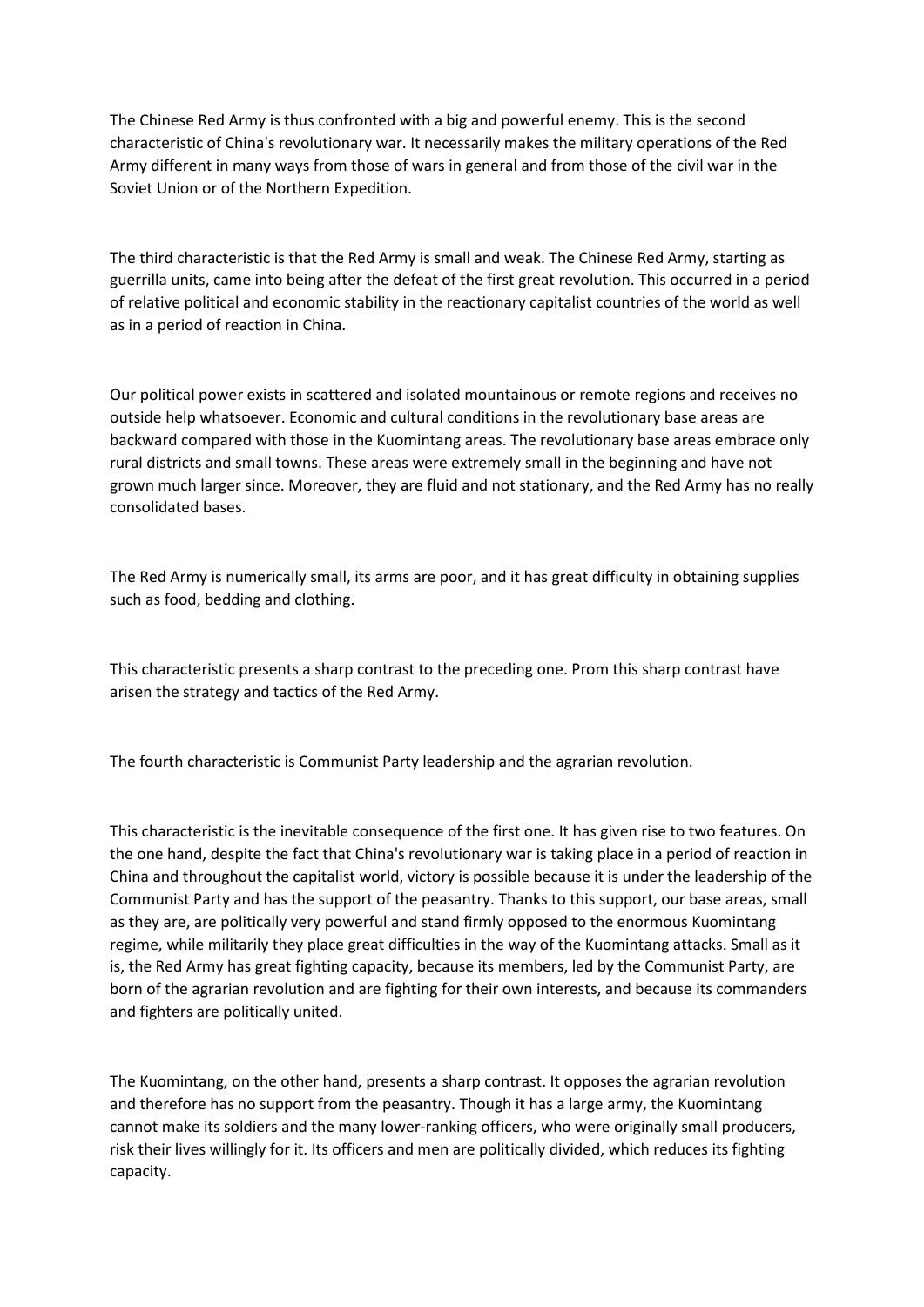# 3. OUR STRATEGY AND TACTICS ENSUING FROM THESE CHARACTERISTICS

Thus the four principal characteristics of China's revolutionary war are: a vast semi-colonial country which is unevenly developed politically and economically and which has gone through a great revolution; a big and powerful enemy; a small and weak Red Army; and the agrarian revolution. These characteristics determine the line for guiding China's revolutionary war as well as many of its strategic and tactical principles. It follows from the first and fourth characteristics that it is possible for the Chinese Red Army to grow and defeat its enemy. It follows from the second and third characteristics that it is impossible for the Chinese Red Army to grow very rapidly or defeat its enemy quickly; in other words, the war will be protracted and may even be lost if it is mishandled.

These are the two aspects of China's revolutionary war. They exist simultaneously, that is, there are favourable factors and there are difficulties. This is the fundamental law of China's revolutionary war, from which many other laws ensue. The history of our ten years of war has proved the validity of this law. He who has eyes but fails to see this fundamental law cannot direct China's revolutionary war, cannot lead the Red Army to victories.

It is clear that we must correctly settle all the following matters of principle:

Determine our strategic orientation correctly, oppose adventurism when on the offensive, oppose conservatism when on the defensive, and oppose flightism when shifting from one place to another.

Oppose guerrilla-ism in the Red Army, while recognizing the guerrilla character of its operations.

Oppose protracted campaigns and a strategy of quick decision, and uphold the strategy of protracted war and campaigns of quick decision.

Oppose fixed battle lines and positional warfare, and favour fluid battle lines and mobile warfare.

Oppose fighting merely to rout the enemy, and uphold fighting to annihilate the enemy.

Oppose the strategy of striking with two "fists" in two directions at the same time, and uphold the strategy of striking with one "fist" in one direction at one time. [12]

Oppose the principle of maintaining one large rear area, and uphold the principle of small rear areas.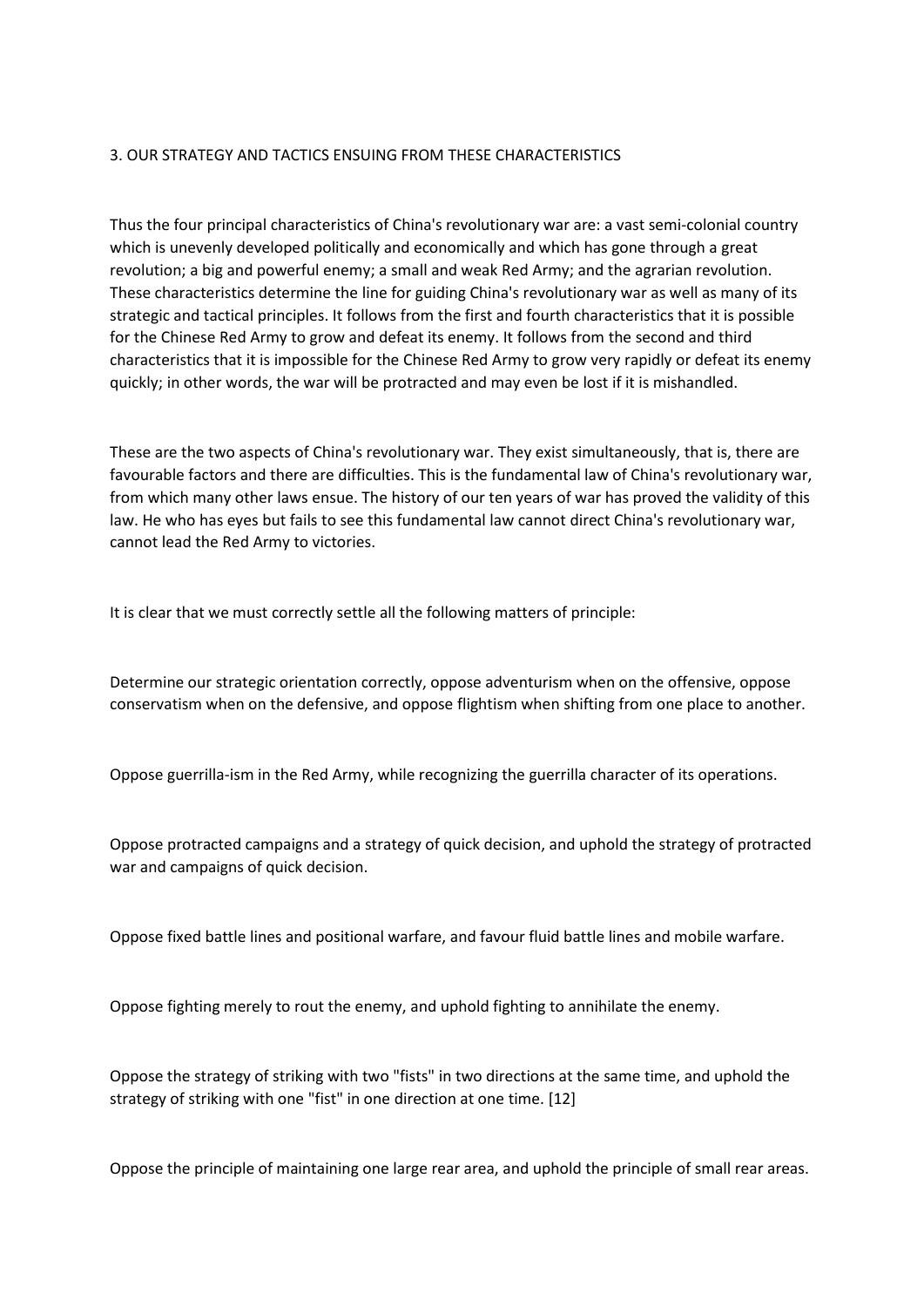Oppose an absolutely centralized command, and favour a relatively centralized command.

Oppose the purely military viewpoint and the ways of roving rebels, [13] and recognize that the Red Army is a propagandist and organizer of the Chinese revolution.

Oppose bandit ways, [14] and uphold strict political discipline.

Oppose warlord ways, and favour both democracy within proper limits and an authoritative discipline in the army.

Oppose an incorrect, sectarian policy on cadres, and uphold the correct policy on cadres.

Oppose the policy of isolation, and affirm the policy of winning over all possible allies.

Oppose keeping the Red Army at its old stage, and strive to develop it to a new stage.

Our present discussion of the problems of strategy is intended to elucidate these matters carefully in the light of the historical experience gained in China's ten years of bloody revolutionary war.

CHAPTER IV.

# "ENCIRCLEMENT AND SUPPRESSION" AND COUNTER-CAMPAIGNS AGAINST IT --THE MAIN PATTERN OF CHINA'S CIVIL WAR

In the ten years since our guerrilla war began, every independent Red guerrilla unit, every Red Army unit or every revolutionary base area has been regularly subjected by the enemy to "encirclement and suppression". The enemy looks upon the Red Army as a monster and seeks to capture it the moment it shows itself. He is for ever pursuing the Red Army and for ever trying to encircle it. For ten years this pattern of warfare has not changed, and unless the civil war gives place to a national war, the pattern will remain the same till the day the enemy becomes the weaker contestant and the Red Army the stronger.

The Red Army's operations take the form of counter-campaigns against "encirclement and suppression". For us victory means chiefly victory in combating "encirclement and suppression", that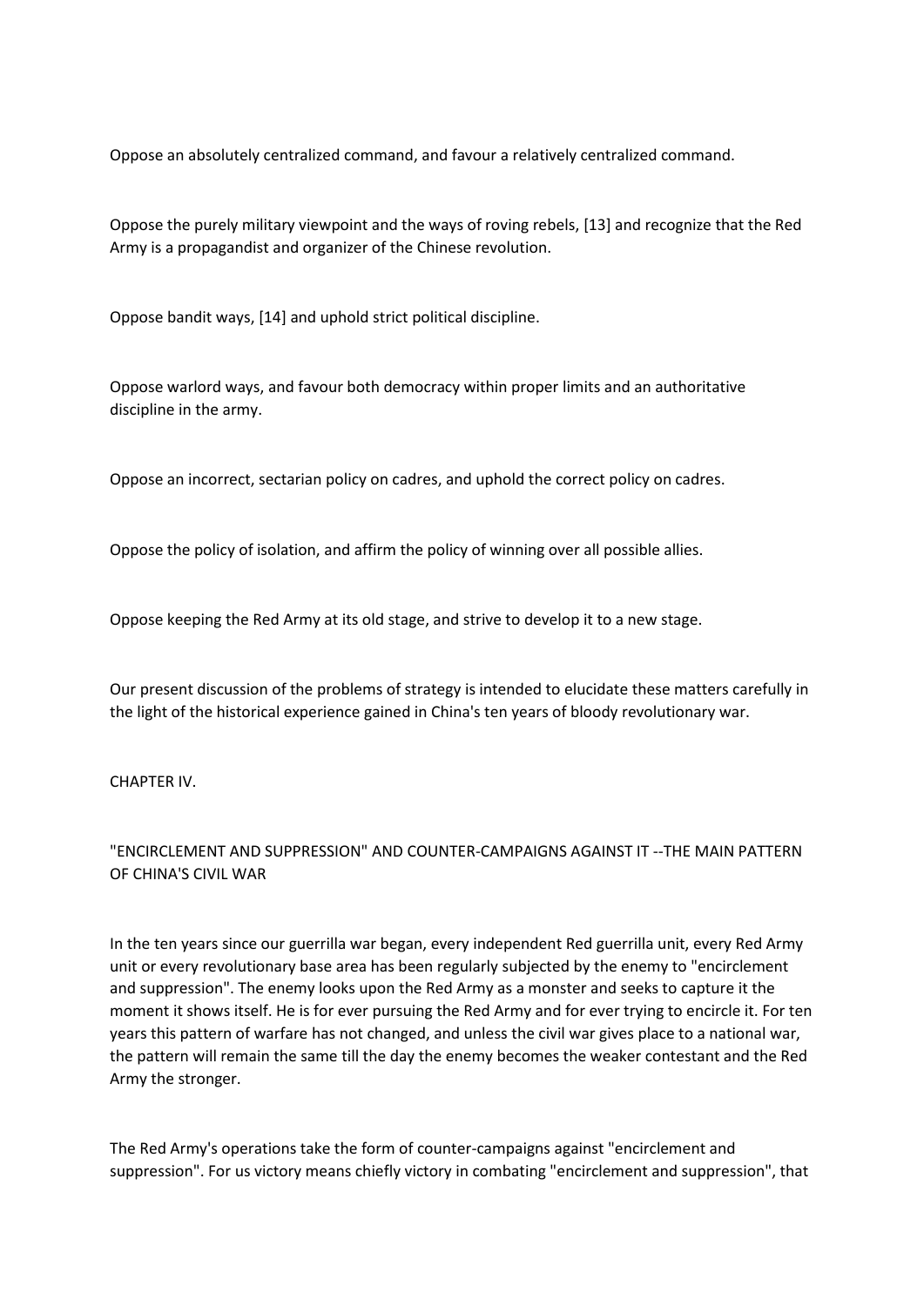is, strategic victory and victories in campaigns. The fight against each "encirclement and suppression" campaign constitutes a counter-campaign, which usually comprises several or even scores of battles, big and small. Until an "encirclement and suppression" campaign has been basically smashed, one cannot speak of strategic victory or of victory in the counter-campaign as a whole, even though many battles may have been won. The history of the Red Army's decade of war is a history of countercampaigns against "encirclement and suppression".

In the enemy's "encirclement and suppression" campaigns and the Red Army's counter-campaigns against them, the two forms of fighting, offensive and defensive, are both employed, and here there is no difference from any other war, ancient or modern, in China or elsewhere. The special characteristic of China's civil war, however, is the repeated alternation of the two forms over a long period of time. In each "encirclement and suppression" campaign, the enemy employs the offensive against the Red Army's defensive, and the Red Army employs the defensive against his offensive; this is the first stage of a counter-campaign against "encirclement and suppression". Then the enemy employs the defensive against the Red Army's offensive, and the Red Army employs the offensive against his defensive; this is the second stage of the counter-campaign. Every "encirclement and suppression" campaign has these two stages, and they alternate over a long period.

By repeated alternation over a long period we mean the repetition of this pattern of warfare and these forms of fighting. This is a fact obvious to everybody. An "encirclement and suppression" campaign and a counter-campaign against it--such is the repeated pattern of the war. In each campaign the alternation in the forms of fighting consists of the first stage in which the enemy employs the offensive against our defensive and we meet his offensive with our defensive, and of the second stage in which the enemy employs the defensive against our offensive and we meet his defensive with our offensive.

As for the content of a campaign or of a battle, it does not consist of mere repetition but is different each time. This, too, is a fact and obvious to everybody. In this connection it has become a rule that with each campaign and each counter-campaign, the scale becomes larger, the situation more complicated and the fighting more intense.

But this does not mean that there are no ups and downs. After the enemy's fifth "encirclement and suppression" campaign, the Red Army was greatly weakened, and all the base areas in the south were lost. Having shifted to the northwest, the Red Army now no longer holds a vital position threatening the internal enemy as it did in the south and as a result the scale of the "encirclement and suppression" campaigns has become smaller, the situation simpler and the fighting less intense.

What constitutes a defeat for the Red Army? Strategically speaking, there is a defeat only when a counter-campaign against "encirclement and suppression" fails completely, but even then the defeat is only partial and temporary. For only the total destruction of the Red Army would constitute complete defeat in the civil war; but this has never happened. The loss of extensive base areas and the shift of the Red Army constituted a temporary and partial defeat, not a final and complete one,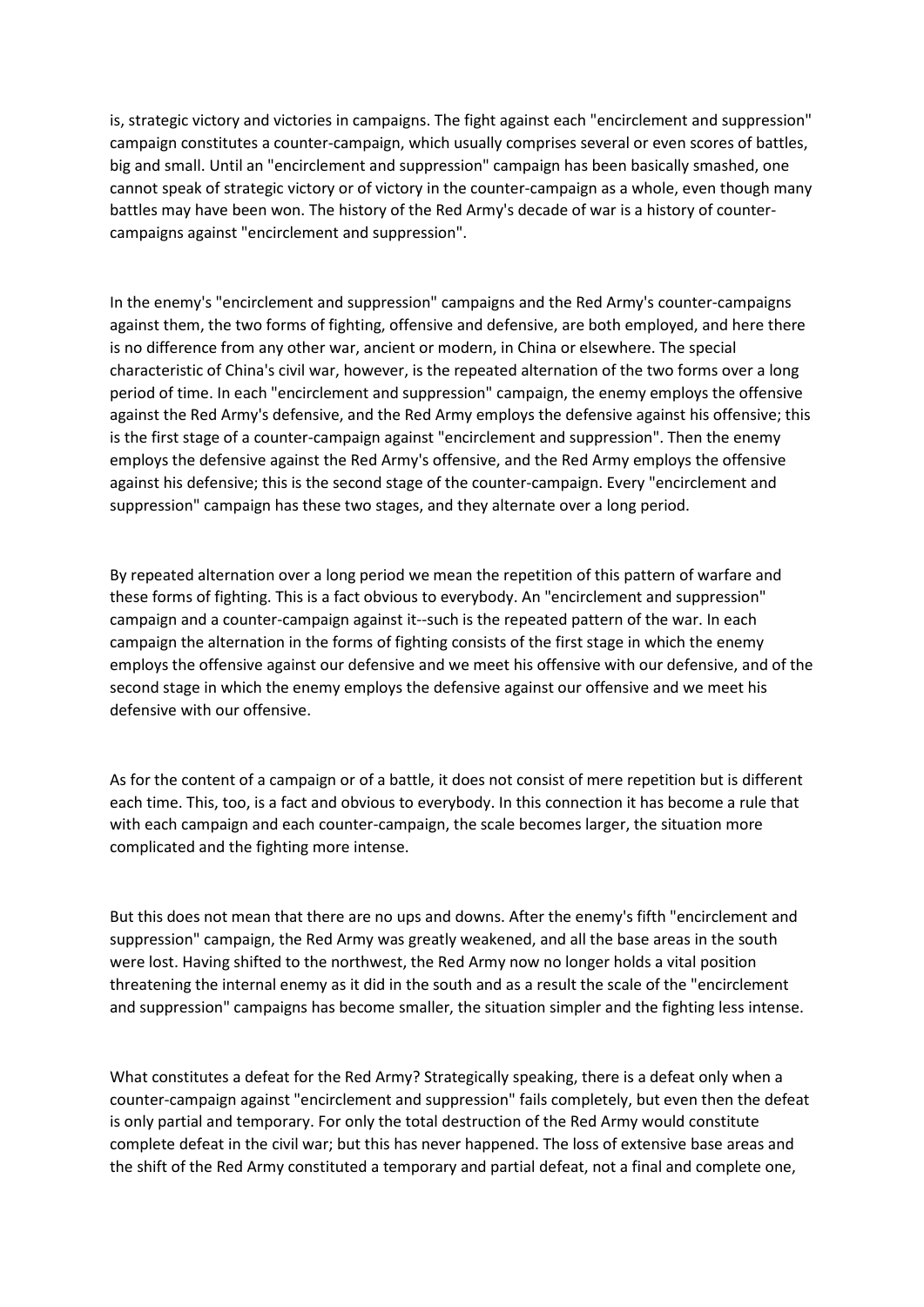even though this partial defeat entailed losing go per cent of the Party membership, of the armed forces and of the base areas. We call this shift the continuation of our defensive and the enemy's pursuit the continuation of his offensive. That is to say, in the course of the struggle between the enemy's "encirclement and suppression" and our counter-campaign we allowed our defensive to be broken by the enemy's offensive instead of turning from the defensive to the offensive; and so our defensive turned into a retreat and the enemy's offensive into a pursuit. But when the Red Army reached a new area, as for example when we shifted from Kiangsi Province and various other regions to Shensi Province, the repetition of "encirclement and suppression" campaigns began afresh. That is why we say that the Red Army's strategic retreat (the Long March) was a continuation of its strategic defensive and the enemy's strategic pursuit was a continuation of his strategic offensive.

In the Chinese civil war, as in all other wars, ancient or modern, in China or abroad, there are only two basic forms of fighting, attack and defence. The special characteristic of China's civil war consists in the long-term repetition of "encirclement and suppression" campaigns and of our countercampaigns together with the long-term alternation in the two forms of fighting, attack and defence, with the inclusion of the phenomenon of the great strategic shift of more than ten thousand kilometres (the Long March). [15]

A defeat for the enemy is much the same. It is a strategic defeat for the enemy when his "encirclement and suppression" campaign is broken and our defensive becomes an offensive, when the enemy turns to the defensive and has to reorganize before launching another "encirclement and suppression" campaign. The enemy has not had to make a strategic shift of more than ten thousand kilometres such as we have, because he rules the whole country and is much stronger than we are. But there have been partial shifts of his forces. Sometimes, enemy forces in White strongholds encircled by the Red Army in some base areas have broken through our encirclement and withdrawn to the White areas to organize new offensives. If the civil war is prolonged and the Red Army's victories become more extensive, there will be more of this sort of thing. But the enemy cannot achieve the same results as the Red Army, because he does not have the help of the people and because his officers and men are not united. If he were to imitate the Red Army's long-distance shift, he would certainly be wiped out.

In the period of the Li Li-san line in 1930, Comrade Li Li-san failed to understand the protracted nature of China's civil war and for that reason did not perceive the law that in the course of this war there is repetition over a long period of "encirclement and suppression" campaigns and of their defeat (by that time there had already been three in the Hunan-Kiangsi border area and two in Fukien). Hence, in an attempt to achieve rapid victory for the revolution, he ordered the Red Army, which was then still in its infancy, to attack Wuhan, and also ordered a nation-wide armed uprising. Thus he committed the error of "Left" opportunism.

Likewise the "Left" opportunists of 1931-1934 did not believe in the law of the repetition of "encirclement and suppression" campaigns. Some responsible comrades in our base area along the Hupeh-Honan-Anhwei border held an "auxiliary force" theory, maintaining that the Kuomintang army had become merely an auxiliary force after the defeat of its third "encirclement and suppression"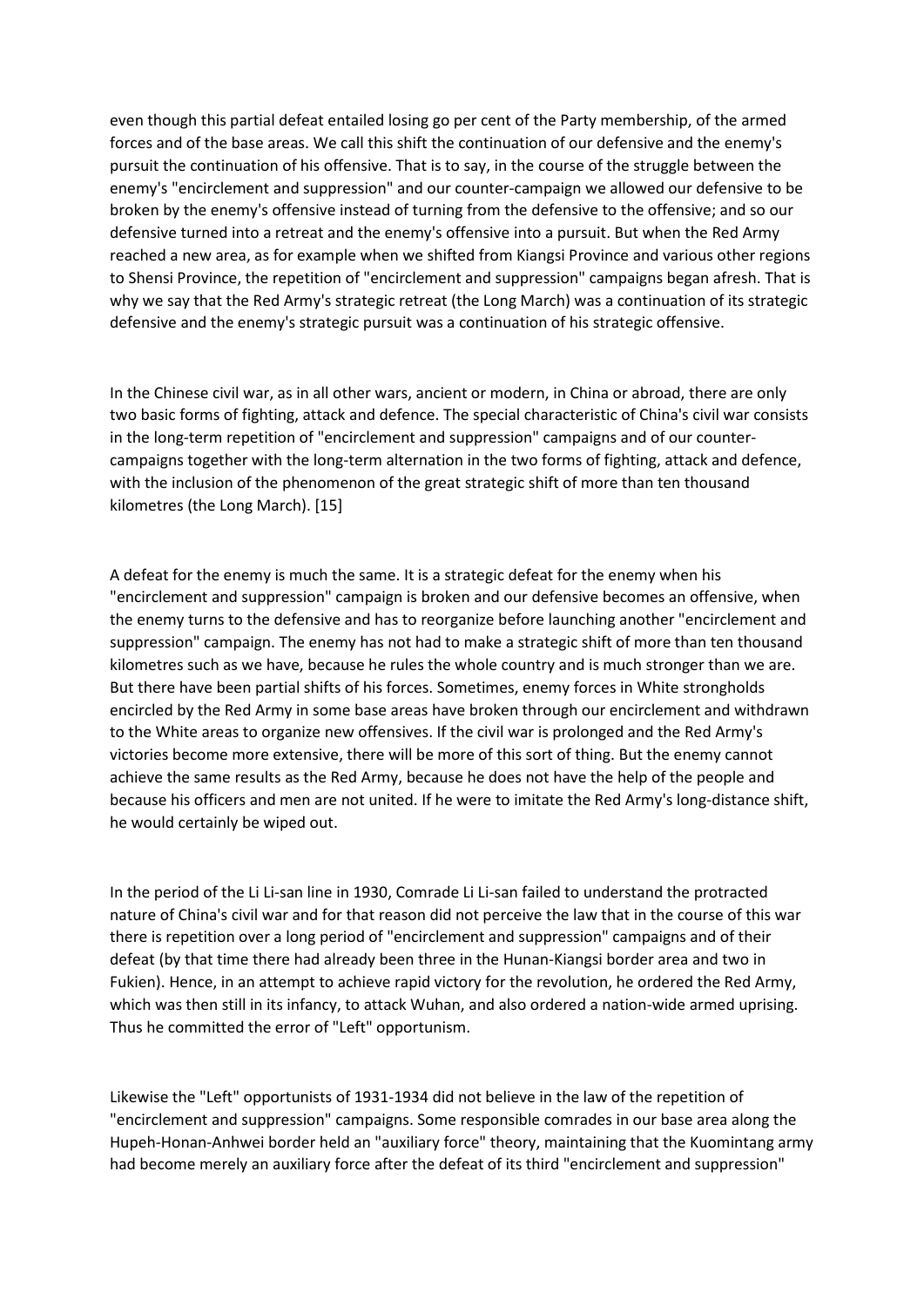campaign and that the imperialists themselves would have to take the field as the main force in further attacks on the Red Army. The strategy based on this estimate was that the Red Army should attack Wuhan. In principle, this fitted in with the views of those comrades in Kiangsi who called for a Red Army attack on Nanchang, were against the work of linking up the base areas and the tactics of luring the enemy in deep, regarded the seizure of the capital and other key cities of a province as the starting point for victory in that province, and held that "the fight against the fifth 'encirclement and suppression' campaign represents the decisive battle between the road of revolution and the road of colonialism". This "Left" opportunism was the source of the wrong line adopted in the struggles against the fourth "encirclement and suppression" campaign in the Hupeh-Honan-Anhwei border area and in those against the fifth in the Central Area in Kiangsi; and it rendered the Red Army helpless before these fierce enemy campaigns and brought enormous losses to the Chinese revolution.

The view that the Red Army should under no circumstances adopt defensive methods was directly related to this "Left" opportunism which denied the repetition of "encirclement and suppression" campaigns, and it, too, was entirely erroneous.

The proposition that a revolution or a revolutionary war is an offensive is of course correct. A revolution or a revolutionary war in its emergence and growth from a small force to a big force, from the absence of political power to the seizure of political power, from the absence of a Red Army to the creation of a Red Army, and from the absence of revolutionary base areas to their establishment must be on the offensive and cannot be conservative; and tendencies towards conservatism must be opposed.

The only entirely correct proposition is that a revolution or a revolutionary war is an offensive but also involves defence and retreat To defend in order to attack, to retreat in order to advance, to move against the flanks in order to move against the front, and to take a roundabout route in order to get on to the direct route--this is inevitable in the process of development of many phenomena, especially military movements.

Of the two propositions stated above, the first may be correct in the political sphere, but it is incorrect when transposed to the military sphere. Moreover, it is correct politically only in one situation (when the revolution is advancing), but incorrect when transposed to another situation (when the revolution is in retreat, in general retreat as in Russia in 1906, [16] and in China in 1927 or in partial retreat as in Russia at the time of the Treaty of Brest-Litovsk in 1918). [17] Only the second proposition is entirely correct and true. The "Left" opportunism of 1931-34, which mechanically opposed the employment of defensive military measures, was nothing but infantile thinking.

When will the pattern of repeated "encirclement and suppression" campaigns come to an end? In my opinion, if the civil war is prolonged, this repetition will cease when a fundamental change takes place in the balance of forces. It will cease when the Red Army has become stronger than the enemy. Then we shall be encircling and suppressing the enemy and he will be resorting to counter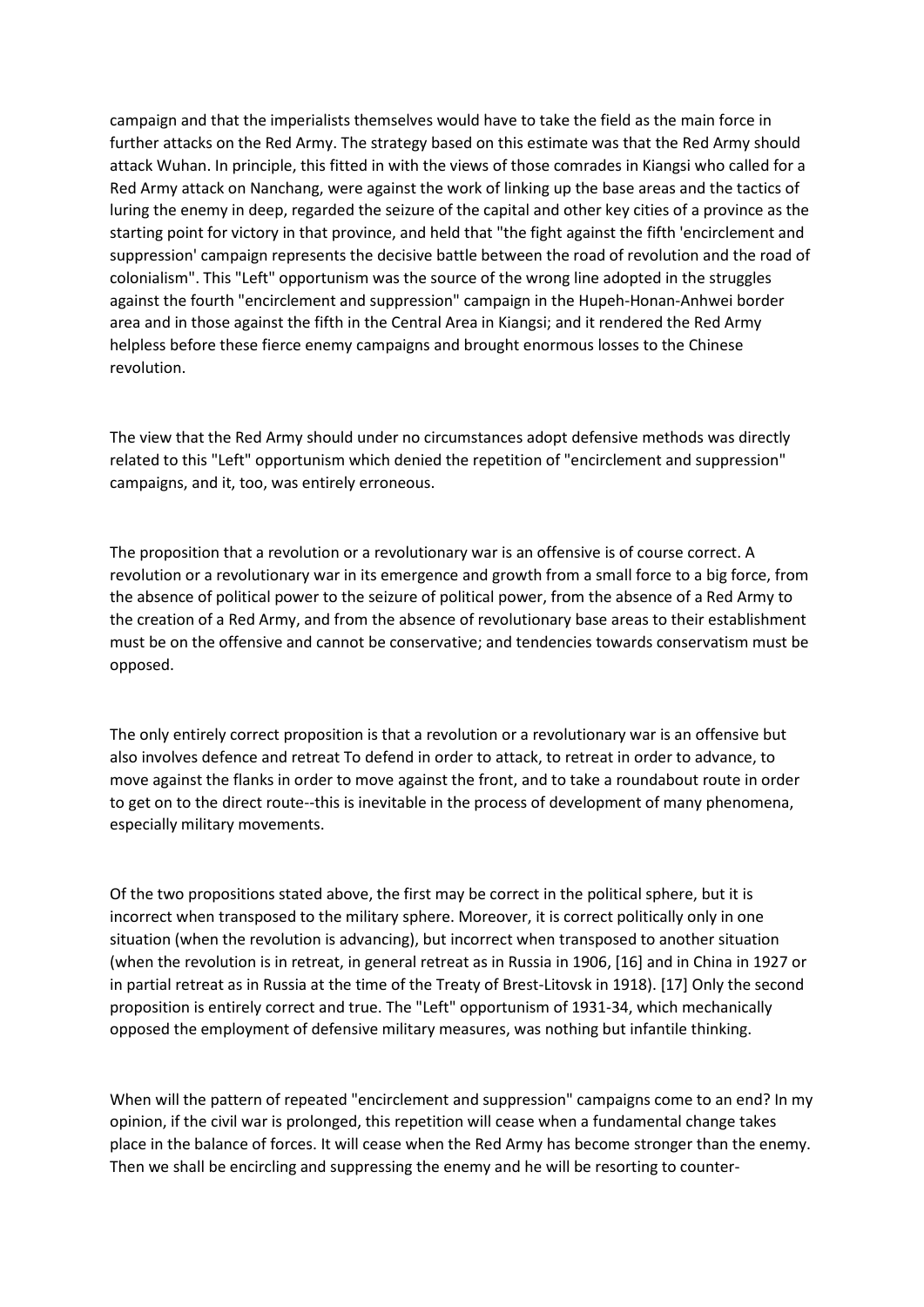campaigns, but political and military conditions will not allow him to attain the same position as that of the Red Army in its counter-campaigns. It can be definitely asserted that by then the pattern of repeated "encirclement and suppression" campaigns will have largely, if not completely, come to an end.

CHAPTER V

# THE STRATEGIC DEFENSIVE

Under this heading I would like to discuss the following problems: (I) active and passive defence; (2) preparations for combating "encirclement and suppression" campaigns; (3) strategic retreat; (4) strategic counter-offensive; (5) starting the counter-offensive; (6) concentration of troops; (7) mobile warfare; (8) war of quick decision; and (9) war of annihilation.

# 1. ACTIVE AND PASSIVE DEFENCE

Why do we begin by discussing defence? After the failure of China's first national united front of 1994-27, the revolution became a most intense and ruthless class war. While the enemy ruled the whole country, we had only small armed forces; consequently, from the very beginning we have had to wage a bitter struggle against his "encirclement and suppression" campaigns. Our offensives have been closely linked with our efforts to break them, and our fate depends entirely on whether or not we are able to do so. The process of breaking an "encirclement and suppression" campaign is usually circuitous and not as direct as one would wish. The primary problem, and a serious one too, is how to conserve our strength and await an opportunity to defeat the enemy. Therefore, the strategic defensive is the most complicated and most important problem facing the Red Army in its operations.

In our ten years of war two deviations often arose with regard to the strategic defensive; one was to belittle the enemy, the other was to be terrified of him.

As a result of belittling the enemy, many guerrilla units suffered defeat, and on several occasions the Red Army was unable to break the enemy's "encirclement and suppression".

When the revolutionary guerrilla units first came into existence, their leaders often failed to assess the enemy's situation and our own correctly. Because they had been successful in organizing sudden armed uprisings in certain places or mutinies among the White troops, they saw only the momentarily favourable circumstances, or failed to see the grave situation actually confronting them, and so usually underestimated the enemy. Moreover, they had no understanding of their own weaknesses (i.e., lack of experience and smallness of forces). It was an objective fact that the enemy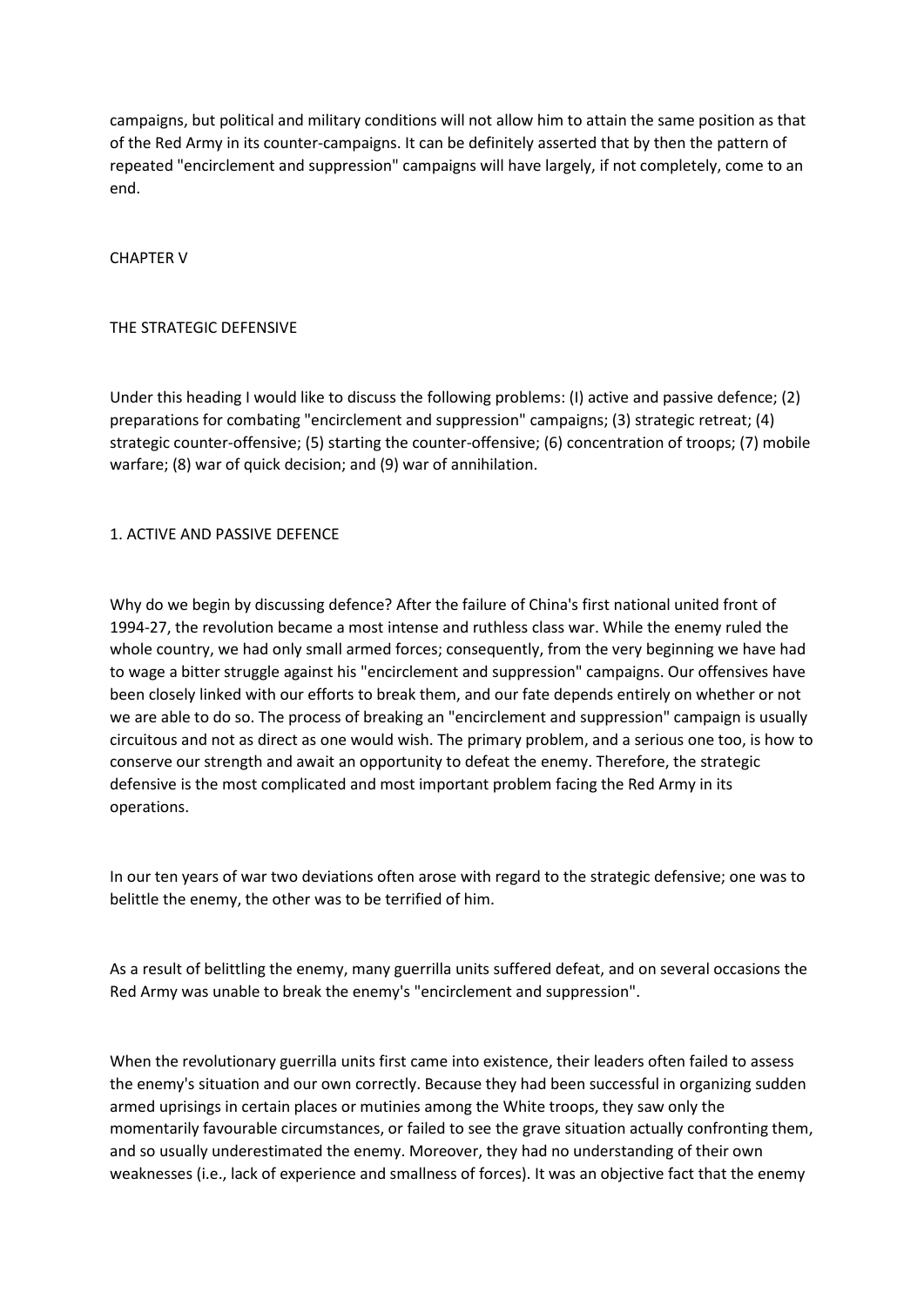was strong and we were weak, and yet some people refused to give it thought, talked only of attack but never of defence or retreat, thus mentally disarming themselves In the matter of defence, and hence misdirected their actions. Many guerrilla units were defeated on this account.

Examples in which the Red Army, for this reason, failed to break the enemy's "encirclement and suppression" campaigns were its defeat In 1928 in the Haifeng-Lufeng area of Kwangtung Province, [18] and its loss of freedom of action in 1932, in the fourth counter-campaign against the enemy's "encirclement and suppression" in the Hupeh-Honan-Anhwei border area, where the Red Army acted on the theory that the Kuomintang army was merely an auxiliary force.

There are many instances of setbacks which were due to being terrified of the enemy.

As against those who underestimated him, some people greatly overestimated him and also greatly underestimated our own strength, as a result of which they adopted an unwarranted policy of retreat and likewise disarmed themselves mentally in the matter of defence. This resulted in the defeat of some guerrilla units, or the failure of certain Red Army campaigns, or the loss of base areas.

The most striking example of the loss of a base area was that of the Central Base Area in Kiangsi during the fifth counter-campaign against "encirclement and suppression". The mistake here arose from a Rightist viewpoint. The leaders feared the enemy as if he were a tiger, set up defences everywhere, fought defensive actions at every step and did not dare to advance to the enemy's rear and attack him there, which would have been to our advantage, or boldly to lure the enemy troops in deep so as to herd them together and annihilate them. As a result, the whole base area was lost and the Red Army had to undertake the Long March of over 12,000 kilometres. However, this kind of mistake was usually preceded by a "Left" error of underestimating the enemy. The military adventurism of attacking the key cities in 1932 was the root cause of the line of passive defence subsequently adopted in coping with the enemy's fifth "encirclement and suppression" campaign.

The most extreme example of being terrified of the enemy was the retreatism of the "Chang Kuo-tao line". The defeat of the Western Column of the Fourth Front Red Army west of the Yellow River [19] marked the final bankruptcy of this line.

Active defence is also known as offensive defence, or defence through decisive engagements. Passive defence is also known as purely defensive defence or pure defence. Passive defence is actually a spurious kind of defence, and the only real defence is active defence, defence for the purpose of counter-attacking and taking the offensive. As far as I know, there is no military manual of value nor any sensible military expert, ancient or modern, Chinese or foreign, that does not oppose passive defence, whether in strategy or tactics. Only a complete fool or a madman would cherish passive defence as a talisman. However, there are people in this world who do such things. That is an error in war, a manifestation of conservatism in military matters, which we must resolutely oppose.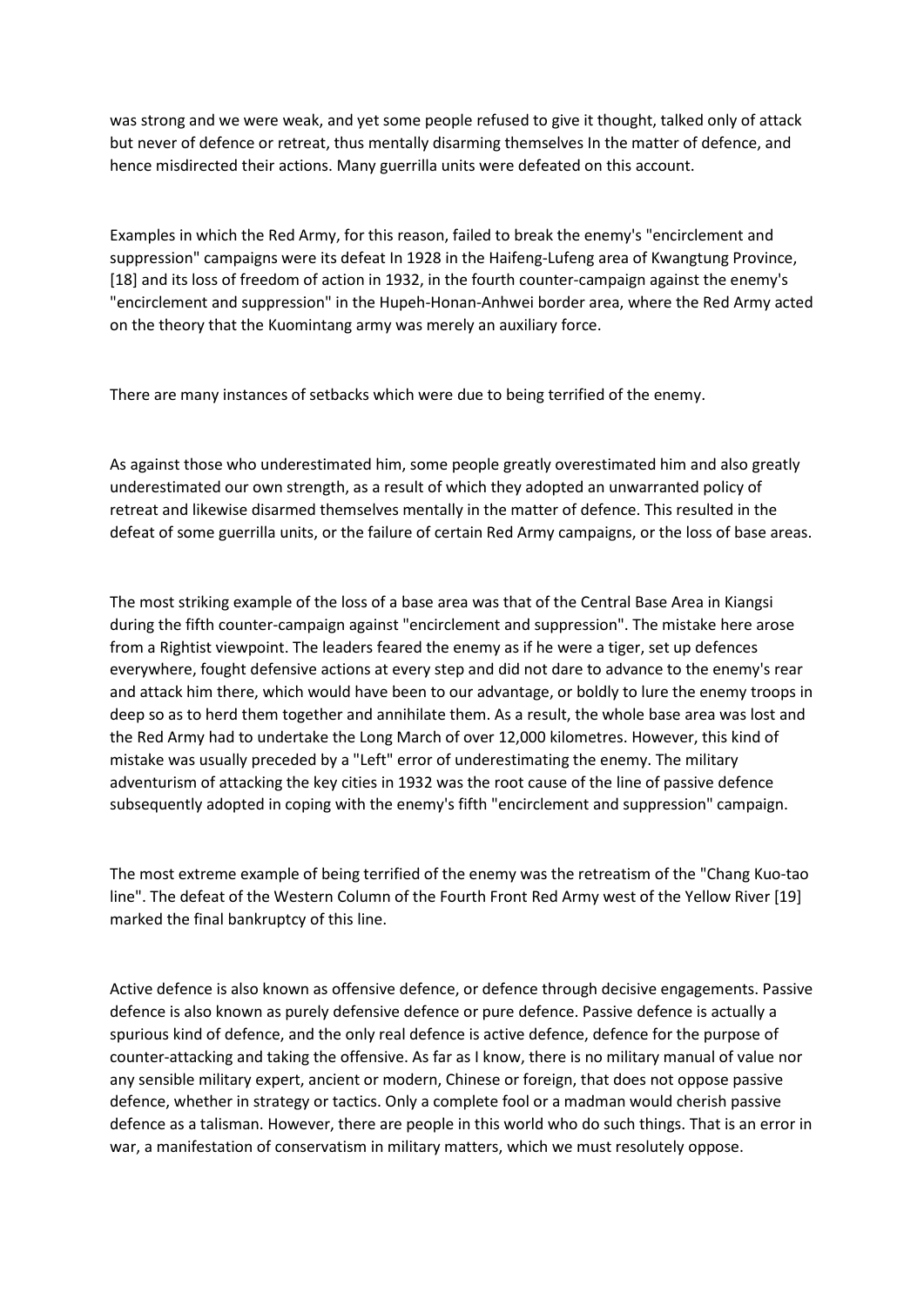The military experts of the newer and rapidly developing imperialist countries, namely, Germany and Japan, trumpet the advantages of the strategic offensive and come out against the strategic defensive. This kind of military thinking is absolutely unsuited to China's revolutionary war. These military experts assert that a serious weakness of the defensive is that it shakes popular morale, instead of inspiring it. This applies to countries where class contradictions are acute and the war benefits only the reactionary ruling strata or the reactionary political groups in power. But our situation is different. With the slogan of defending the revolutionary base areas and defending China, we can rally the overwhelming majority of the people to fight with one heart and one mind, because we are the oppressed and the victims of aggression. It was also by using the form of the defensive that the Red Army of the Soviet Union defeated its enemies during the civil war. When the imperialist countries organized the Whites for attack, the war was waged under the slogan of defending the Soviets, even when the October Uprising was being prepared, the military mobilization was carried out under the slogan of defending the capital. In every just war the defensive not only has a lulling effect on politically alien elements, it also makes possible the rallying of the backward sections of the masses to join in the war.

When Marx said that once an armed uprising is started there must not be a moment's pause in the attack, [20] he meant that the masses having taken the enemy unawares in an insurrection, must give the reactionary rulers no chance to retain or recover their political power must seize this moment to beat the nation's reactionary ruling forces when they are unprepared, and must not rest content with the victories already won, underestimate the enemy, slacken their attacks or hesitate to press forward, and so let slip the opportunity of destroying the enemy, bringing failure to the revolution. This is correct. It does not mean, however, that when we are already locked in battle with an enemy who enjoys superiority, we revolutionaries should not adopt defensive measures even when we are hard pressed. Only a prize idiot would think in this way.

Taken as a whole, our war has been an offensive against the Kuomintang, but militarily it has assumed the form of breaking the enemy's "encirclement and suppression".

Militarily speaking, our warfare consists of the alternate use of the defensive and the offensive. In our case it makes no difference whether the offensive is said to follow or to precede the defensive, because the crux of the matter is to break the "encirclement and suppression". The defensive continues until an "encirclement and suppression" campaign is broken, whereupon the offensive begins, these being but two stages of the same thing; and one such enemy campaign is closely followed by another. Of the two stages, the defensive is the more complicated and the more important. It involves numerous problems of how to break the "encirclement and suppression". The basic principle here is to stand for active defence and oppose passive defence.

In our civil war, when the strength of the Red Army surpasses that of the enemy, we shall, in general, no longer need the strategic defensive Our policy then will be the strategic offensive alone. This change will depend on an over-all change in the balance of forces. By that time the only remaining defensive measures will be of a partial character.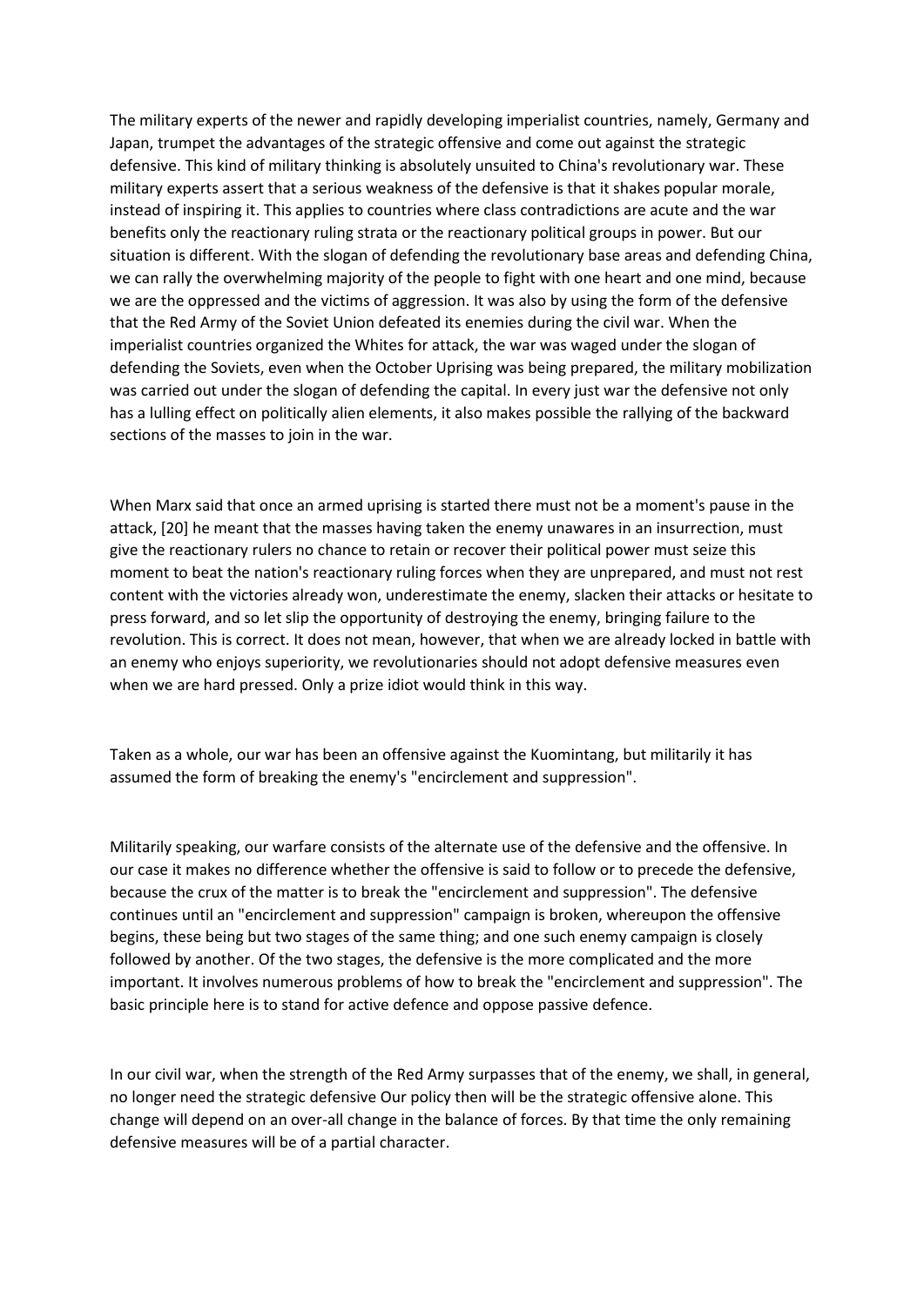#### 2. PREPARATIONS FOR COMBATING "ENCIRCLEMENT AND SUPPRESSION" CAMPAIGNS

Unless we have made necessary and sufficient preparations against a planned enemy "encirclement and suppression" campaign, we shall certainly be forced into a passive position. To accept battle in haste is to fight without being sure of victory. Therefore, when the enemy is preparing an "encirclement and suppression" campaign, it is absolutely necessary for us to prepare our countercampaign. To be opposed to such preparations, as some people in our ranks were at one time, is childish and ridiculous.

There is a difficult problem here on which controversy may easily arise. When should we conclude our offensive and switch to the phase of preparing our counter-campaign against "encirclement and suppression"? When we are victoriously on the offensive and the enemy is on the defensive, his preparations for the next "encirclement and suppression" campaign are conducted in secret, and therefore it is difficult for us to know when his offensive will begin. If our work of preparing the counter-campaign begins too early, it is bound to reduce the gains from our offensive and will sometimes even have certain harmful effects on the Red Army and the people. For the chief measures in the preparatory phase are the military preparations for withdrawal and the political mobilization for them. Sometimes, if we start preparing too early, this will turn into waiting for the enemy; after waiting a long time without the enemy's appearing, we will have to renew our offensive. And sometimes, the enemy will start his offensive just as our new offensive is beginning, thus putting us in a difficult position. Hence the choice of the right moment to begin our preparations is an important problem. The right moment should be determined with due regard both to the enemy's situation and our own and to the relation between the two. In order to know the enemy's situation, we should collect information on his political, military and financial position and the state of public opinion in his territory. In analysing such information we must take the total strength of the enemy into full account and must not exaggerate the extent of his past defeats, but on the other hand we must not fail to take into account his internal contradictions, his financial difficulties, the effect of his past defeats, etc. As for our side, we must not exaggerate the extent of our past victories, but neither should we fail to take full account of their effect. \

Generally speaking, however, the question of timing the preparations, it is preferable to start them too early rather than too late. For the former involves smaller losses and has the advantage that preparedness averts peril and puts us in a fundamentally invincible position.

The essential problems during the preparatory phase are the preparations for the withdrawal of the Red Army, political mobilization, recruitment, arrangements for finance and provisions, and the handling of politically alien elements.

By preparations for the Red Army's withdrawal we mean taking care that it does not move in a direction jeopardizing the withdrawal or advance too far in its attacks or become too fatigued. These are the things the main forces of the Red Army must attend to on the eve of a large-scale enemy offensive. At such a time, the Red Army must devote its attention mainly to planning the selection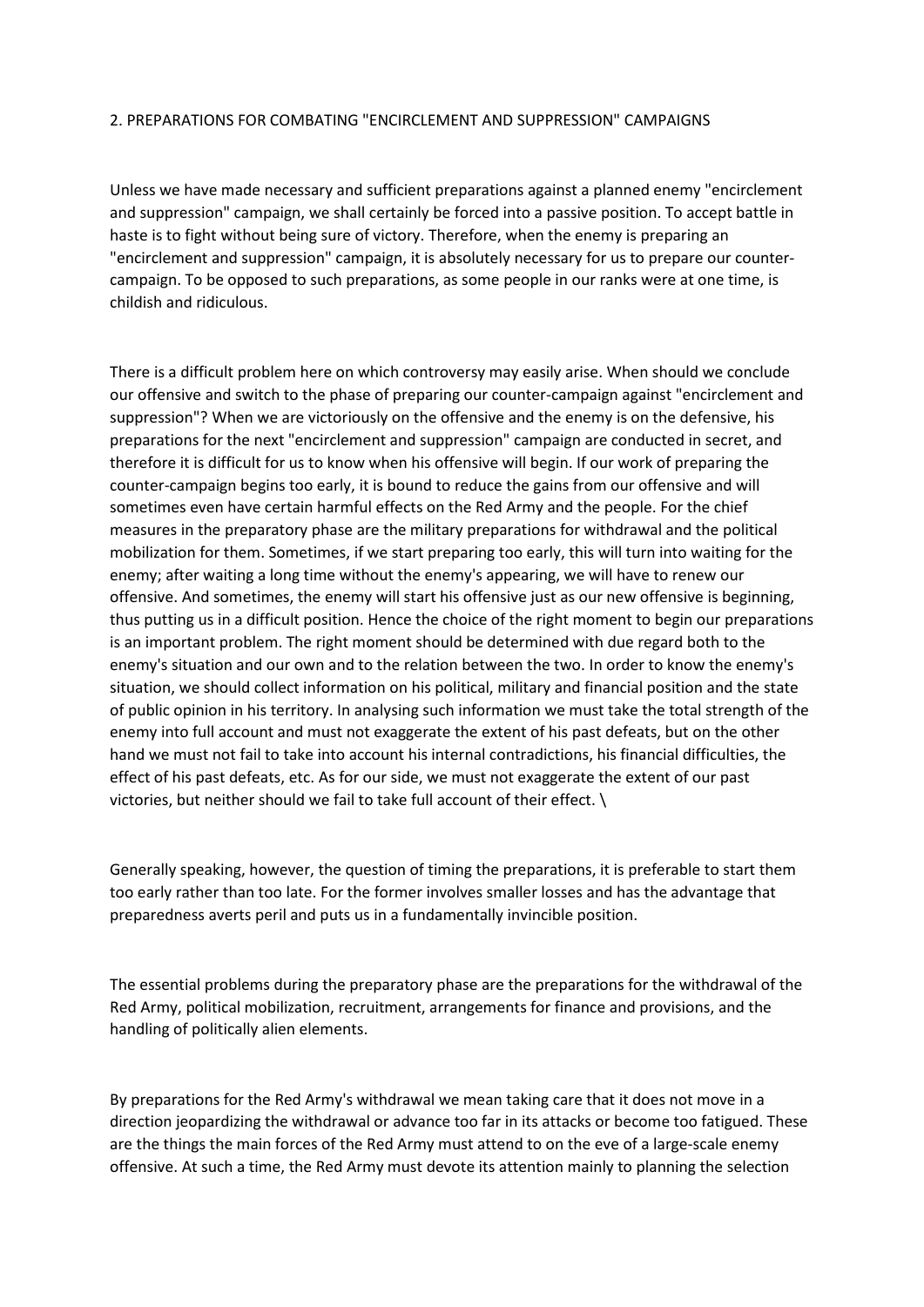and preparation of the battle areas, the acquisition of supplies, and the enlargement and training of its own forces.

Political mobilization is a problem of prime importance in the struggle against "encirclement and suppression". That is to say, we should tell the Red Army and the people in the base area clearly, resolutely and fully that the enemy's offensive is inevitable and imminent and will do serious harm to the people, but at the same time, we should tell them about his weaknesses, the factors favourable to the Red Army, our indomitable will to victory and our general plan of work. We should call upon the Red Army and the entire population to fight against the enemy's "encirclement and suppression" campaign and defend the base area. Except where military secrets are concerned, political mobilization must be carried out openly, and, what is more, every effort should be made to extend it to all who might possibly support the revolutionary cause. The key link here is to convince the cadres.

Recruitment of new soldiers should be based on two considerations, first, on the level of political consciousness of the people and the size of the population and, second, on the current state of the Red Army and the possible extent of its losses in the whole course of the counter-campaign.

Needless to say, the problems of finance and food are of great importance to the counter-campaign. We must take the possibility of a prolonged enemy campaign into account. It is necessary to make an estimate of the minimum material requirements--chiefly of the Red Army but also of the people in the revolutionary base area-- for the entire struggle against the enemy's "encirclement and suppression" campaign.

With regard to politically alien elements we should not be off our guard, but neither should we be unduly apprehensive of treachery on their part and adopt excessive precautionary measures. Distinction should be made between the landlords, the merchants and the rich peasants, and the main point is to explain things to them politically and win their neutrality, while at the same time organizing the masses of the people to keep an eye on them. Only against the very few elements who are most dangerous should stern measures like arrest be taken.

The extent of success in a struggle against "encirclement and suppression" is closely related to the degree to which the tasks of the preparatory phase have been fulfilled. Relaxation of preparatory work which is due to underestimation of the enemy and panic which is due to being terrified of the enemy's attacks are harmful tendencies, and both should be resolutely opposed. What we need is an enthusiastic but calm state of mind and intense but orderly work.

### 3. STRATEGIC RETREAT

A strategic retreat is a planned strategic step taken by an inferior force for the purpose of conserving its strength and biding its time to defeat the enemy, when it finds itself confronted with a superior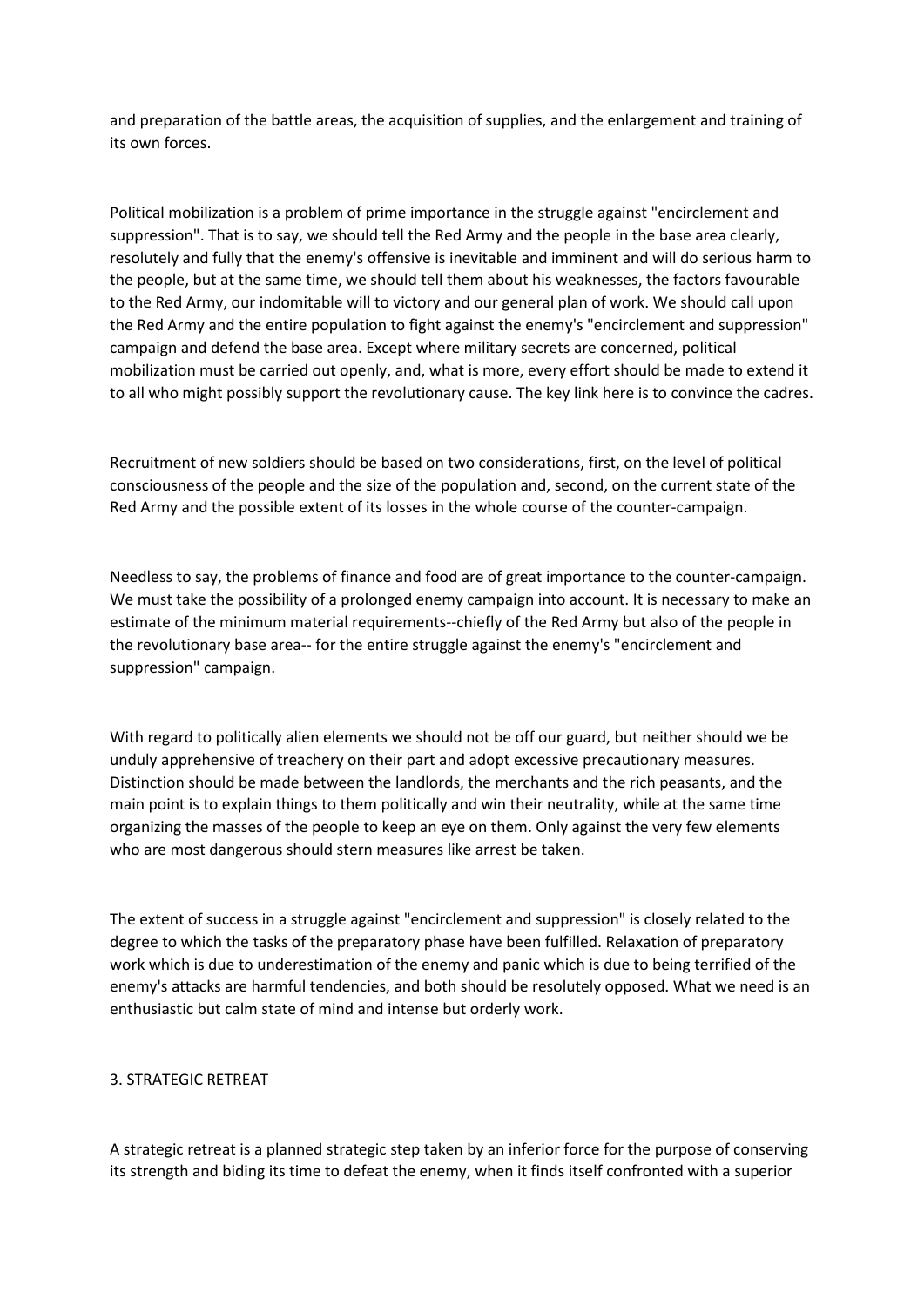force whose offensive it is unable to smash quickly. But military adventurists stubbornly oppose such a step and advocate "engaging the enemy outside the gates".

We all know that when two boxers fight, the clever boxer usually gives a little ground at first, while the foolish one rushes in furiously and uses up all his resources at the very start, and in the end he is often beaten by the man who has given ground.

In the novel Shui Hu Chuan, [21] the drill master Hung, challenging Lin Chung to a fight on Chai Chin's estate, shouts, "Come on! Come on ! Come on !" In the end it is the retreating Lin Chung who spots Hung's weak point and floors him with one blow.

During the Spring and Autumn Era, when the states of Lu and Chi [22] were at war, Duke Chuang of Lu wanted to attack before the Chi troops had tired themselves out, but Tsao Kuei prevented him. When instead he adopted the tactic of "the enemy tires, we attack", he defeated the Chi army. This is a classic example from China's military history of a weak force defeating a strong force. Here is the account given by the historian Tsochiu Ming: [23]

In the spring the Chi troops invaded us. The Duke was about to fight. Tsao Kuei requested an audience. His neighbours said,

"This is the business of meat-eating officials, why meddle with it?" Tsao replied, "Meat-eaters are fools, they cannot plan ahead." So he saw the Duke. And he asked, "What will you rely on when you fight?" The Duke answered, "I never dare to keep all my food and clothing for my own enjoyment, but always share them with others." Tsao said, "Such paltry charity cannot reach all The people will not follow you." The Duke said, "I never offer to the gods less sacrificial beasts, jade or silk than are due to them. I keep good faith." Tsao said, "Such paltry faith wins no trust. The gods will not bless you." The Duke said, "Though unable personally to attend to the details of all trials, big and small, I always demand the facts." Tsao said, "That shows your devotion to your people. You can give battle. When you do so, I beg to follow you." The Duke and he rode in the same chariot. The battle was joined at Changshao. When the Duke was about to sound the drum for the attack, Tsao said, "Not yet." When the men of Chi had drummed thrice, Tsao said, "Now we can drum" The army of Chi was routed. The Duke wanted to pursue. Again Tsao said, "Not yet." He got down from the chariot to examine the enemy's wheel-tracks, then mounted the arm-rest of the chariot to look afar. He said, "Now we can pursue!" So began the pursuit of the Chi troops. After the victory the Duke asked Tsao why he had given such advice. Tsao replied, "A battle depends upon courage. At the first drum courage is aroused, at the second it flags, and with the third it runs out. When the enemy's courage ran out, ours was still high and so we won. It is difficult to fathom the moves of a great state, and I feared an ambush. But when I examined the enemy's wheel-tracks and found them cries-crossing and looked afar and saw his banners drooping, I advised pursuit."

That was a case of a weak state resisting a strong state The story speaks of the political preparations before a battle--winning the confidence of the people; it speaks of a battlefield favourable for switching over to the counter- offensive--Changshao, it indicates the favourable time for starting the counter-offensive--when the enemy's courage is running out and one's own is high; and it points to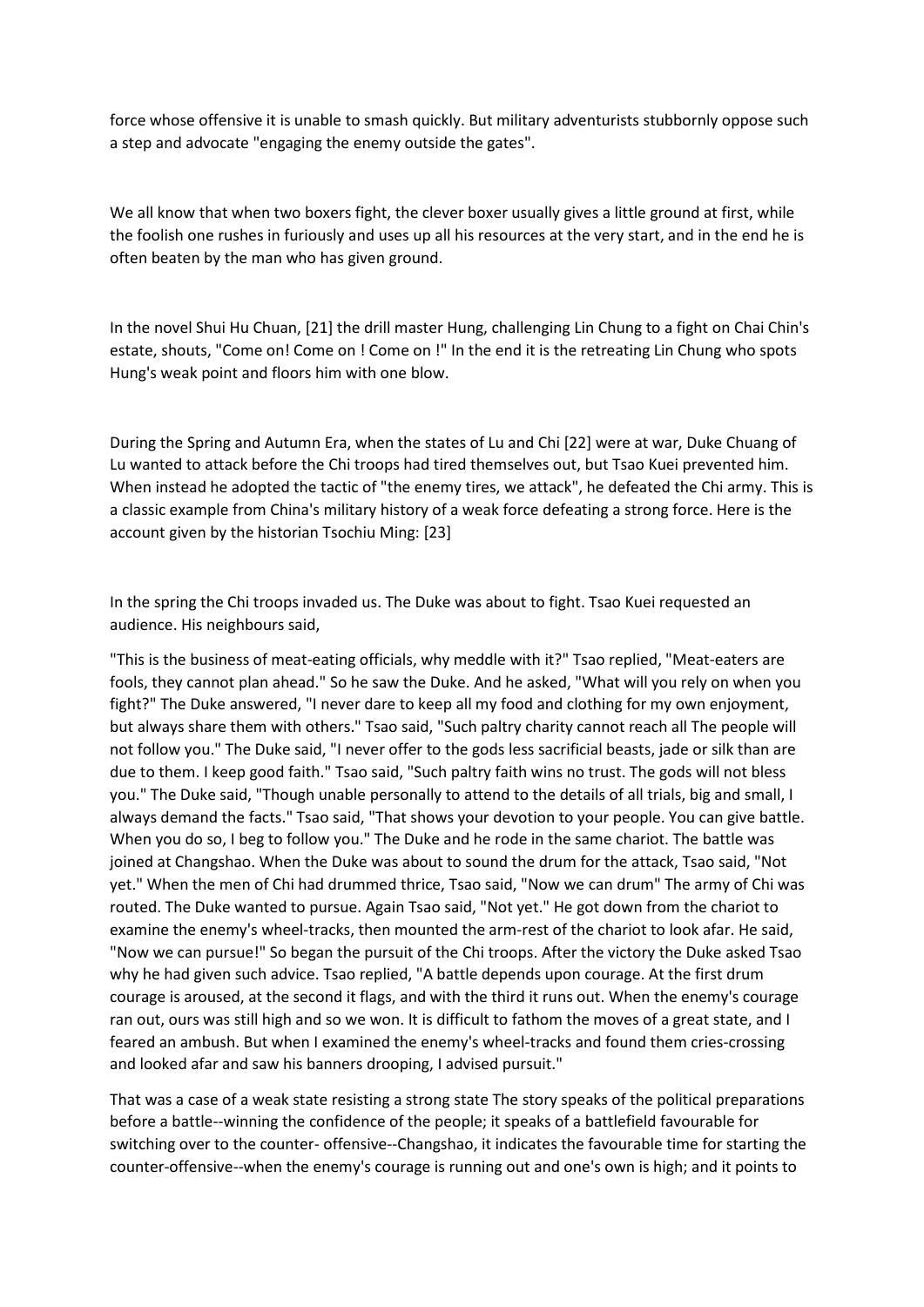the moment for starting the pursuit--when the enemy's tracks are crisscrossed and his banners are drooping. Though the battle was not a big one, it illustrates the principles of the strategic defensive. China's military history contains numerous instances of victories won on these principles. In such famous battles as the Battle of Chengkao between the states of Chu and Han, [24] the Battle of Kunyang between the states of Hsin and Han, [25] the Battle of Kuantu between Yuan Shao and Tsao Tsao, [26] the Battle of Chipi between the states of Wu and Wei, [27] the Battle of Yiling between the states of Wu and Shu, [28] and the Battle of Feishui between the states of Chin and Tsin, [29] in each case the contending sides were unequal, and the weaker side, yielding some ground at first, gained mastery by striking only after the enemy had struck and so defeated the stronger side.

Our war began in the autumn of 1927, and we then had no experience at all. The Nanchang Uprising [30] and the Canton Uprising [31] failed, and in the Autumn Harvest Uprising [32] the Red Army in the Hunan-Hupeh-Kiangsi border area also suffered several defeats and shifted to the Chingkang Mountains on the Hunan-Kiangsi border. In the following April the units which had survived the defeat of the Nanchang Uprising also moved to the Chingkang Mountains by way of southern Hunan. By May 1928 however, basic principles of guerrilla warfare, simple in nature and suited to the conditions of the time, had already been evolved, that is, the sixteen-character formula: "The enemy advances, we retreat; the enemy camps, we harass; the enemy tires, we attack; the enemy retreats, we pursue." This sixteen-character formulation of military principles was accepted by the Central Committee before the Li Li-san line. Later our operational principles were developed a step further. At the time of our first counter-campaign against "encirclement and suppression" in the Kiangsi base area, the principle of "luring the enemy in deep" was put forward and, moreover, successfully applied. By the time the enemy's third "encirclement and suppression" campaign was defeated, a complete set of operational principles for the Red Army had taken shape. This marked a new stage in the development of our military principles, which were greatly enriched in content and underwent many changes in form, mainly in the sense that although they basically remained the same as in the sixteen-character formula, they transcended their originally simple nature. The sixteen-character formula covered the basic principles for combating "encirclement and suppression"; it covered the two stages of the strategic defensive and the strategic offensive, and within the defensive, it covered the two stages of the strategic retreat and the strategic counter-offensive. What came later was only a development of this formula.

But beginning from January 1932, after the publication of the Party's resolution entitled "Struggle for Victory First in One or More Provinces After Smashing the Third 'Encirclement and Suppression' Campaign", which contained serious errors of principle, the "Left" opportunists attacked these correct principles, finally abrogated the whole set and instituted a complete set of contrary "new principles" or "regular principles". From then on, the old principles were no longer to be considered as regular but were to be rejected as "guerrilla-ism". The opposition to "guerrilla-ism" reigned for three whole years. Its first stage was military adventurism, in the second it turned into military conservatism and, finally, in the third stage it became flightism. It was not until the Central Committee held the enlarged meeting of the Political Bureau at Tsunyi, Kweichow Province, in January 1935 that this wrong line was declared bankrupt and the correctness of the old line reaffirmed. But at what a cost!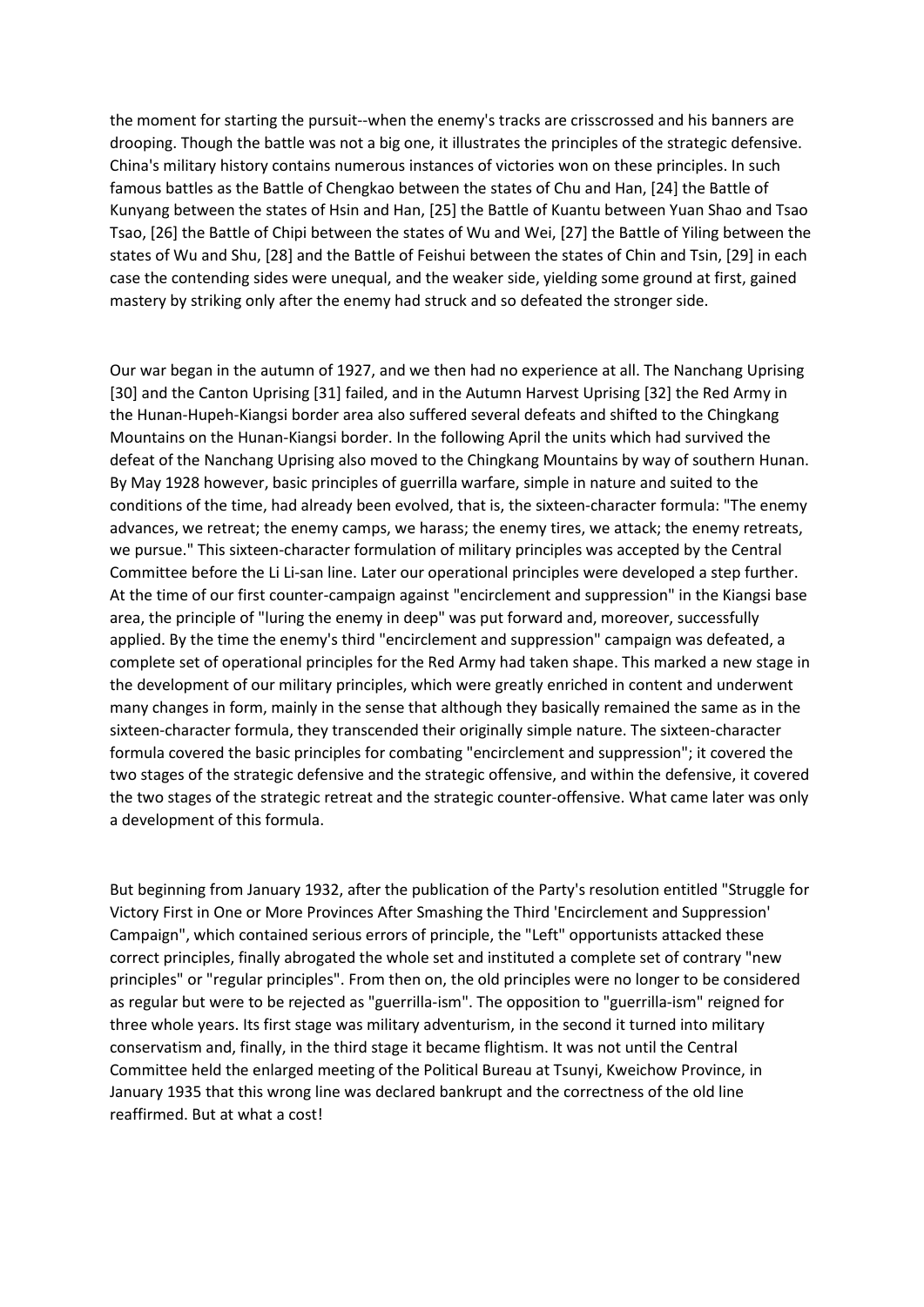Those comrades who vigorously opposed "guerrilla-ism" argued along the following lines. It was wrong to lure the enemy in deep because we had to abandon so much territory. Although battles had been won in this way, was not the situation different now? Moreover, was it not better to defeat the enemy without abandoning territory? And was it not better still to defeat the enemy in his own areas, or on the borders between his areas and ours? The old practices had nothing "regular" about them and were methods used only by guerrillas. Now our own state had been established and our Red Army had become a regular army. Our fight against Chiang Kai-shek had become a war between two states, between two great armies. History should not repeat itself, and everything pertaining to "guerrilla-ism" should be totally discarded. The new principles were "completely Marxist", while the old had been created by guerrilla units in the mountains, and there was no Marxism in the mountains. The new principles were the antithesis of the old. They were: "Pit one against ten, pit ten against a hundred, fight bravely and determinedly, and exploit victories by hot pursuit"; "Attack on all fronts"; "Seize key cities"; and "Strike with two 'fists' in two directions at the same time". When the enemy attacked, the methods of dealing with him were: "Engage the enemy outside the gates", "Gain mastery by striking first", "Don't let our pots and pans be smashed", "Don't give up an inch of territory" and "Divide the forces into six routes". The war was "the decisive battle between the road of revolution and the road of colonialism", a war of short swift thrusts, blockhouse warfare, war of attrition, "protracted war". There were, further, the policy of maintaining a great rear area and an absolutely centralized command. Finally there was a large-scale "house-moving". And anyone who did not accept these things was to be punished, labelled an opportunist, and so on and so forth.

Without a doubt these theories and practices were all wrong. They were nothing but subjectivism. Under favourable circumstances this subjectivism manifested itself in petty-bourgeois revolutionary fanaticism and impetuosity, but in times of adversity, as the situation worsened, it changed successively into desperate recklessness, conservatism and flightism. They were the theories and practices of hotheads and ignoramuses; they did not have the slightest flavour of Marxism about them; indeed they were anti-Marxist.

Here we shall discuss only strategic retreat, which in Kiangsi was called "luring the enemy in deep" and in Szechuan "contracting the front". No previous theorist or practitioner of war has ever denied that this is the policy a weak army fighting a strong army must adopt in the initial stage of a war. It has been said by a foreign military expert that in strategically defensive operations, decisive battles are usually avoided in the beginning, and are sought only when conditions have become favourable. That is entirely correct and we have nothing to add to it.

The object of strategic retreat is to conserve military strength and prepare for the counter-offensive. Retreat is necessary because not to retreat a step before the onset of a strong enemy inevitably means to jeopardize the preservation of one's own forces. In the past, however, many people were stubbornly opposed to retreat, considering it to be an "opportunist line of pure defence". Our history has proved that their opposition was entirely wrong.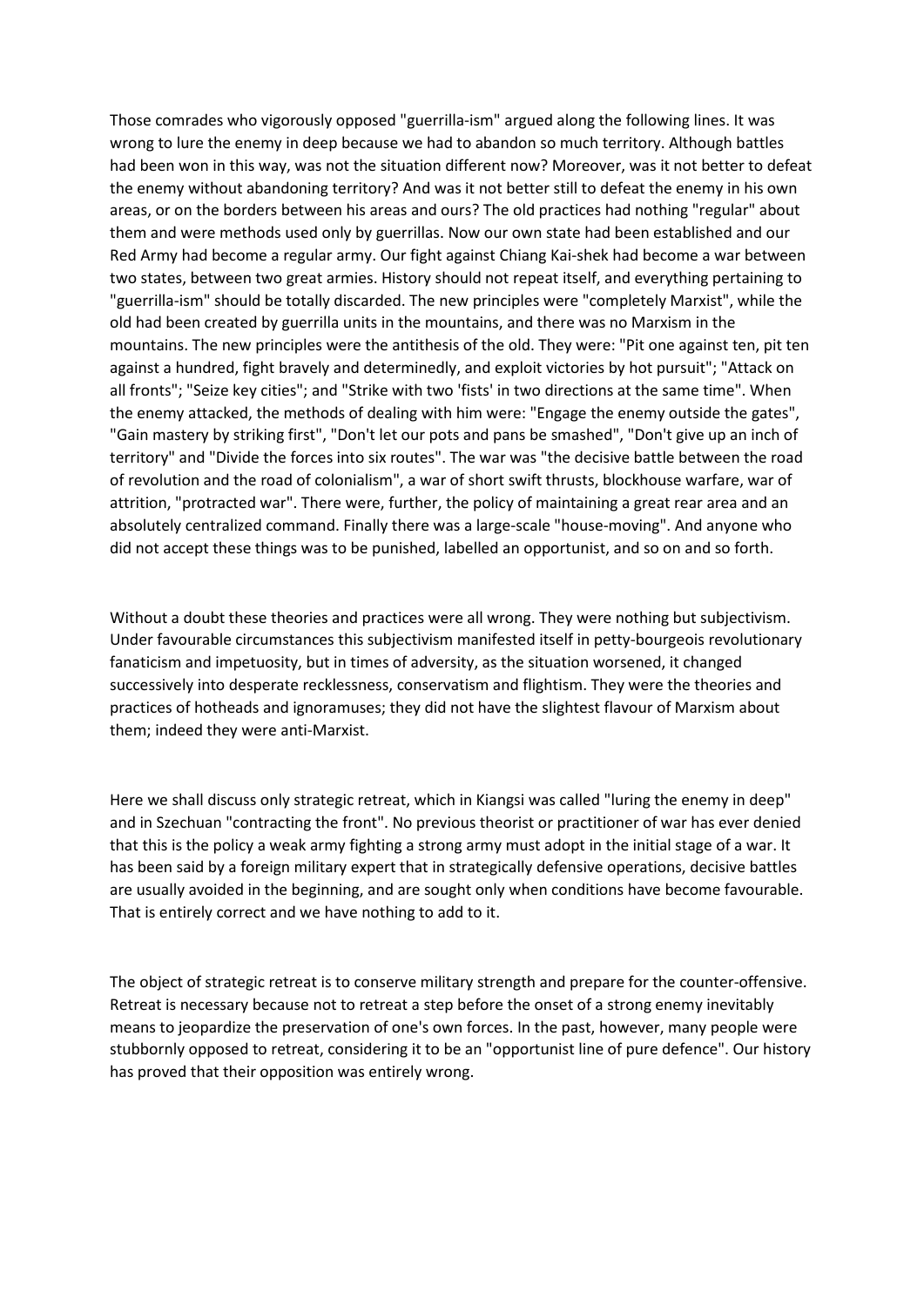To prepare for a counter-offensive, we must select or create conditions favourable to ourselves but unfavourable to the enemy, so as to bring about a change in the balance of forces, before we go on to the stage of the counter-offensive.

In the light of our past experience, during the stage of retreat we should in general secure at least two of the following conditions before we can consider the situation as being favourable to us and unfavourable to the enemy and before we can go over to the counter-offensive. These conditions are:

(1) The population actively supports the Red Army.

(2) The terrain is favourable for operations.

(3) All the main forces of the Red Army are concentrated.

(4) The enemy's weak spots have been discovered.

(5) The enemy has been reduced to a tired and demoralized state).

(6) The enemy has been induced to make mistakes.

The first condition, active support of the population, is the most important one for the Red Army. It means having a base area. Moreover, given this condition, it is easy to achieve conditions 4, 5 and 6. Therefore, when the enemy launches a full-scale offensive, the Red Army generally withdraws from the White area into the base area, because that is where the population is most active in supporting the Red Army against the White army. Also, there is a difference between the borders and the central district of a base area; in the latter the people are better at blocking the passage of information to the enemy, better at reconnaissance, transportation, joining in the fighting, and so on. Thus when we were combating the first, second and third "encirclement and suppression" campaigns in Kiangsi, all the places selected as "terminal points for the retreat" were situated where the first condition, popular support, was excellent or quite good. This characteristic of our base areas made the Red Army's operations very different from ordinary operations and was the main reason why the enemy subsequently had to resort to the policy of blockhouse warfare.

One advantage of operating on interior lines is that it makes it possible for the retreating army to choose terrain favourable to itself and force the attacking army to fight on its terms. In order to defeat a strong army, a weak army must carefully choose favourable terrain as a battleground. But this condition alone is not enough and must be accompanied by others. The first of these is popular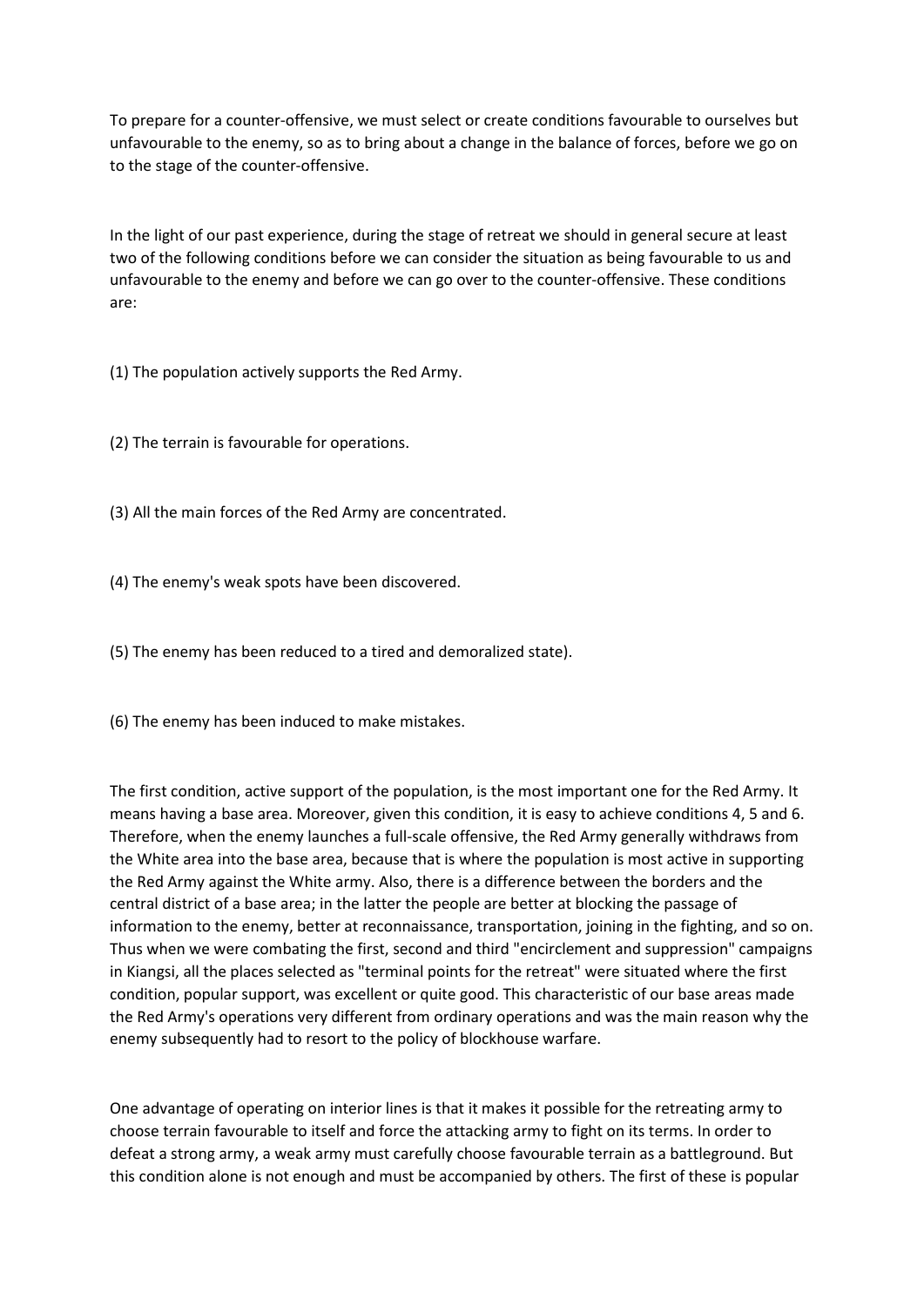support. The next is a vulnerable enemy, for instance, an enemy who is tired or has made mistakes, or an advancing enemy column that is comparatively poor in fighting capacity. In the absence of these conditions, even if we have found excellent terrain, we have to disregard it and continue to retreat in order to secure them. In the White areas there is no lack of good terrain, but we do not have the favourable condition of active popular support. If other conditions are not yet fulfilled, the Red Army has no alternative but to retreat towards its base area. Distinctions such as those between the White areas and the Red areas also usually exist between the borders and the central district of a base area.

Except for local units and containing forces, all our assault troops should, on principle, be concentrated. When attacking an enemy who is on the defensive strategically, the Red Army usually disperses its own forces. Once the enemy launches a full-scale offensive, the Red Army effects a "retreat towards the centre". The terminal point chosen for the retreat is usually in the central section of the base area, but sometimes it is in the frontal or rear sections, as circumstances require. By such a retreat towards the centre all the main forces of the Red Army can be concentrated.

Another essential condition for a weak army fighting a strong one is to pick out the enemy's weaker units for attack. But at the beginning of the enemy's offensive we usually do not know which of his advancing columns is the strongest and which the second strongest, which is the weakest and which the second weakest, and so a process of reconnaissance is required. This often takes a considerable time. That is another reason why strategic retreat is necessary.

If the attacking enemy is far more numerous and much stronger than we are, we can accomplish a change in the balance of forces only when the enemy has penetrated deeply into our base area and tasted all the bitterness it holds for him. As the chief of staff of one of Chiang Kai-shek's brigades remarked during the third "encirclement and suppression'! campaign, "Our stout men have worn themselves thin and our thin men have worn themselves to death." Or, in the words of Chen Mingshu, Commander-in-Chief of the Western Route of the Kuomintang's "Encirclement and Suppression" Army, "Everywhere the National Army gropes in the dark, while the Red Army walks in broad daylight." By then the enemy army, although still strong, is much weakened, its soldiers are tired, its morale is sagging and many of its weak spots are revealed. But the Red Army, though weak, has conserved its strength and stored up its energy, and is waiting at its ease for the fatigued enemy. At such a time it is generally possible to attain a certain parity between the two sides, or to change the enemy's absolute superiority to relative superiority and our absolute inferiority to relative inferiority, and occasionally even to become superior to the enemy. When fighting against the third "encirclement and suppression" campaign in Kiangsi, the Red Army executed a retreat to the extreme limit (to concentrate in the rear section of the base area); if it had not done so, it could not have defeated the enemy because the enemy's "encirclement and suppression" forces were then over ten times the size of the Red Army. When Sun Wu Tzu said, "Avoid the enemy when he is full of vigour, strike when he is fatigued and withdraws", he was referring to tiring and demoralizing the enemy so as to reduce his superiority.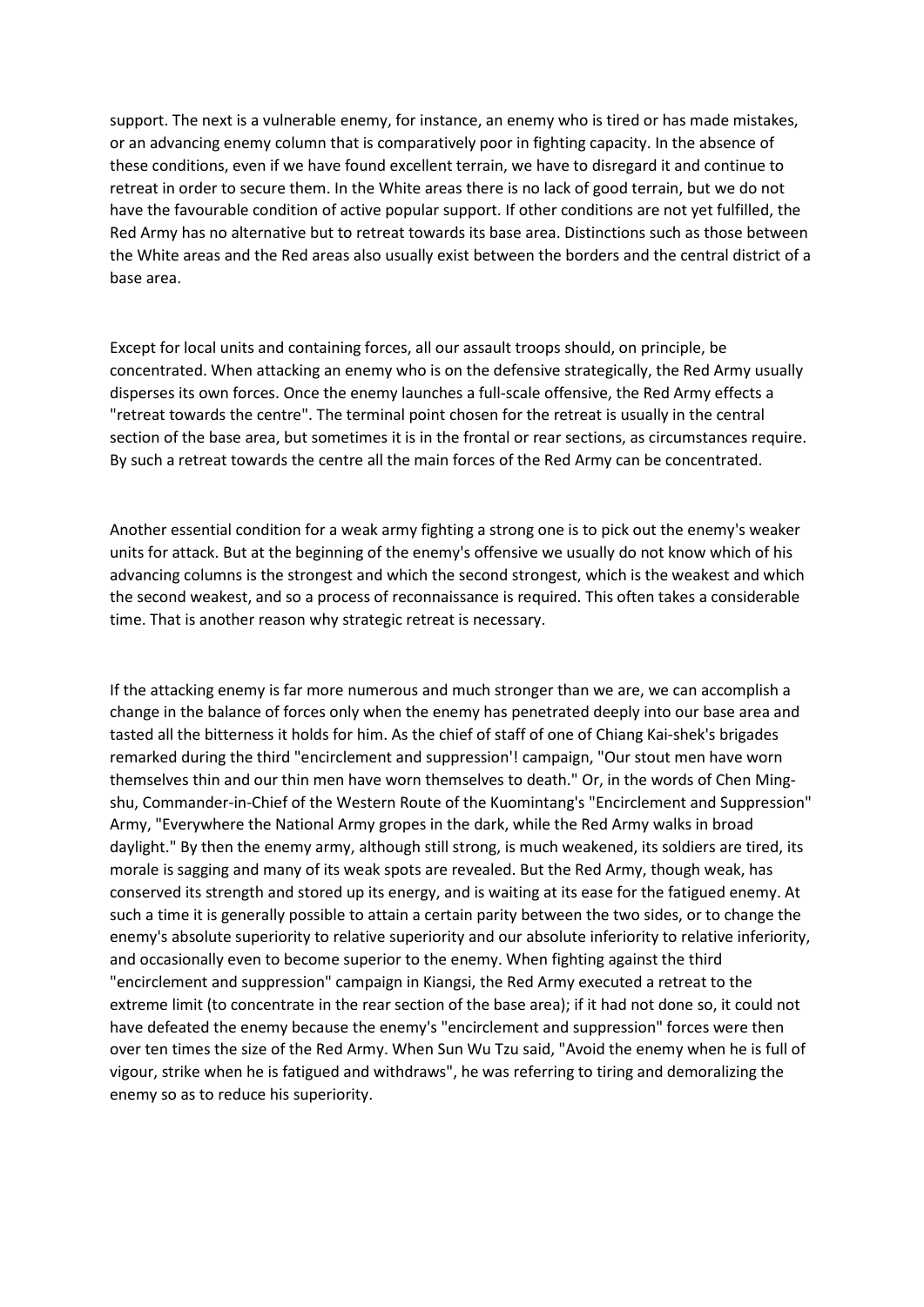Finally, the object of retreat is to induce the enemy to make mistakes or to detect his mistakes. One must realize that an enemy commander, however wise, cannot avoid making some mistakes over a relatively long period of time, and hence it is always possible for us to exploit the openings he leaves us. The enemy is liable to make mistakes, just as we ourselves sometimes miscalculate and give him openings to exploit. In addition, we can induce the enemy to make mistakes by our own actions, for instance, by "counterfeiting an appearance", as Sun Wu Tzu called it, that is, by making a feint to the east but attacking in the west. If we are to do this, the terminal point for the retreat cannot be rigidly limited to a definite area. Sometimes when we have retreated to the predetermined area and not yet found openings to exploit, we have to retreat farther and wait for the enemy to give us an opening.

The favourable conditions which we seek by retreating are in general those stated above. But this does not mean that a counter-offensive cannot be launched until all these conditions are present. The presence of all of them at the same time is neither possible nor necessary. But a weak force operating on interior lines against a strong enemy should strive to secure such conditions as are necessary in the light of the enemy's actual situation. All views to the contrary are incorrect.

The decision on the terminal point for retreat should depend on the situation as a whole. It is wrong to decide on a place which, considered in relation to only part of the situation, appears to be favourable for our passing to the counter-offensive, if it is not also advantageous from the point of view of the situation as a whole. For at the start of our counter- offensive we must take subsequent developments into consideration, and our counter-offensives always begin on a partial scale. Sometimes the terminal point for retreat should be fixed in the frontal section of the base area, as it was during our second and fourth counter-campaigns against "encirclement and suppression" in Kiangsi and our third counter-campaign in the Shensi-Kansu area. At times it should be in the middle section of the base area, as in our first counter-campaign in Kiangsi. At other times, it should be fixed in the rear section of the base area, as in our third counter-campaign in Kiangsi. In all these cases the decision was taken by correlating the partial situation with the situation as a whole. But during the fifth counter-campaign in Kiangsi, our army gave no consideration whatsoever to retreat, because it did not take account of either the partial or the total situation, and this was really rash and foolhardy conduct. A situation is made up of a number of factors; in considering the relation between a part of the situation and the whole, we should base our judgements on whether the factors on the enemy's side and on ours, as manifested in both the partial and the whole situation, are to a certain extent favourable for our starting a counter-offensive.

The terminal points for retreat in a base area can be generally divided into three types, those in the frontal, those in the middle, and those in the rear section of the base area. Does this, however, mean refusing to fight in the White areas altogether? No. It is only when we have to deal with a large-scale campaign of enemy "encirclement and suppression" that we refuse to fight in the White areas. It is only when there is a wide disparity between the enemy's strength and ours that, acting on the principle of conserving our strength and biding our time to defeat the enemy, we advocate retreating to the base area and luring him in deep, for only by so doing can we create or find conditions favourable for our counter-offensive. If the situation is not so serious, or if it is so serious that the Red Army cannot begin its counter-offensive even in the base area, or if the counter-offensive is not going well and a further retreat is necessary to bring about a change in the situation, then we should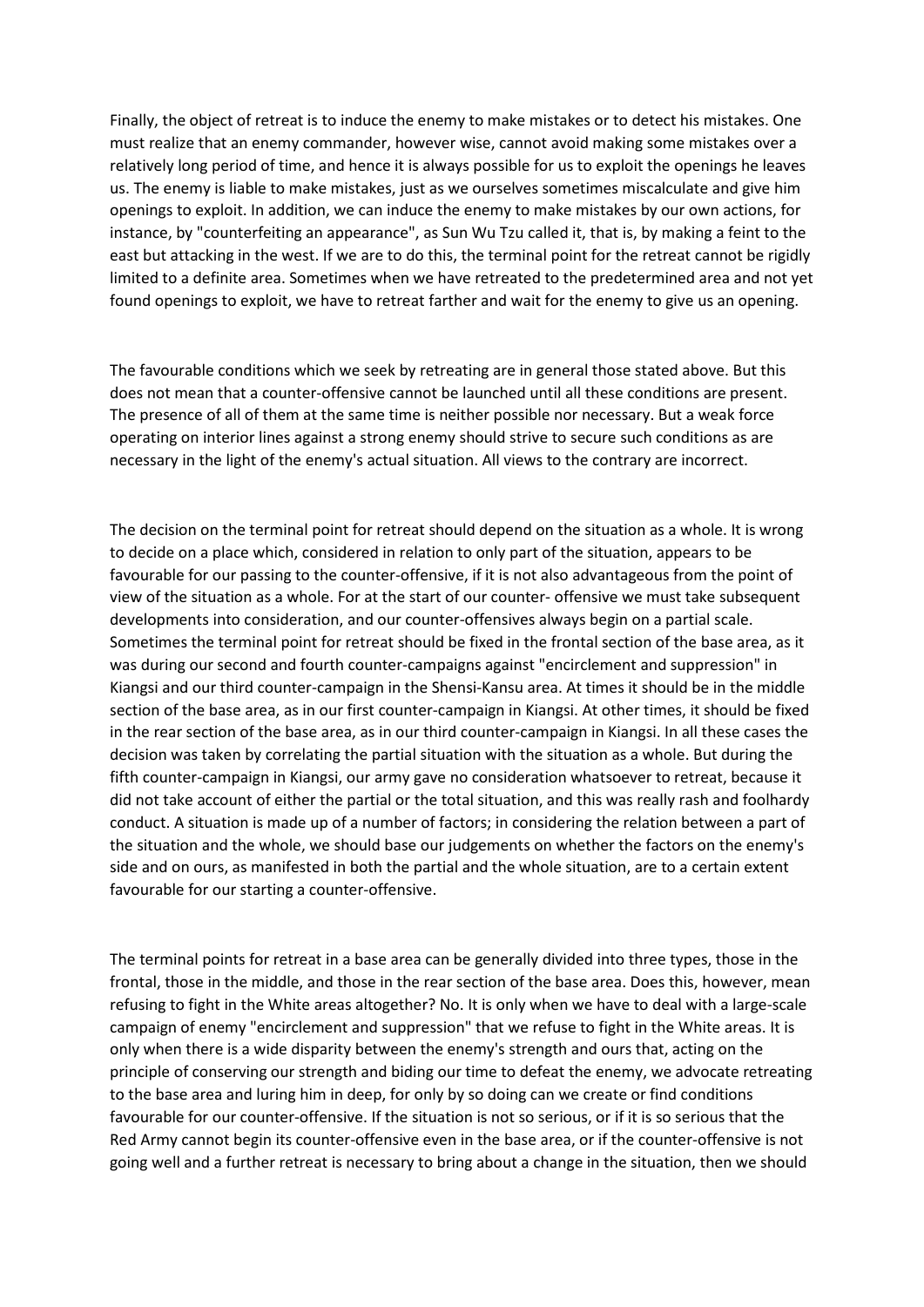recognize, theoretically at least, that the terminal point for the retreat may be fixed in a White area, though we have had very little experience of this kind.

In general, the terminal points for retreat in a White area can also be divided into three types: (1) those in front of our base area, (2) those on its flanks, and (3) those behind it. Here is an example of the first type.

During our first counter-campaign against "encirclement and suppression" in Kiangsi, had it not been for the disunity inside the Red Army and the split in the local Party organization (the two difficult problems created by the Li Li-san line and the A-B Group), [33] it is conceivable that we might have concentrated our forces within the triangle formed by Kian, Nanfeng and Changshu and launched a counter-offensive. For the enemy force advancing from the area between the Kan and Fu Rivers was not very greatly superior to the Red Army in strength (100,000 against 40,000). Though the popular support there was not as active as in the base area, the terrain was favourable; moreover, it would have been possible to smash, one by one, the enemy forces advancing along separate routes.

Now for an example of the second type.

During our third counter-campaign in Kiangsi, if the enemy's offensive had not been on so large a scale, if one of the enemy's columns had advanced from Chienning, Lichuan and Taining on the Fukien-Kiangsi border, and if that column had not been too strong for us to attack, it is likewise conceivable that the Red Army might have massed its forces in the White area in western Fukien and crushed that column first, without having to make a thousand-li detour through Juichin to Hsingkuo.

Finally, an example of the third type.

During that same third counter-campaign in Kiangsi, if the enemy's main force had headed south instead of west, we might have been compelled to withdraw to the Huichang-Hsunwu-Anyuan area (a White area), in order to induce the enemy to move further south; the Red Army could have then driven northward into the interior of the base area, by which time the enemy force in the north of the base area would not have been very large.

The above, however, are all hypothetical examples not based on actual experience; they should be regarded as exceptional and not treated as general principles. When the enemy launches a largescale "encirclement and suppression" campaign, our general principle is to lure him in deep, withdraw into the base area and fight him there, because this is our surest method of smashing his offensive.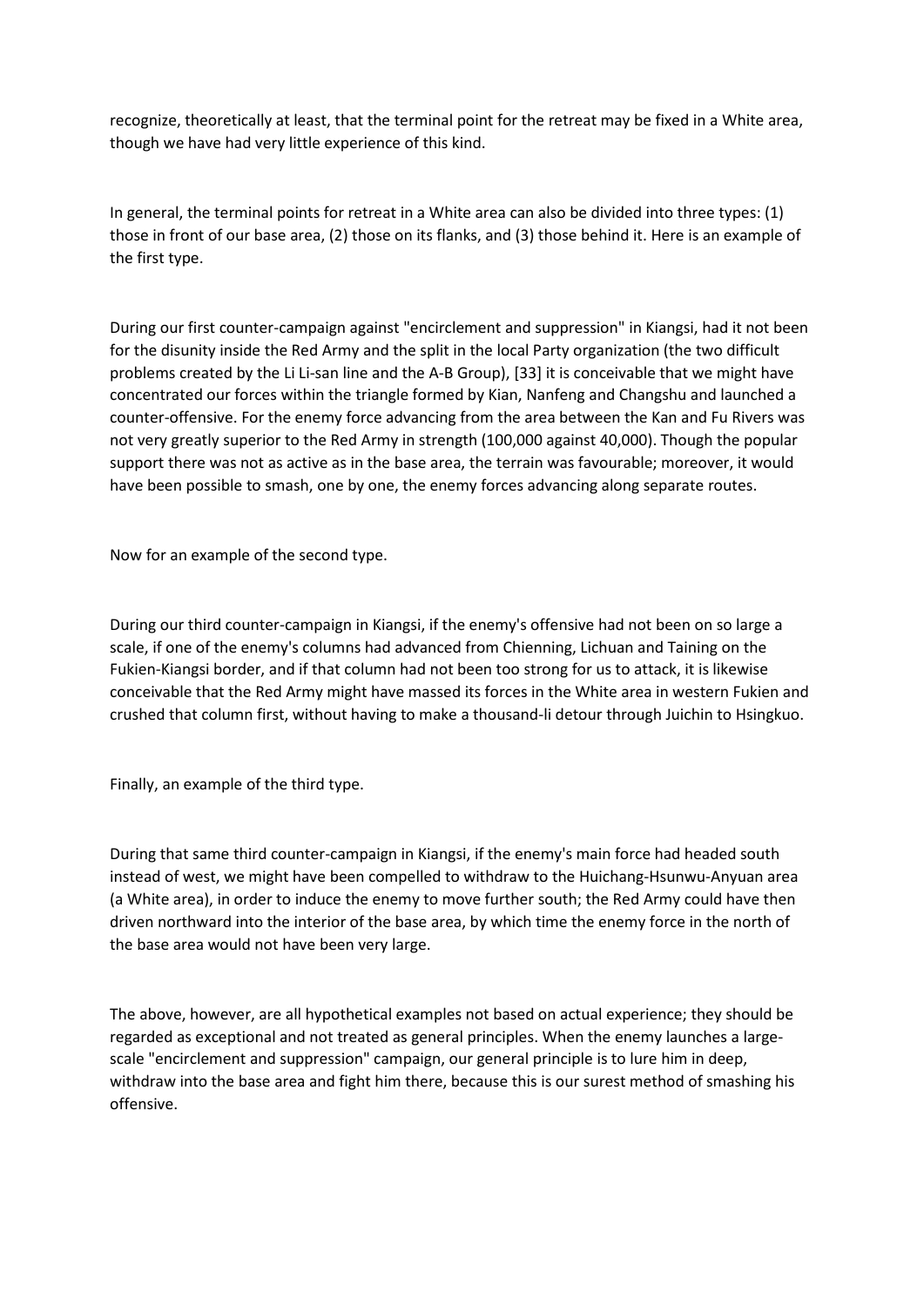Those who advocate "engaging the enemy outside the gates" oppose strategic retreat, arguing that to retreat means to lose territory, to bring harm on the people ("to let our pots and pans be smashed", as they call it), and to give rise to unfavourable repercussions outside. During our fifth counter-campaign, they argued that every time we retreated a step the enemy would push his blockhouses forward a step, so that our base areas would continuously shrink and we would have no way of recovering lost ground. Even though luring the enemy deep into our territory might have been useful in the past, it would be useless against the enemy's fifth "encirclement and suppression" campaign in which he adopted the policy of blockhouse warfare. The only way to deal with this campaign, they said, was to divide up our forces for resistance and make short swift thrusts at the enemy.

It is easy to give an answer to such views, and our history has already done so. As for loss of territory, it often happens that only by loss can loss be avoided; this is the principle of "Give in order to take". If what we lose is territory and what we gain is victory over the enemy, plus recovery and also expansion of our territory, then it is a paying proposition. In a business transaction, if a buyer does not "lose" some money, he cannot obtain goods; if a seller does not "lose" some goods, he cannot obtain money. The losses incurred in a revolutionary movement involve destruction, and what is gained is construction of a progressive character. Sleep and rest involve loss of time, but energy is gained for tomorrow's work. If any fool does not understand this and refuses to sleep, he will have no energy the next day, and that is a losing proposition. We lost out in the fifth counter-campaign for precisely such reasons. Reluctance to give up part of our territory resulted in the loss of it all. Abyssinia, too, lost all her territory when she fought the enemy head-on, though that was not the sole cause of her defeat.

The same holds true on the question of bringing damage on the people. If you refuse to let the pots and pans of some households be smashed over a short period of time, you will cause the smashing of the pots and pans of all the people to go on over a long period of time. If you are afraid of unfavourable short-term political repercussions, you will have to pay the price in unfavourable longterm political repercussions. After the October Revolution, if the Russian Bolsheviks had acted on the opinions of the "Left Communists" and refused to sign the peace treaty with Germany, the new-born Soviets would have been in danger of early death. [34]

Such seemingly revolutionary "Left" opinions originate from the revolutionary impetuosity of the petty-bourgeois intellectuals as well as from the narrow conservatism of the peasant small producers. People holding such opinions look at problems only one-sidedly and are unable to take a comprehensive view of the situation as a whole; they are unwilling to link the interests of today with those of tomorrow or the interests of the part with those of the whole, but cling like grim death to the partial and the temporary. Certainly, we should cling tenaciously to the partial and the temporary when, in the concrete circumstances of the time, they are favourable--and especially when they are decisive--for the whole current situation and the whole period, or otherwise we shall become advocates of letting things slide and doing nothing about them. That is why a retreat must have a terminal point. We must not go by the short-sightedness of the small producer. We should learn the wisdom of the Bolsheviks. The naked eye is not enough, we must have the aid of the telescope and the microscope The Marxist method is our telescope and microscope in political and military matters.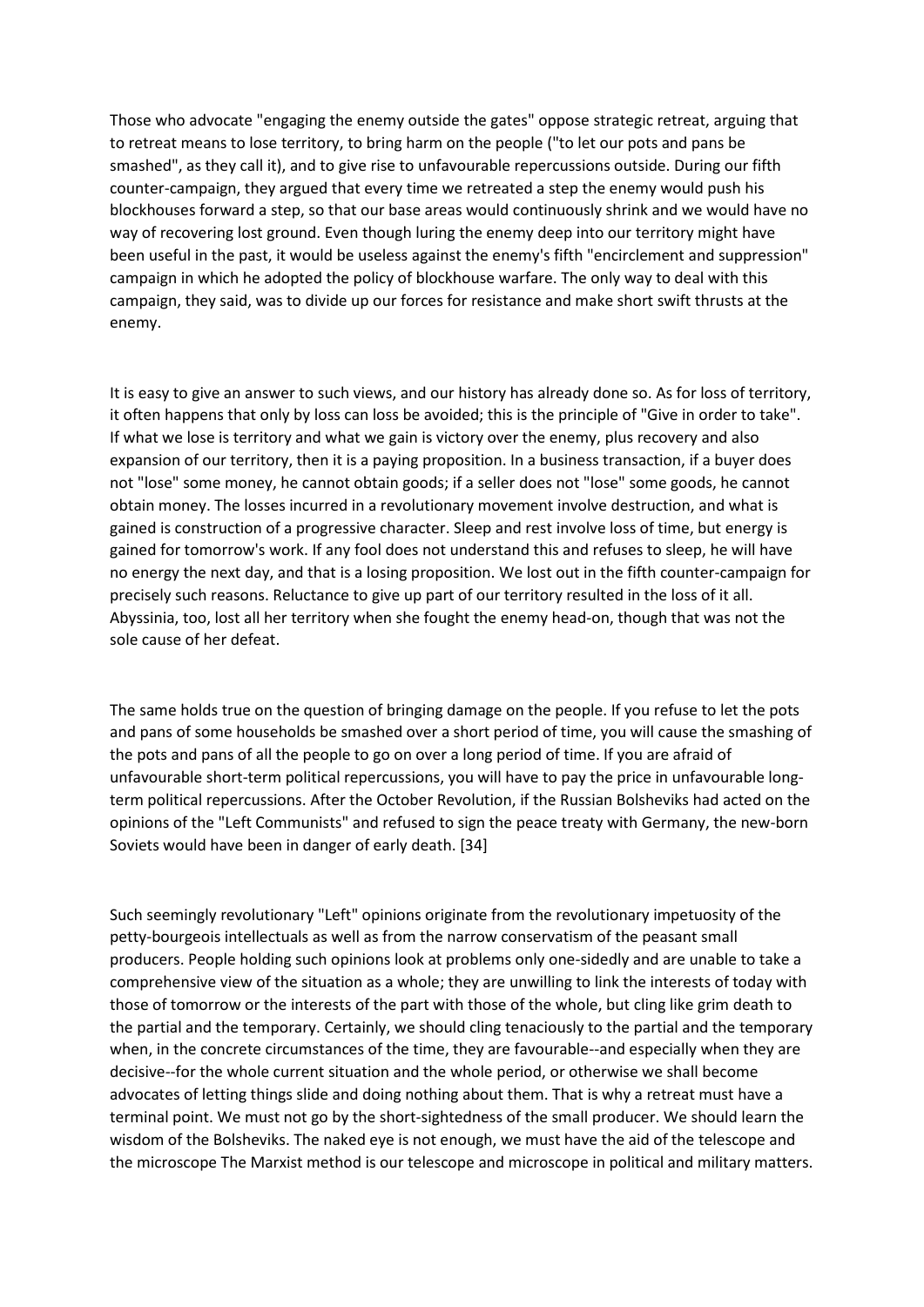Of course, strategic retreat has its difficulties. To pick the time for beginning the retreat, to select the terminal point, to convince the cadres and the people politically--these are difficult problems demanding solution.

The problem of timing the beginning of the retreat is very important. If in the course of our first counter-campaign against "encirclement and suppression" in Kiangsi Province our retreat had not been carried out just when it was, that is, if it had been delayed, then at the very least the extent of our victory would have been affected. Both a premature and a belated retreat, of course, bring losses. But generally speaking, a belated retreat brings more losses than a premature one. A welltimed retreat, which enables us to keep all the initiative, is of great assistance to us in switching to the counter-offensive when, having reached the terminal point for our retreat, we have regrouped our forces and are waiting at our ease for the fatigued enemy. When smashing the enemy's first, second and fourth campaigns of "encirclement and suppression" in Kiangsi, we were able to handle him confidently and without haste. It was only during the third campaign that the Red Army was very fatigued by the detour it had hastily had to make m order to reassemble, because we had not expected the enemy to launch a new offensive so quickly after suffering such a crushing defeat in the second campaign (we ended our second counter-campaign on May 29, 1931, and Chiang Kai-shek began his third "encirclement and suppression" campaign on July 1). The timing of the retreat is decided in the same way as the timing of the preparatory phase of a counter-campaign which we discussed earlier, that is, entirely on the basis of the requisite information we have collected and of the appraisal of the general situation on the enemy side and on our own.

It is extremely difficult to convince the cadres and the people of the necessity of strategic retreat when they have had no experience of it, and when the prestige of the army leadership is not yet such that it can concentrate the authority for deciding on strategic retreat in the hands of a few persons or of a single person and at the same time enjoy the confidence of the cadres. Because the cadres lacked experience and had no faith in strategic retreat, great difficulties were encountered at the beginning of our first and fourth counter-campaigns and during the whole of the fifth. During the first counter-campaign the cadres, under the influence of the Li Li-san line, were in favour not of retreat but of attack until they were convinced otherwise. In the fourth counter-campaign the cadres, under the influence of military adventurism, objected to making preparations for retreat. In the fifth, they at first persisted in the military adventurist view, which opposed luring the enemy in deep, but later turned to military conservatism. Another case is that of the adherents of the Chang Kuo-tao line, who did not admit the impossibility of establishing our bases in the regions of the Tibetan and the Hui peoples [35] until they ran up against a brick wall. Experience is essential for the cadres, and failure is indeed the mother of success. But it is also necessary to learn with an open mind from other people's experience, and it is sheer "narrow empiricism" to insist on one's own personal experience in all matters and, in its absence, to adhere stubbornly to one's own opinions and reject other people's experience. Our war has suffered in no small measure on this account.

The people's lack of faith in the need for a strategic retreat, which was due to their inexperience, was never greater than in our first counter-campaign in Kiangsi. At that time the local Party organizations and the masses of the people in the counties of Kian, Hsingkuo and Yungfeng were all opposed to the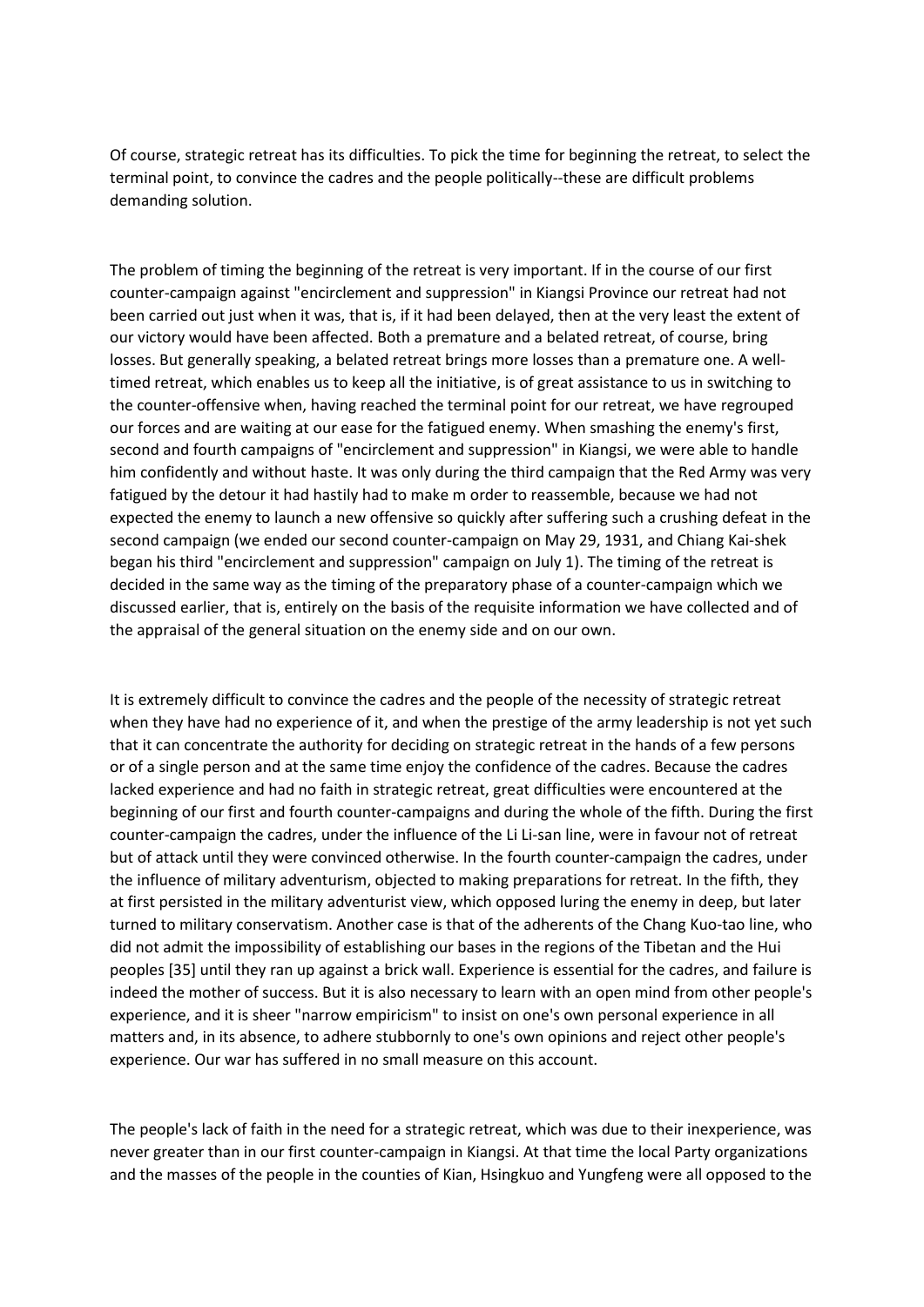Red Army's withdrawal. But after the experience of the first counter-campaign, no such problem occurred in the subsequent ones. Everyone was convinced that the loss of territory in the base area and the sufferings of the people were temporary and was confident that the Red Army could smash the enemy's "encirclement and suppression". However, whether or not the people have faith is closely tied up with whether or not the cadres have faith, and hence the first and foremost task is to convince the cadres.

Strategic retreat is aimed solely at switching over to the counteroffensive and is merely the first stage of the strategic defensive. The decisive link in the entire strategy is whether victory can be won in the stage of the counter-offensive which follows.

# 4. STRATEGIC COUNTER-OFFENSIVE

To defeat the offensive of an enemy who enjoys absolute superiority we rely on the situation created during the stage of our strategic retreat, a situation which is favourable to ourselves, unfavourable to the enemy and different from that at the beginning of his offensive. It takes many elements to make up such a situation. All this has been dealt with above.

However, the presence of these conditions and of a situation favourable to ourselves and unfavourable to the enemy does not mean that we have already defeated him. Such conditions and such a situation provide the possibility for our victory and his defeat, but do not constitute the reality of victory or defeat; they have not yet brought actual victory or defeat to either army. To bring about victory or defeat a decisive battle between the two armies is necessary. Only a decisive battle can settle the question as to which army is the victor and which the vanquished. This is the sole task in the stage of strategic counter-offensive. The counter-offensive is a long process, the most fascinating, the most dynamic, and also the final stage of a defensive campaign. What is called active defence refers chiefly to this strategic counter-offensive, which is in the nature of a decisive engagement.

Conditions and situation are created not only in the stage of the strategic retreat, but continue to be created in that of the counter-offensive. Whether in form or in nature, they are not exactly the same in the latter stage as in the former.

What might remain the same in form and in nature, for example, is the fact that the enemy troops will be even more fatigued and depleted, which is simply a continuation of their fatigue and depletion in the previous stage.

But wholly new conditions and a wholly new situation are bound to emerge. Thus, when the enemy has suffered one or more defeats, the conditions advantageous to us and disadvantageous to him will not be confined to his fatigue, etc., but a new factor will have been added, namely, that he has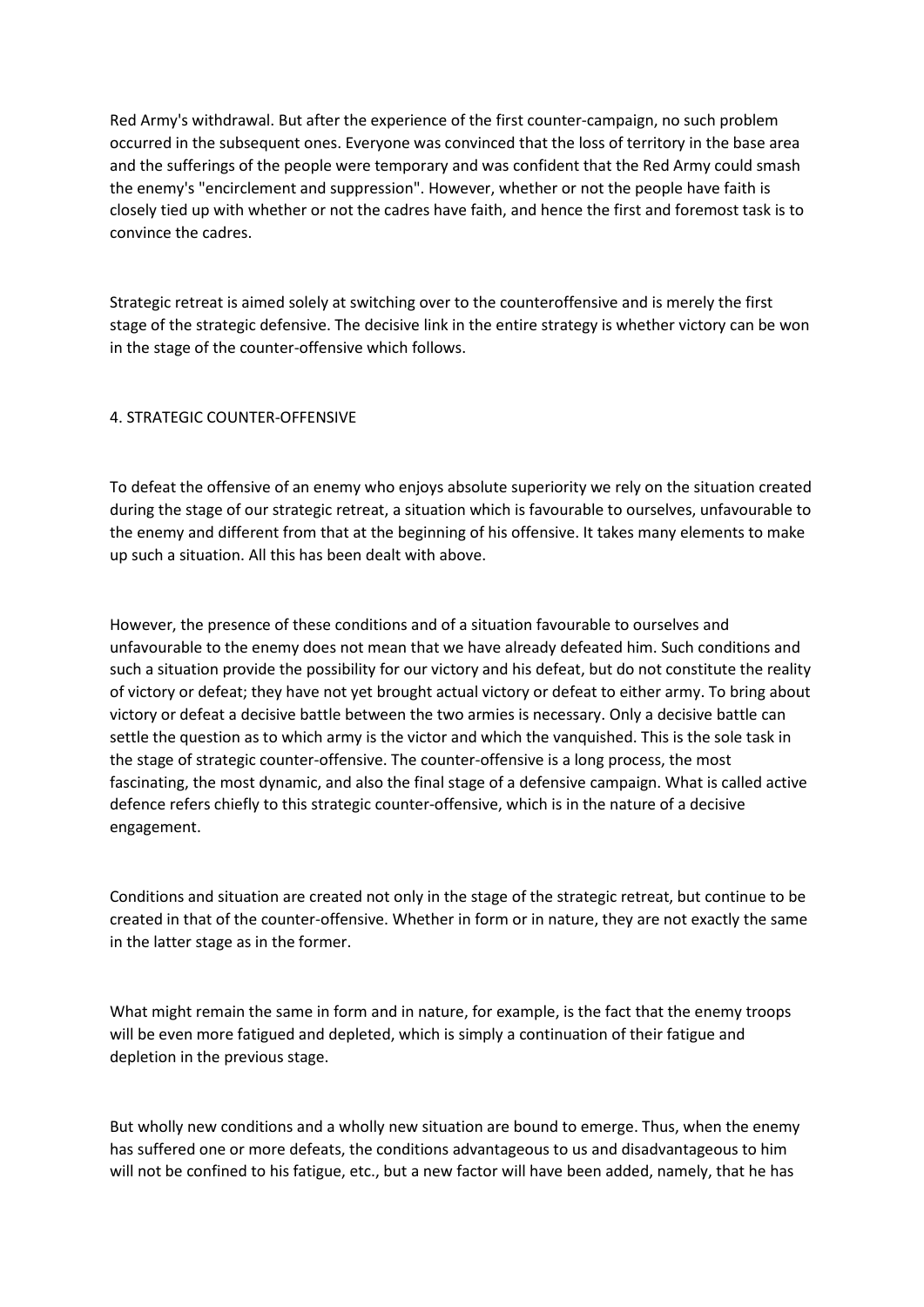suffered defeats. New changes will take place in the situation, too. When the enemy begins to manoeuvre his troops in a disorderly way and to make false moves, the relative strengths of the two opposing armies will naturally no longer be the same as before.

But if it is not the enemy's forces but ours that have suffered one or more defeats, then both the conditions and the situation will change in the opposite direction. That is to say, the enemy's disadvantages will be reduced, while on our side disadvantages will emerge and even grow. That again will be something entirely new and different.

A defeat for either side will lead directly and speedily to a new effort by the defeated side to avert disaster, to extricate itself from the new conditions and the new situation unfavourable to it and favourable to the enemy and to re-create such conditions and such a situation as are favourable to it and unfavourable to its opponent, in order to bring pressure to bear on the latter.

The effort of the winning side will be exactly the opposite. It will strive to exploit its victory and inflict still greater damage on the enemy, add to the conditions that are in its favour and further improve its situation, and prevent the enemy from succeeding in extricating himself from his unfavourable conditions and unfavourable situation and averting disaster.

Thus, for either side, the struggle at the stage of the decisive battle is the most intense, the most complicated and the most changeful as well as the most difficult and trying in the whole war or the whole campaign; it is the most exacting time of all from the point of view of command.

In the stage of counter-offensive, there are many problems, the chief of which are the starting of the counter-offensive, the concentration of troops, mobile warfare, war of quick decision and war of annihilation.

Whether in a counter-offensive or in an offensive, the principles with regard to these problems do not differ in their basic character. In this sense we may say that a counter-offensive is an offensive.

Still, it is not exactly an offensive. The principles of the counter-offensive are applied when the enemy is on the offensive. The principles of the offensive are applied when the enemy is on the defensive. In this sense, there are certain differences between a counter-offensive and an offensive.

For this reason, although the various operational problems are all included in the discussion of the counter-offensive in the present chapter on the strategic defensive, and although the chapter on the strategic offensive will deal only with other problems in order to avoid repetition, we should not overlook either the similarities or the differences between the counter-offensive and the offensive when it comes to actual application.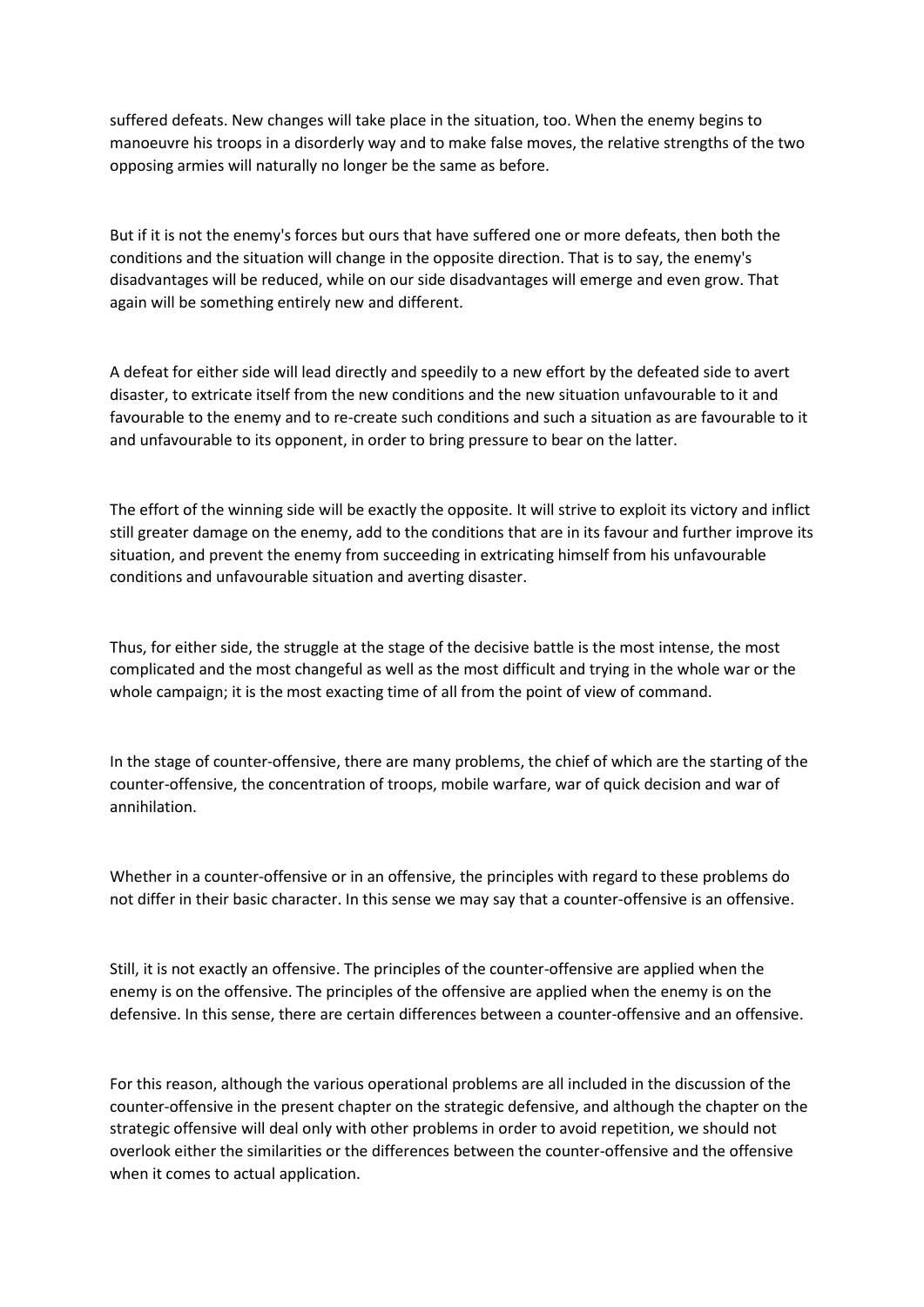# 5. STARTING THE COUNTER-OFFENSIVE

The problem of starting a counter-offensive is the problem of the "initial battle" or "prelude".

Many bourgeois military experts advise caution in the initial battle, whether one is on the strategic defensive or on the strategic offensive, but more especially when on the defensive. In the past we, too, have stressed this as a serious point. Our operations against the five enemy campaigns of "encirclement and suppression" in Kiangsi Province have given us rich experience, a study of which will not be without benefit.

In his first campaign, the enemy employed about 100,000 men, divided Into eight columns, to advance southward from the Kian-Chienning line against the Red Army's base area. The Red Army had about 40,000 men and was concentrated in the area of Huangpi and Hsiaopu in Ningtu County, Kiangsi Province.

The situation was as follows:

(1) The "suppression" forces did not exceed 100,000 men, none of whom were Chiang Kai-shek's own troops, and the general situation was not very grave.

(2) The enemy division under Lo Lin, defending Kian, was located across the Kan River to the west.

(3) The three enemy divisions under Kung Ping-fan, Chang Hui-tsan and Tan Tao-yuan had advanced and occupied the Futien-Tungku-Lungkang-Yuantou sector southeast of Kian and northwest of Ningtu. The main body of Chang Hui-tsan's division was at Lungkang and that of Tan Tao-yuan's division at Yuantou. It was not advisable to select Futien and Tungku as the battleground, as the inhabitants, misled by the A-B Group, were for a time mistrustful of and opposed to the Red Army.

(4) The enemy division under Liu Ho-ting was far away in Chienning in the White area of Fukien, and was unlikely to cross into Kiangsi.

(5) The two enemy divisions under Mao Ping-wen and Hsu Keh-hsiang had entered the Toupi-Lokou-Tungshao sector lying between Kuangchang and Ningtu. Toupi was a White area, Lokou a guerrilla zone, and Tungshao, where there were A-B Group elements, was a place from which information was liable to leak out. Furthermore, if we were to attack Mao Ping-wen and Hsu Keh-hsiang and then drive westward, the three enemy divisions m the west under Chang Hui-tsan, Tan Tao-yuan and Kung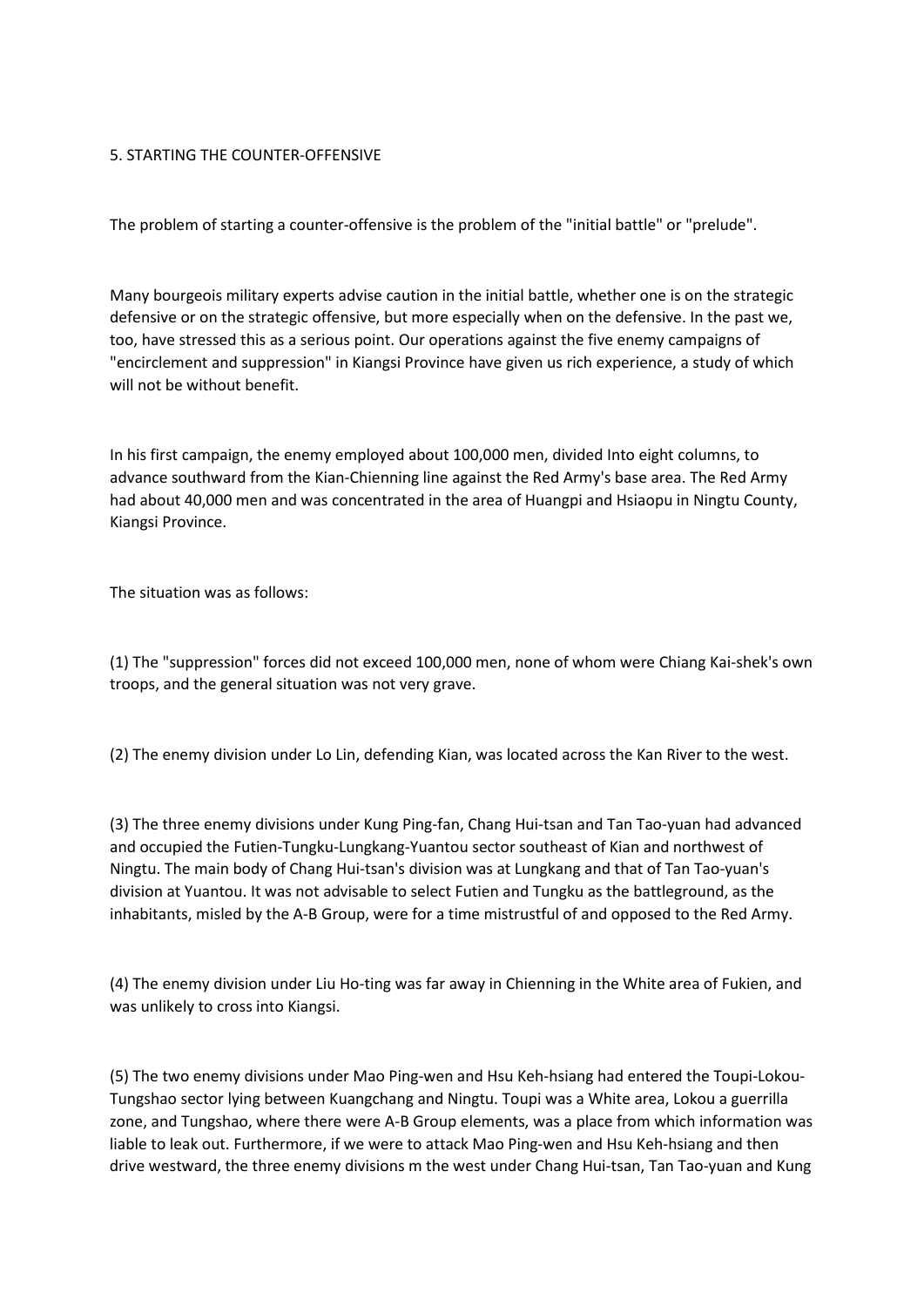Ping-fan might join forces, thus making it difficult for us to win victory and impossible to bring the issue to a final solution.

(6) The two divisions under Chang Hui-tsan and Tan Tao-yuan, which made up the enemy's main force, were troops belonging to Lu Ti-ping, who was commander-in-chief of this "encirclement and suppression" campaign and governor of Kiangsi Province, and Chang Hui-tsan was the field commander. To wipe out these two divisions would be practically to smash the campaign. Each division had about fourteen thousand men and Chang's was divided between two places, so that if we attacked one division at a time we would enjoy absolute superiority.

(7) The Lungkang-Yuantou sector, where the main forces of the Chang and Tan divisions were located, was close to our concentrations, and there was good popular support to cover our approach.

(8) The terrain in Lungkang was good. Yuantou was not easy to attack. But were the enemy to advance to Hsiaopu to attack us, we would have good terrain there too.

(9) We could mass the largest number of troops in the Lungkang sector. In Hsingkuo, less than a hundred li to the southwest of Lungkang, we had an independent division of over one thousand men, which could manoeuvre in the enemy's rear.

(10) If our troops made a breakthrough at the centre and breached the enemy's front, his columns to the east and west would be cut into two widely separated groups.

For the above reasons, we decided that our first battle should be against Chang Hui-tsan's main force, and we successfully hit two of his brigades and his divisional headquarters, capturing the entire force of nine thousand men and the divisional commander himself, without letting a single man or horse escape. This one victory scared Tan's division into fleeing towards Tungshao and Hsu's division into fleeing towards Toupi. Our troops then pursued Tan's division and wiped out half of it. We fought two battles in five days (December 27, 1930 to January 1, 1931), and, fearing defeat, the enemy forces in Futien, Tungku and Toupi retreated in disorder. So ended the first campaign of "encirclement and suppression".

The situation in the second campaign was as follows:

(1) The "suppression" forces numbering 200,000 were under the command of Ho Ying-chin with headquarters at Nanchang.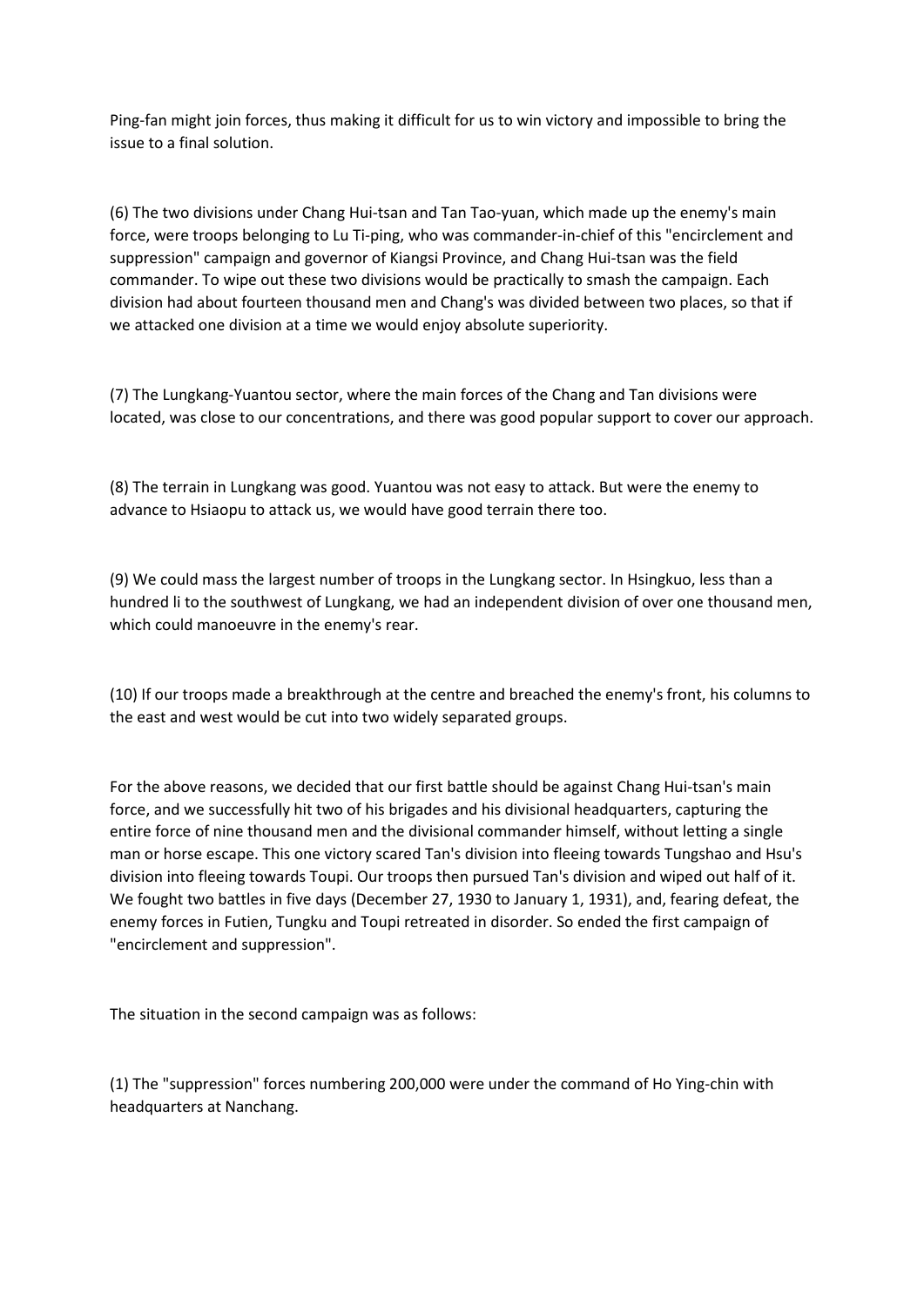(2) As in the first enemy campaign, none of the forces were Chiang Kai-shek's own troops. Among them the 18th Route Army under Tsai Ting-kai, the 26th under Sun Lien-chung and the 8th under Chu Shao-liang were strong, or fairly strong, while all the rest were rather weak.

(3) The A-B Group had been cleaned up, and the entire population of the base area supported the Red Army.

(4) The 5th Route Army under Wang Chin-yu, newly arrived from the north, was afraid of us, and, generally speaking, so were the two divisions on its left flank under Kuo Hua-tsung and Hao Mengling.

(5) If our troops attacked Futien first and then swept across to the east, we could expand the base area to the Chienning-Lichuan-Taining sector on the Pukien-Kiangsi border and acquire supplies to help smash the next "encirclement and suppression" campaign. But if we were to thrust westward, we would come up against the Kan River and have no room for expansion after the battle. To turn east again after the battle would tire our troops and waste time.

(6) Though our army (numbering over 30,000 men) was somewhat smaller than in the first campaign, it had had four months in which to recuperate and build up energy.

For these reasons, we decided, for our first battle, to engage the forces of Wang Chin-yu and of Kung Ping-fan (totalling 11 regiments) in the Futien sector. After winning this battle we attacked Kuo Huatsung, Sun Lien-chung, Chu Shao-liang and Liu Ho-ting in succession. In fifteen days (from May 16 to May 30, 1931) we marched seven hundred li, fought five battles, captured more than twenty thousand rifles and roundly smashed the enemy's "encirclement and suppression" campaign. When fighting Wang Chin-yu, we were between the two enemy forces under Tsai Ting-kai and Kuo Huatsung, some ten li from the latter and forty li from the former, and some people said we were "getting into a blind alley", but we got through all the same. This was mainly due to the popular support we enjoyed in the base area and to the lack of co-ordination among the enemy units. After Kuo Hua-tsung's division was defeated, Hao Meng-ling's division fled by night back to Yungfeng, and so avoided disaster.

The situation in the third "encirclement and suppression" campaign was as follows:

(1) Chiang Kai-shek personally took the held as commander-in-chief. Under him there were three subordinate commanders, each in charge of a column--the left, the right and the centre. The central column was commanded by Ho Ying-chin, who, like Chiang Kai-shek, had his headquarters in Nanchang, the right was commanded by Chen Ming-shu with headquarters at Kian, and the left by Chu Shao-liang with headquarters at Nanfeng.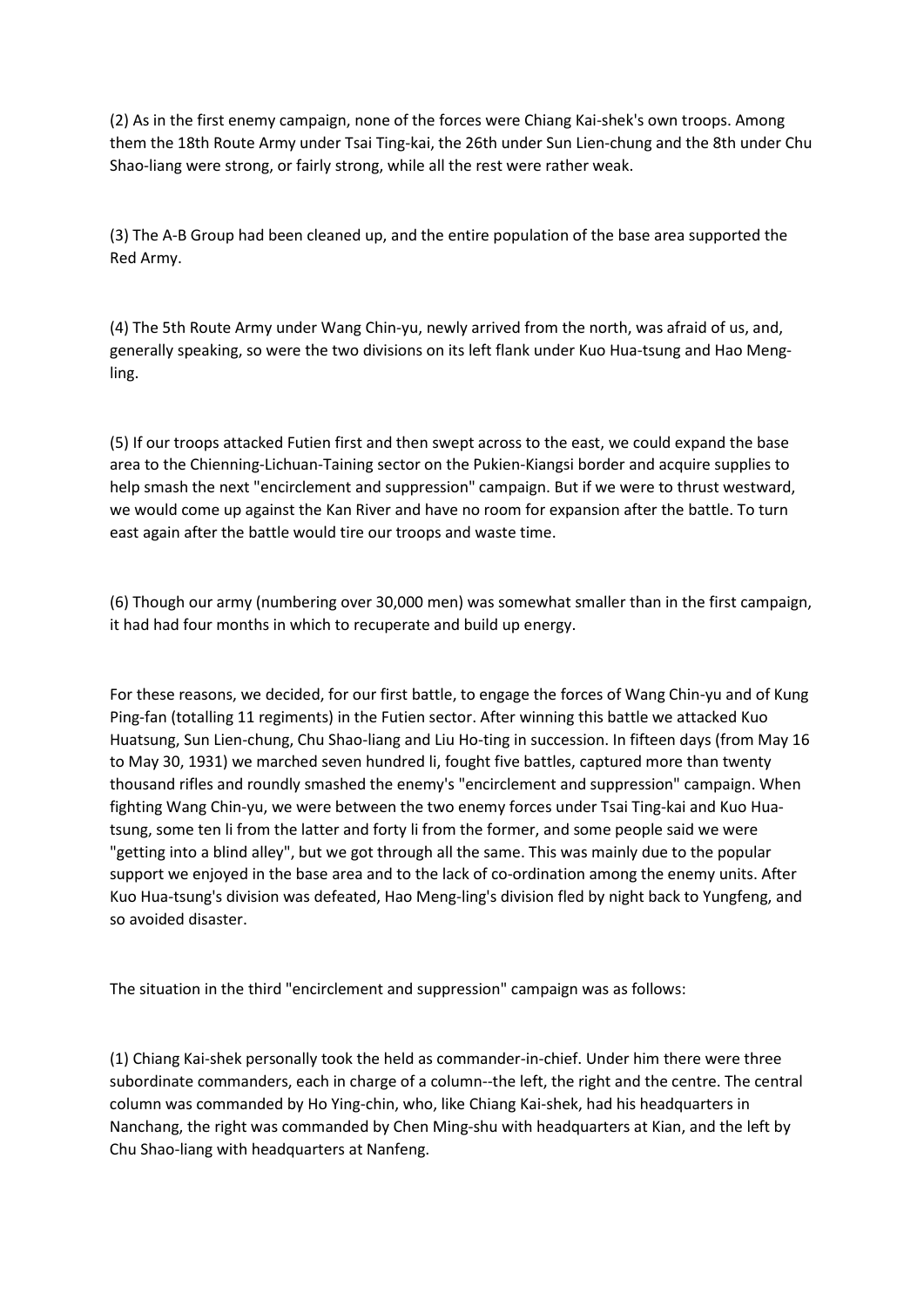(2) The "suppression" forces numbered 300,000. The main forces, totalling about 100,000 men, were Chiang Kai-shek's own troops and consisted of 5 divisions (of 9 regiments each), commanded by Chen Cheng, Lo Cho-ying, Chao Kuan-tao, Wei Lihuang and Chiang Ting-wen respectively. Besides these, there were 3 divisions (totalling 40,000 men) under Chiang Kuang-nai, Tsai Ting-kai and Han Teh-chin. Then there was Sun Lien-chung's army of 20,000. In addition, there were other, weaker forces that were likewise not Chiang's own troops.

(3) The enemy's strategy in this "suppression" campaign was to "drive straight in", which was vastly different from the strategy of "consolidating at every step" he used in the second campaign. The aim was to press the Red Army back against the Kan River and annihilate it there.

(4) There was an interval of only one month between the end of the second enemy campaign and the beginning of the third. The Red Army (then about 30,000 strong) had had neither rest nor replenishments after much hard fighting and had just made a detour of a thousand li to concentrate at Hsingkuo in the western part of the southern Kiangsi base area, when the enemy pressed it hard from several directions.

In this situation the plan we first decided on was to move from Hsingkuo by way of Wanan, make a breakthrough at Futien, and then sweep from west to east across the enemy's rear communication lines, thus letting the enemy's main forces make a deep but useless penetration into our base area in southern Kiangsi; this was to be the first phase of our operation. Then when the enemy turned back northward, inevitably very fatigued, we were to seize the opportunity to strike at his vulnerable units; that was to be the second phase of our operation. The heart of this plan was to avoid the enemy's main forces and strike at his weak spots. But when our forces were advancing on Futien, we were detected by the enemy, who rushed the two divisions under Chen Cheng and Lo Cho-ying to the scene. We had to change our plan and fall back to Kaohsinghsu in the western part of Hsingkuo County, which, together with its environs of less than a hundred square li, was then the only place for our troops to concentrate in. The day after our concentration we decided to make a thrust eastward towards Lientang in eastern Hsingkuo County, Liangtsun in southern Yungfeng County and Huangpi in northern Ningtu County. That same night, under covet of darkness, we passed through the forty-li gap between Chiang Ting-wen's division and the forces of Chiang Kuang-nai, Tsai Ting-kai and Han Teh-chin, and swung to Lientang. On the second day we skirmished with the forward units under Shangkuan Yun-hsiang (who was in command of Hao Meng-ling's division as well as his own). The first battle was fought on the third day with Shangkuan Yun-hsiang's division and the second battle on the fourth day with Hao Meng-ling's division; after a three day march we reached Huangpi and fought our third battle against Mao Ping-wen's division. We won all three battles and captured over ten thousand rifles. At this point all the main enemy forces, which had been advancing westward and southward, turned eastward. Focusing on Huangpi, they converged at furious speed to seek battle and closed in on us in a major compact encirclement. We slipped through in the high mountains that lay in the twenty-li gap between the forces of Chiang Kuang-nai, Tsai Ting-kai and Han Teh-chin on the one side and Chen Cheng and Lo Cho-ying on the other, and thus, returning from the east to the west, reassembled within the borders of Hsingkuo County. By the time the enemy discovered this fact and began advancing west again, our forces had already had a fortnight's rest, whereas the enemy forces, hungry, exhausted and demoralized, were no good for fighting and so decided to retreat. Taking advantage of their retreat, we attacked the forces of Chiang Kuang-nai, Tsai Ting-kai,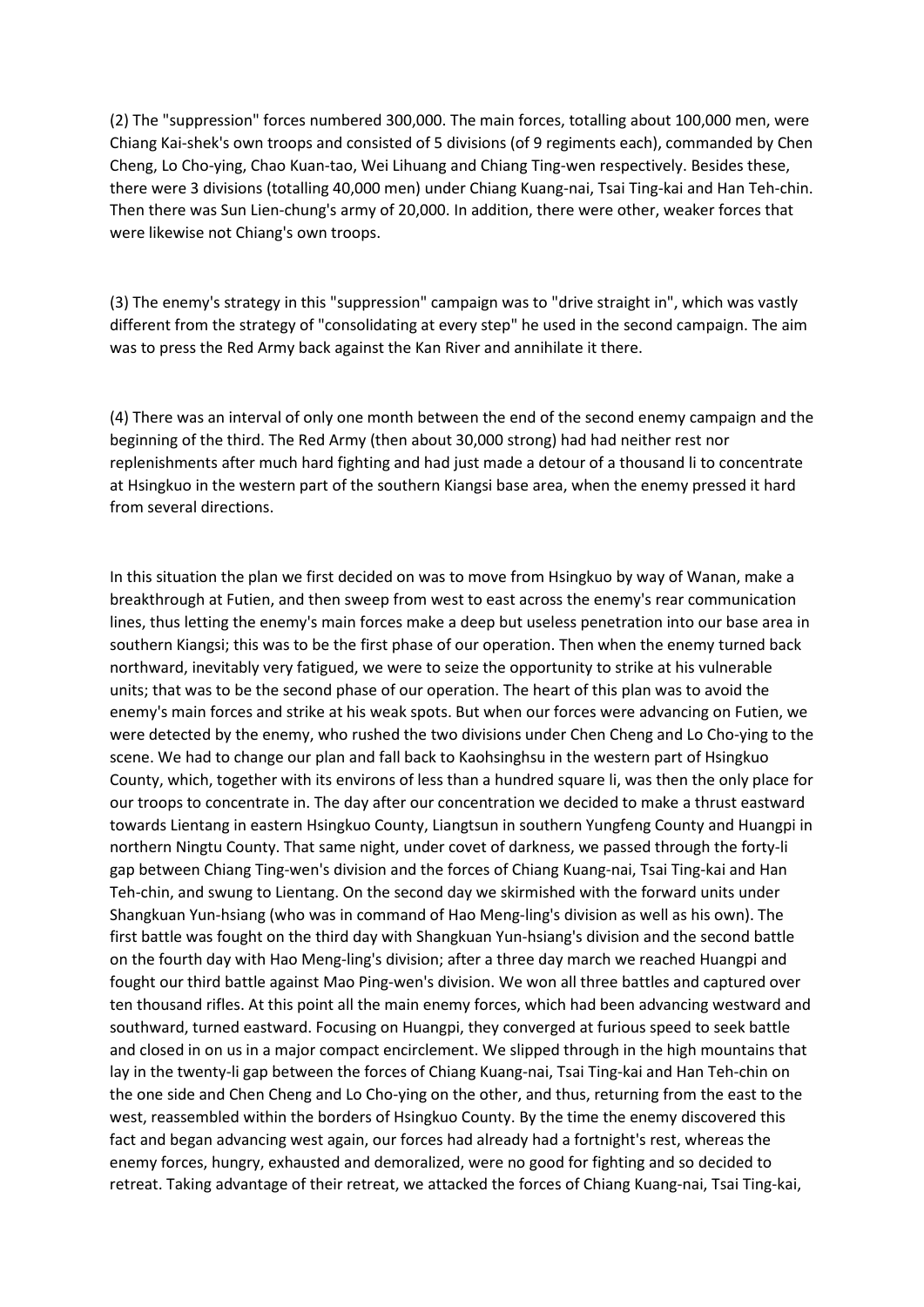Chiang Ting-wen and Han Teh-chin, wiping out one of Chiang Ting-wen's brigades and Han Tehchin's entire division. As for the divisions under Chiang Kuang-nai and Tsai Ting-kai, the fight resulted in a stalemate and they got away.

The situation in the fourth "encirclement and suppression" campaign was as follows. The enemy was advancing on Kuangchang in three columns; the eastern one was his main force, while the two divisions forming his western column were exposed to us and were also very close to the area where our forces were concentrated. Thus we had the opportunity to attack his western column in southern Yihuang County first, and at one stroke we annihilated the two divisions under Li Ming and Chen Shih-chi. As the enemy then sent two divisions from the eastern column to give support to his central column and advanced further, we were again able to wipe out a division in southern Yihuang County. In these two battles we captured more than ten thousand rifles and, in the main, smashed this campaign of "encirclement and suppression".

In his fifth campaign the enemy advanced by means of his new strategy of building blockhouses and first occupied Lichuan. But, in attempting to recover Lichuan and engage the enemy outside the base area, we made an attack north of Lichuan at Hsiaoshih, which was an enemy strong point and was situated, moreover, in the White area. Failing to win the battle, we shifted our attack to Tzehsichiao, which was also an enemy strongpoint situated in the White area southeast of Hsiaoshih, and again we failed. Then in seeking battle we milled around between the enemy's main forces and his blockhouses and were reduced to complete passivity. All through our fifth counter-campaign against "encirclement and suppression", which lasted a whole year, we showed not the slightest initiative or drive. In the end we had to withdraw from our Kiangsi base area.

Our army's experience in these five counter-campaigns against "encirclement and suppression" proves that the first battle in the counter-offensive is of the greatest importance for the Red Army, which is on the defensive, if it is to smash a large and powerful enemy "suppression" force. Victory or defeat in the first battle has a tremendous effect upon the entire situation, all the way to the final engagement. Hence we arrive at the following conclusions.

First, the first battle must be won. We should strike only when positively certain that the enemy's situation, the terrain and popular support are all in our favour and not in his. Otherwise we should rather fall back and carefully bide our time. There will always be opportunities; we should not rashly accept battle. In our first counter-campaign we originally planned to strike at Tan Tao-yuan's troops; we advanced twice but each time had to restrain ourselves and pull back, because they would not budge from their commanding position on the Yuantou heights. A few days later we sought out Chang Huitsan's troops, which were more vulnerable to our attack. In our second counter-campaign our army advanced to Tungku where, for the sole purpose of waiting for Wang Chin-yu's men to leave their strongpoint at Futien, we encamped close to the enemy for twenty-five days even at the risk of leakage of information; we rejected all impatient suggestions for a quick attack and finally attained our aim. In our third counter-campaign, although the storm was breaking all around us and we had made a detour of a thousand li, and although the enemy had discovered our plan to outflank him, we nevertheless exercised patience, turned back, changed our tactics to a breakthrough in the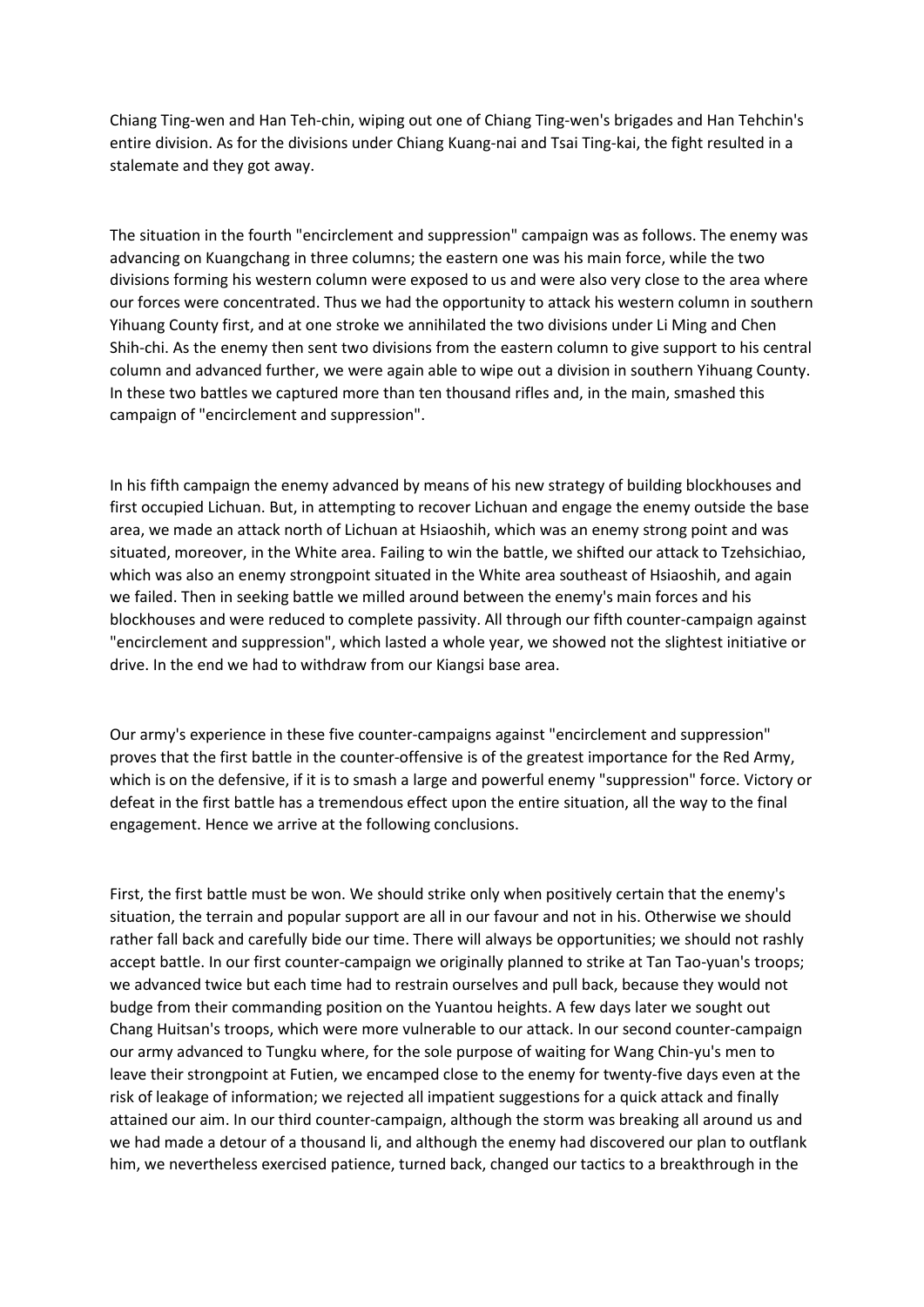centre, and finally fought the first battle successfully at Lientang. In our fourth counter-campaign, after our attack on Nanfeng had failed, we unhesitatingly withdrew, wheeled round to the enemy's right flank, and reassembled our forces in the area of Tungshao, whereupon we launched our great and victorious battle in southern Yihuang County. It was only in the fifth counter-campaign that the importance of the first battle was not recognized at all. Taking alarm at the loss of the single county town of Lichuan, our forces marched north to meet the enemy in an attempt to recover it. Then, the unexpected encounter at Hsunkou, which had resulted in a victory (with the annihilation of an enemy division), was not treated as the first battle, nor were the changes that were bound to ensue foreseen, but instead Hsiaoshih was rashly attacked with no assurance of success. Thus the initiative was lost at the very first move, and that is really the worst and most stupid way to fight.

Second, the plan for the first battle must be the prelude to, and an organic part of, the plan for the whole campaign. Without a good plan for the whole campaign it is absolutely impossible to fight a really good first battle. That is to say, even though victory is won in the first battle, if the battle harms rather than helps the campaign as a whole, such a victory can only be reckoned a defeat (as in the case of the battle of Hsunkou in the fifth campaign). Hence, before fighting the first battle one must have a general idea of how the second, third, fourth, and even the final battle will be fought, and consider what changes will ensue in the enemy's situation as a whole if we win, or lose, each of the succeeding battles. Although the result may not--and, in fact, definitely will not--turn out exactly as we expect, we must think everything out carefully and realistically in the light of the general situation on both sides. Without a grasp of the situation as a whole, it is impossible to make any really good move on the chessboard.

Third, one must also consider what will happen in the next strategic stage of the war. Whoever directs strategy will not be doing his duty if he occupies himself only with the counter-offensive and neglects the measures to be taken after it succeeds, or in case it fails. In a particular strategic stage, he should take into consideration the succeeding stages, or, at the very least, the following one. Even though future changes are difficult to foresee and the farther ahead one looks the more blurred things seem, a general calculation is possible and an appraisal of distant prospects is necessary. In war as well as in politics, planning only one step at a time as one goes along is a harmful way of directing matters. After each step, it is necessary to examine the ensuing concrete changes and to modify or develop one's strategic and operational plans accordingly, or otherwise one is liable to make the mistake of rushing straight ahead regardless of danger. However, it is absolutely essential to have a long-term plan which has been thought out in its general outline and which covers an entire strategic stage or even several strategic stages. Failure to make such a plan will lead to the mistake of hesitating and allowing oneself to be tied down, which in fact serves the enemy's strategic objects and reduces one to a passive position. It must be borne in mind that the enemy's supreme command is not lacking in strategic insight. Only when we have trained ourselves to be a head taller than the enemy will strategic victories be possible. During the enemy's fifth "encirclement and suppression" campaign, failure to do so was the main reason for the errors in strategic direction under the "Left" opportunist and the Chang Kuo-tao lines. In short, in the stage of retreat we must see ahead to the stage of the counter-offensive, in the stage of the counter-offensive we must see ahead to that of the offensive, and in the stage of the offensive we must again see ahead to a stage of retreat. Not to do so but to confine ourselves to considerations of the moment is to court defeat.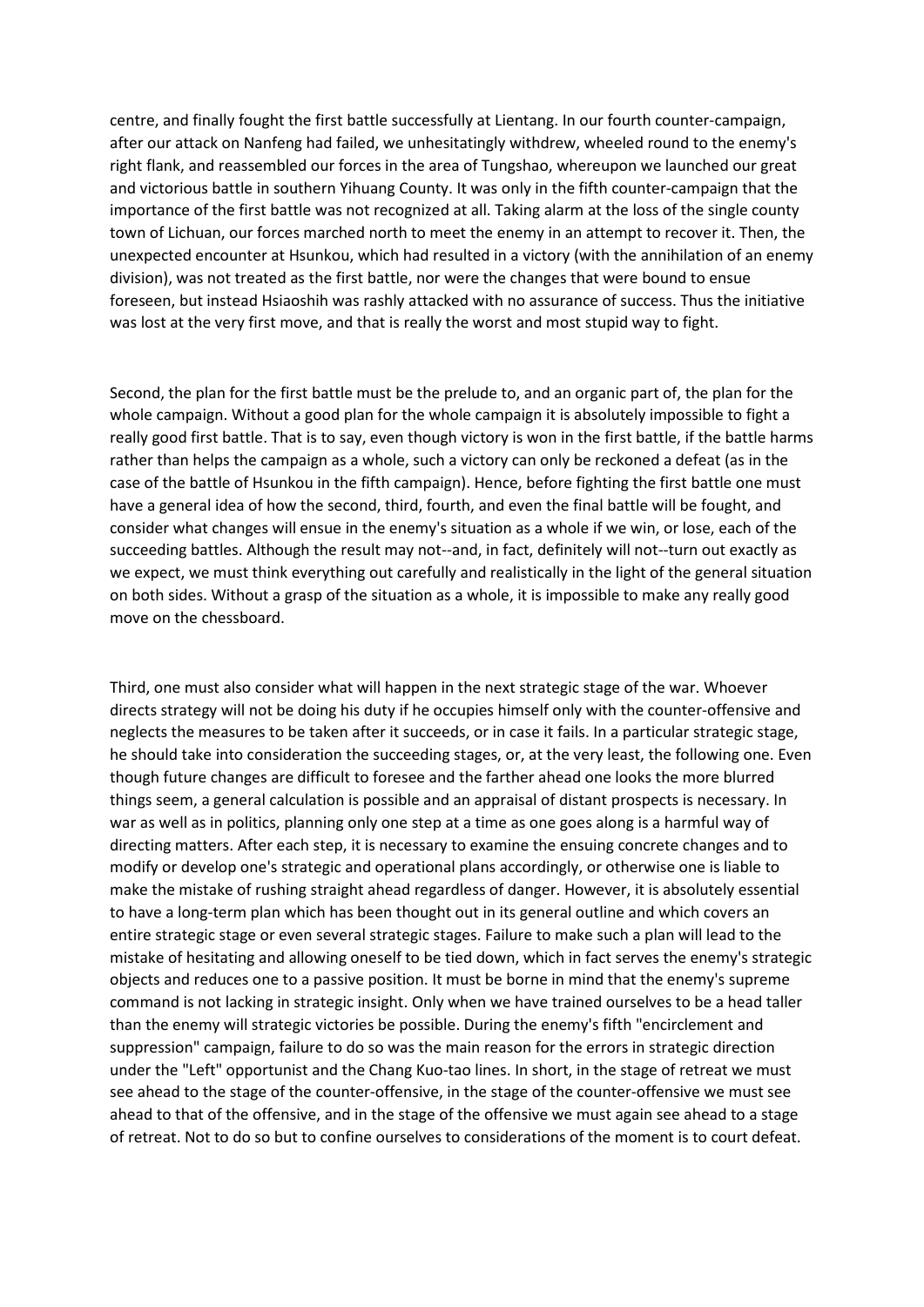The first battle must be won. The plan for the whole campaign must be taken into account. And the strategic stage that comes next must be taken into account. These are the three principles we must never forget when we begin a counter-offensive, that is, when we fight the first battle.

### 6. CONCENTRATION OF TROOPS

The concentration of troops seems easy but is quite hard in practice. Everybody knows that the best way is to use a large force to defeat a small one, and yet many people fail to do so and on the contrary often divide their forces up. The reason is that such military leaders have no head for strategy and are confused by complicated circumstances; hence, they are at the mercy of these circumstances, lose their initiative and have recourse to passive response.

No matter how complicated, grave and harsh the circumstances, what a military leader needs most of all is the ability to function independently in organizing and employing the forces under his command. He may often be forced into a passive position by the enemy, but the important thing is to regain the initiative quickly. Failure to do so spells defeat.

The initiative is not something imaginary but is concrete and material. Here the most important thing is to conserve and mass an armed force that is as large as possible and full of fighting spirit.

It is easy to fall into a passive position in defensive warfare, which gives far less scope for the full exercise of initiative than does offensive warfare. However, defensive warfare, which is passive in form, can be active in content, and can be switched from the stage in which it is passive in form to the stage in which it is active both in form and in content. In appearance a fully planned strategic retreat is made under compulsion, but in reality it is effected in order to conserve our strength and bide our time to defeat the enemy, to lure him in deep and prepare for our counter-offensive. On the other hand, refusal to retreat and hasty acceptance of battle (as in the battle of Hsiaoshih) may appear a serious effort to gain the initiative, while in reality it is passive. Not only is a strategic counter-offensive active in content, but in form, too, it discards the passive posture of the period of retreat. In relation to the enemy, our counter-offensive represents our effort to make him relinquish the initiative and put him in a passive position.

Concentration of troops, mobile warfare, war of quick decision and war of annihilation are all necessary conditions for the full achievement of this aim. And of these, concentration of troops is the first and most essential.

This concentration is necessary for the purpose of reversing the situation as between the enemy and ourselves. First, its purpose is to reverse the situation as regards advance and retreat. Previously it was the enemy who was advancing and we who were retreating; now we seek a situation in which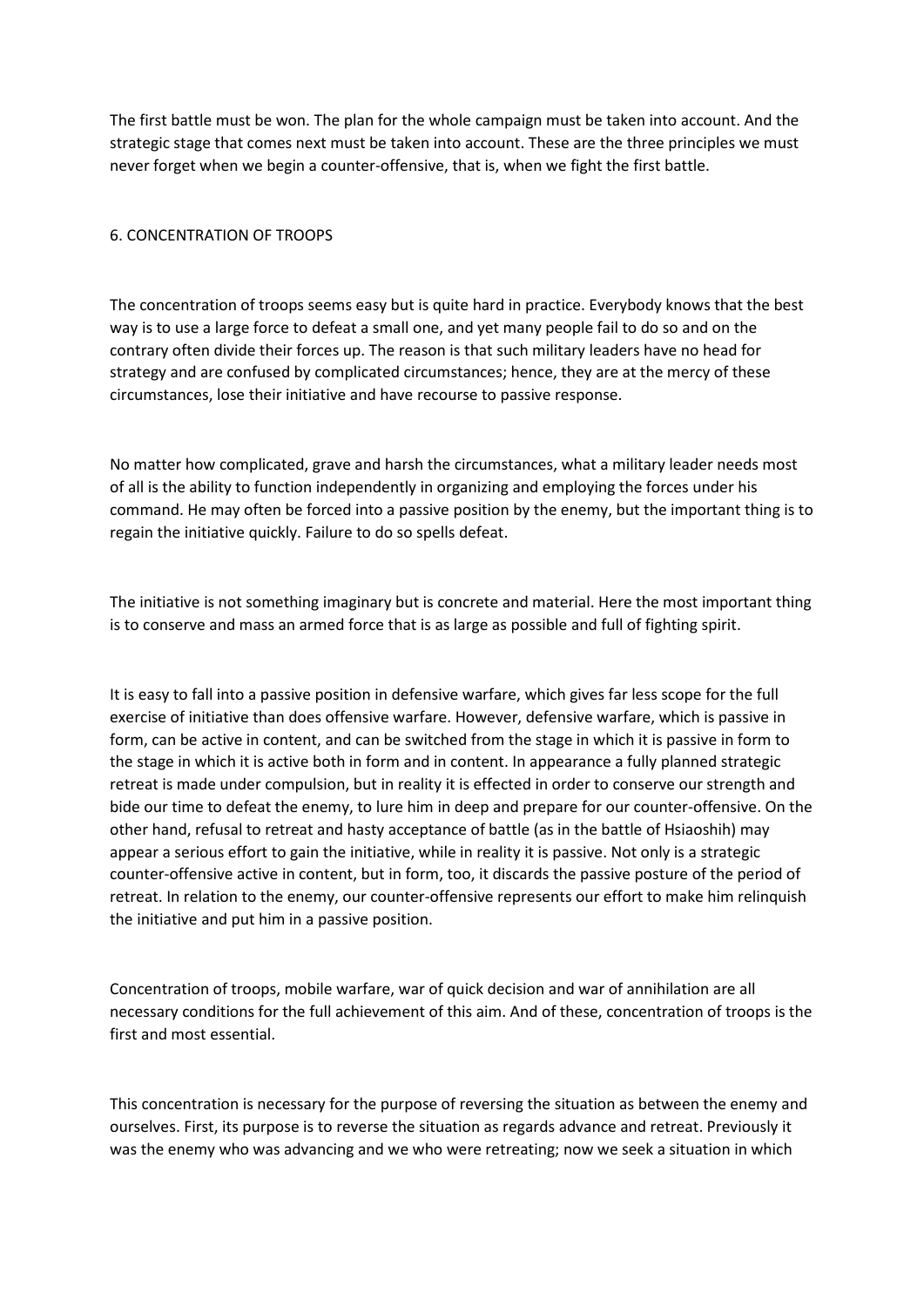we advance and he retreats. When we concentrate our troops and win a battle, then in that battle we gain the above purpose, and this influences the whole campaign.

Second, its purpose is to reverse the situation with regard to attack and defence. In defensive warfare the retreat to the prescribed terminal point belongs basically to the passive, or "defence", stage. The counter-offensive belongs to the active, or "attack", stage. Although the strategic defensive retains its defensive character throughout its duration, still as compared with the retreat the counter-offensive already represents a change not only in form but in content. The counteroffensive is transitional between the strategic defensive and the strategic offensive, and in the nature of a prelude to the strategic offensive; it is precisely for the purpose of the counter-offensive that troops are concentrated.

Third, its purpose is to reverse the situation with regard to interior and exterior lines. An army operating on strategically interior lines suffers from many disadvantages, and this is especially so in the case of the Red Army, confronted as it is with "encirclement and suppression". But in campaigns and battles we can and absolutely must change this situation. We can turn a big "encirclement and suppression" campaign waged by the enemy against us into a number of small, separate campaigns of encirclement and suppression waged by us against the enemy. We can change the converging attack directed by the enemy against us on the plane of strategy into converging attacks directed by us against the enemy on the plane of campaigns and battles. We can change the enemy's strategic superiority over us into our superiority over him in campaigns and battles. We can put the enemy who is in a strong position strategically into a weak position in campaigns and battles. At the same time we can change our own strategically weak position into a strong position in campaigns and battles. This is what we call exterior-line operations within interior-line operations, encirclement and suppression within "encirclement and suppression", blockade within blockade, the offensive within the defensive, superiority within inferiority, strength within weakness, advantage within disadvantage, and initiative within passivity. The winning of victory in the strategic defensive depends basically on this measure--concentration of troops.

In the war annals of the Chinese Red Army, this has often been an important controversial issue. In the battle of Kian on October 4, 1930, our advance and attack were begun before our forces were fully concentrated, but fortunately the enemy force (Teng Ying's division) fled of its own accord; by itself our attack was ineffective.

Beginning from 1932, there was the slogan "Attack on all fronts", which called for attacks from the base area in all directions--north, south, east and west. This is wrong not only for the strategic defensive but even for the strategic offensive. As long as there is no fundamental change in the overall balance of forces, both strategy and tactics involve the defensive and the offensive, containing actions and assaults, and "attacks on all fronts" are in fact extremely rare. This slogan expresses the military equalitarianism which accompanies military adventurism.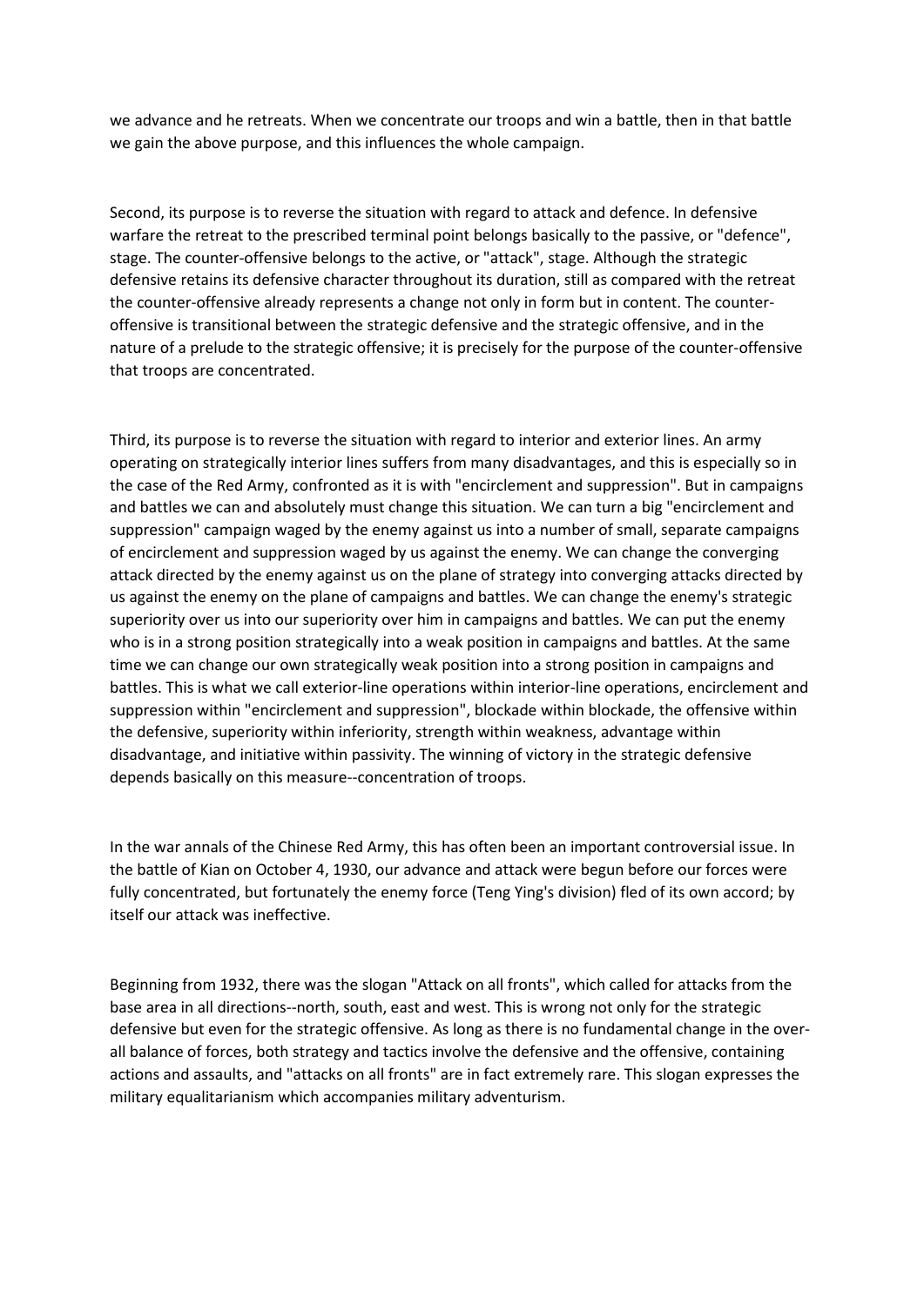In 1933 the exponents of military equalitarianism put forward the theory of "striking with two 'fists'" and splitting the main force of the Red Army in two, to seek victories simultaneously in two strategic directions. As a result, one fist remained idle while the other was tired out with fighting, and we failed to win the greatest victory possible at the time. In my opinion, when we face a powerful enemy, we should employ our army, whatever its size, in only one main direction at a time, not two. I am not objecting to operations in two or more directions, but at any given time there ought to be only one main direction. The Chinese Red Army, which entered the arena of the civil war as a small and weak force, has since repeatedly defeated its powerful antagonist and won victories that have astonished the world, and it has done so by relying largely on the employment of concentrated strength. Any one of its great victories can prove this point. When we say, "Pit one against ten, pit ten against a hundred", we are speaking of strategy, of the whole war and the over-all balance of forces, and in the strategic sense that is just what we have been doing. However, we are not speaking of campaigns and tactics, in which we must never do so. Whether in counter-offensives or offensives, we should always concentrate a big force to strike at one part of the enemy forces. We suffered every time we did not concentrate our troops, as in the battles against Tan Tao-yuan in the Tungshao area of Ningtu County in Kiangsi Province in January 1931, against the 19th Route Army in the Kaohsinghsu area of Hsingkuo County in Kiangsi in August 1931, against Chen Chi-tang in the Shuikouhsu area of Nanhsiung County in Kwangtung Province in July 1932, and against Chen Cheng in the Tuantsun area of Lichuan County in Kiangsi in March 1934. In the past, battles such as those of Shuikouhsu and Tuantsun were generally deemed victories or even big victories (in the former we routed twenty regiments under Chen Chi-tang, in the latter twelve regiments under Chen Cheng), but we never welcomed such victories and in a certain sense even regarded them as defeats. For, in our opinion, a battle has little significance when there are no prisoners or war booty, or when they do not outweigh the losses.

Our strategy is "pit one against ten" and our tactics are "pit ten against one"--this is one of our fundamental principles for gaining mastery over the enemy.

Military equalitarianism reached its extreme point in our fifth counter-campaign against "encirclement and suppression" in 1934. It was thought that we could beat the enemy by "dividing the forces into six routes" and "resisting on all fronts", but instead we were beaten by the enemy, and the reason was fear of losing territory. Naturally one can scarcely avoid loss of territory when concentrating the main forces in one direction while leaving only containing forces in others. But this loss is temporary and partial and is compensated for by victory in the place where the assault is made. After such a victory is won, territory lost in the area of the containing forces can be recovered. The enemy's first, second, third and fourth campaigns of "encirclement and suppression" all entailed the loss of territory-- particularly the third campaign, in which the Kiangsi base area of the Red Army was almost completely lost--but in the end we not only recovered but extended our territory.

Failure to appreciate the strength of the people in the base area has often given rise to unwarranted fear of moving the Red Army too far away from the base area. This happened when the Red Army in Kiangsi made a long drive to attack Changchow in Fukien Province in 1932, and also when it wheeled around to attack Fukien after the victory in our fourth counter-campaign in 1933. There was fear in the first case that the enemy would seize the entire base area, and in the second that he would seize part of it; consequently there was opposition to concentrating our forces and advocacy of dividing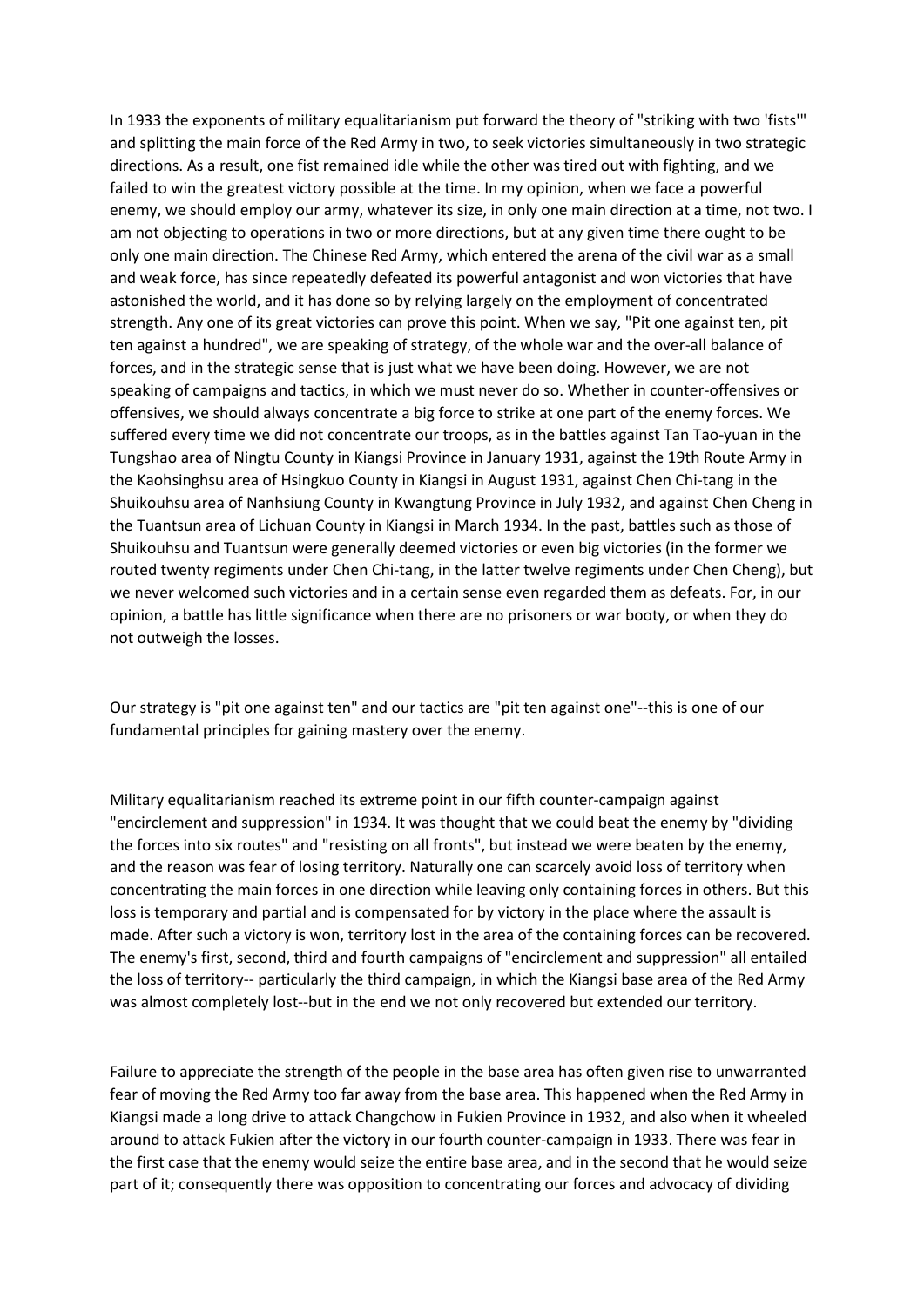them up for defence, but in the end all this proved to be wrong. As far as the enemy is concerned, he is afraid to advance into our base area, but the main danger in his eyes is a Red Army that has driven into the White area. His attention is always fixed on the whereabouts of the main force of the Red Army, and he rarely takes his eyes off it to concentrate on the base area. Even when the Red Army is on the defensive, it is still the centre of the enemy's attention. Part of his over-all plan is to reduce the size of our base area, but if the Red Army concentrates its main force to annihilate one of his columns, the enemy's supreme command will be compelled to focus greater attention on the Red Army and concentrate larger forces against it. Hence it is possible to wreck an enemy plan for reducing the size of a base area.

Also, it was wrong to say, "In the fifth 'encirclement and suppression' campaign which is being carried on by means of blockhouse warfare, it is impossible for us to operate with concentrated forces, and all we can do is to divide them up for defence and for short swift thrusts." The enemy's tactics of pushing forward 3, 5, 8, or 10 li at a time and building blockhouses at each halt were entirely the result of the Red Army's practice of fighting defensive actions at every successive point. The situation would certainly have been different if our army had abandoned the tactics of point-bypoint defence on interior lines and, when possible and necessary, had turned and driven into the enemy's interior lines. The principle of concentration of forces is precisely the means for defeating the enemy's blockhouse warfare.

The kind of concentration of forces we advocate does not mean the abandonment of people's guerrilla warfare. To abandon small-scale guerrilla warfare and "concentrate every single rifle in the Red Army", as advocated by the Li Li-san line, has long since been proved wrong. Considering the revolutionary war as a whole, the operations of the people's guerrillas and those of the main forces of the Red Army complement each other like a man's right arm and left arm, and if we had only the main forces of the Red Army without the people's guerrillas, we would be like a warrior with only one arm. In concrete terms, and especially with regard to military operations, when we talk of the people in the base area as a factor, we mean that we have an armed people. That is the main reason why the enemy is afraid to approach our base area.

It is also necessary to employ Red Army detachments for operations in secondary directions; not all the forces of the Red Army should be concentrated. The kind of concentration we advocate is based on the principle of guaranteeing absolute or relative superiority on the battlefield. To cope with a strong enemy or to fight on a battlefield of vital importance, we must have an absolutely superior force; for instance, a force of 40,000 was concentrated to fight the 9,000 men under Chang Hui-tsan on December 30, 1930, in the first battle of our first counter-campaign. To cope with a weaker enemy or to fight on a battlefield of no great importance, a relatively superior force is sufficient; for instance, only some 10,000 Red Army men were employed to fight Liu Ho-ting's division of 7,000 men in Chienning on May 29, 1931, in the last battle of our second counter-campaign.

That is not to say we must have numerical superiority on every occasion. In certain circumstances, we may go into battle with a relatively or absolutely inferior force. Take the case of going into battle with a relatively inferior force when we have only a rather small Red Army force in a certain area (it is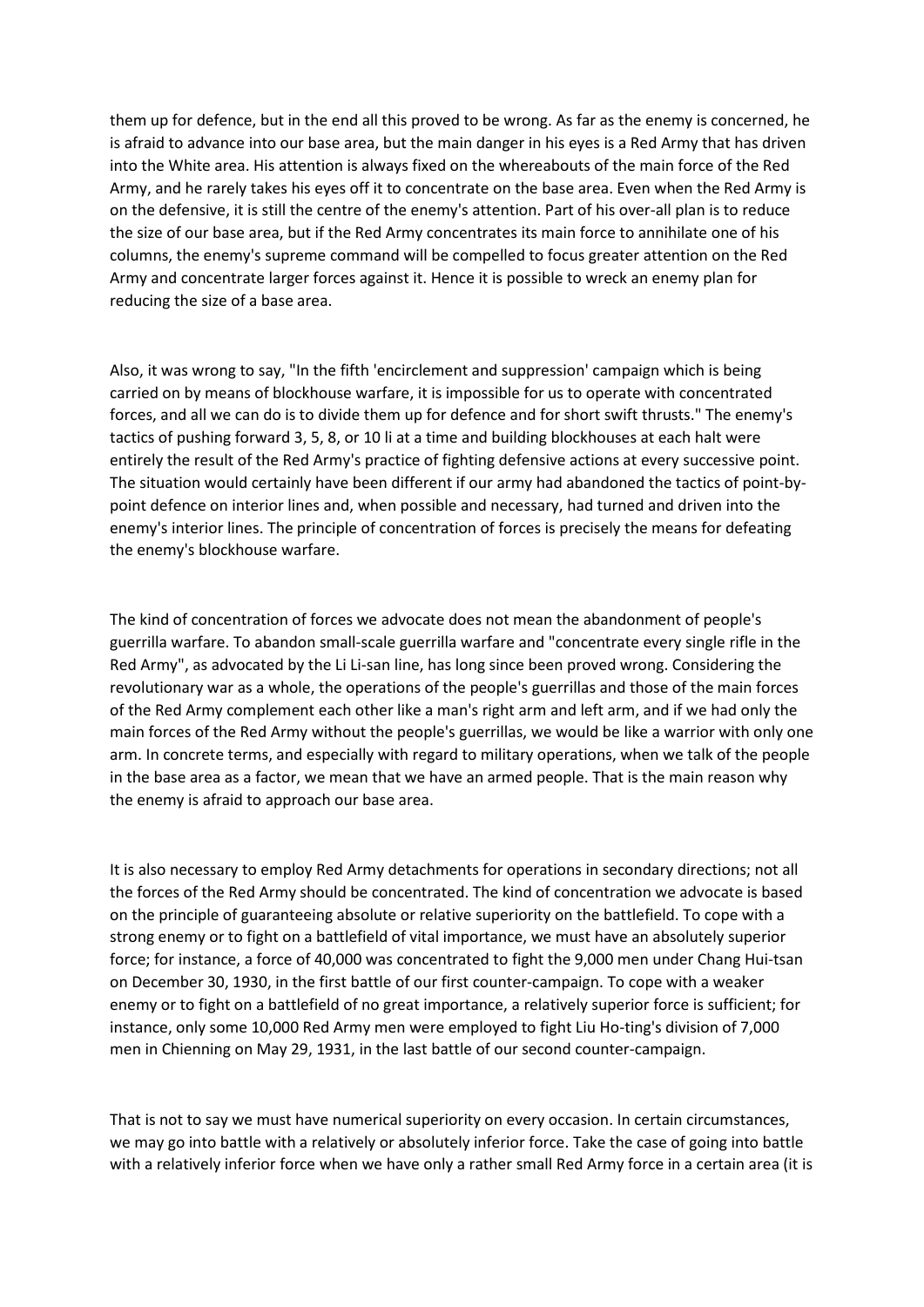not that we have more troops and have not concentrated them). Then, in order to smash the attack of the stronger enemy in conditions where popular support, terrain and weather are greatly in our favour, it is of course necessary to concentrate the main part of our Red Army force for a surprise attack on a segment of one flank of the enemy while containing his centre and his other flank with guerrillas or small detachments, and in this way victory can be won. In our surprise attack on this segment of the enemy flank, the principle of using a superior force against an inferior force, of using the many to defeat the few, still applies. The same principle also applies when we go into battle with an absolutely inferior force, for example, when a guerrilla force makes a surprise attack on a large White army force, but is attacking only a small part of it.

As for the argument that the concentration of a large force for action in a single battle area is subject to the limitations of terrain, roads, supplies and billeting facilities, it should be evaluated according to the circumstances. There is a difference in the degree to which these limitations affect the Red Army and the White army, as the Red Army can stand greater hardships than the White army.

We use the few to defeat the many--this we say to the rulers of China as a whole. We use the many to defeat the few--this we say to each separate enemy force on the battlefield. That is no longer a secret, and in general the enemy is by now well acquainted with our way. However, he can neither prevent our victories nor avoid his own losses, because he does not know when and where we shall act. This we keep secret. The Red Army generally operates by surprise attacks.

### 7. MOBILE WARFARE

Mobile warfare or positional warfare? Our answer is mobile warfare. So long as we lack a large army or reserves of ammunition, and so long as there is only a single Red Army force to do the fighting in each base area, positional warfare is generally useless to us. For us, positional warfare is generally inapplicable in attack as well as in defence.

One of the outstanding characteristics of the Red Army's operations, which follows from the fact that the enemy is powerful while the Red Army is deficient in technical equipment, is the absence of fixed battle lines.

The Red Army's battle lines are determined by the direction in which it is operating. As its operational direction often shifts, its battle lines are fluid. Though the main direction does not change in a given period of time, within its ambit the secondary directions may shift at any moment; when we find ourselves checked in one direction, we must turn to another. If, after a time, we also find ourselves checked in the main direction, then we must change it too.

In a revolutionary civil war, there cannot be fixed battle lines, which was also the case in the Soviet Union. The difference between the Soviet Army and ours is that its battle lines were not so fluid as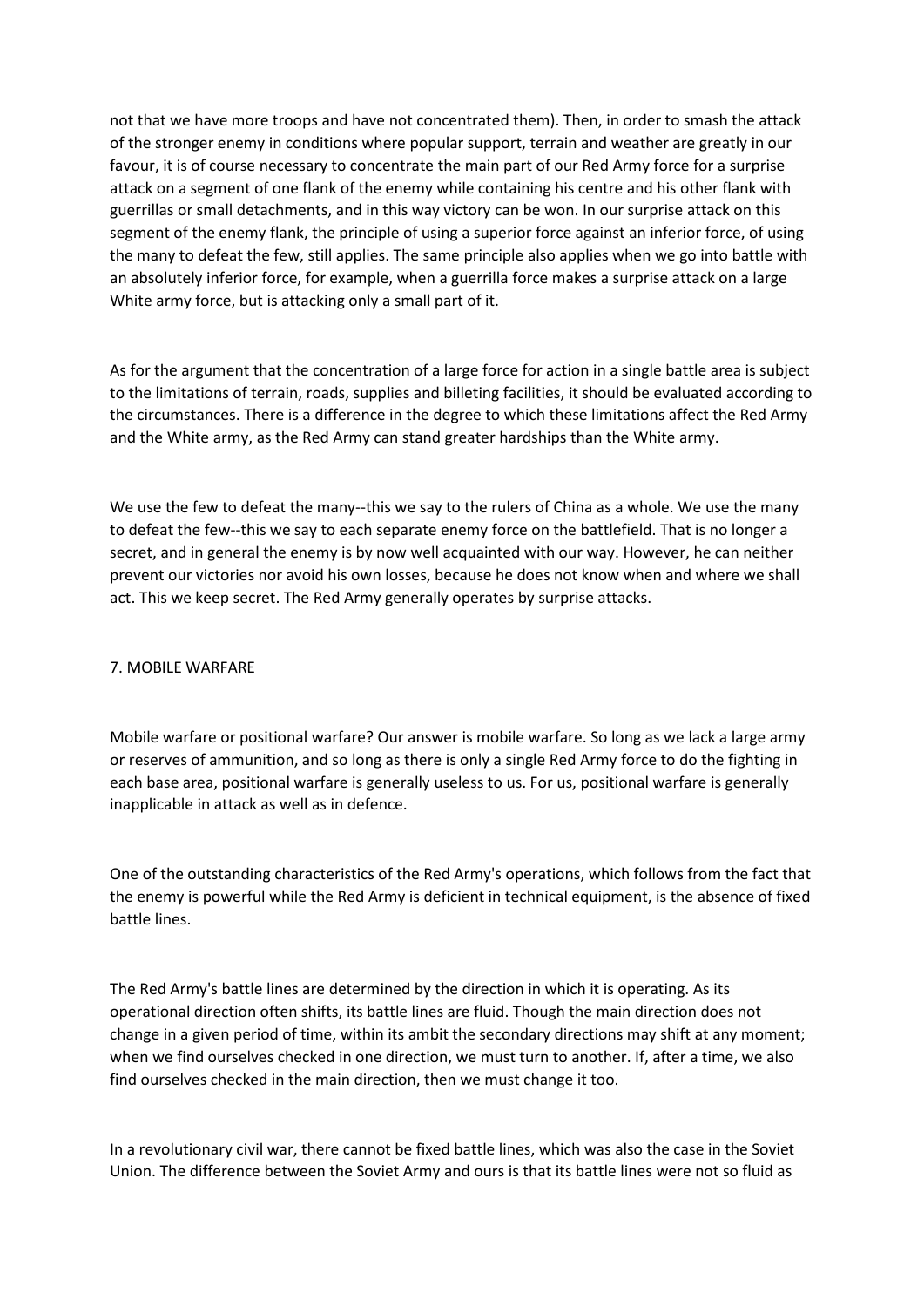ours. There cannot be absolutely fixed battle lines in any war, because the vicissitudes of victory and defeat, advance and retreat, preclude it. But relatively fixed battle lines are often to be found in the general run of wars. Exceptions occur only where an army faces a much stronger enemy, as is the case with the Chinese Red Army in its present stage.

Fluidity of battle lines leads to fluidity in the size of our base areas. Our base areas are constantly expanding and contracting, and often as one base area falls another rises. This fluidity of territory is entirely a result of the fluidity of the war.

Fluidity in the war and in our territory produces fluidity in all fields of construction in our base areas. Construction plans covering several years are out of the question. Frequent changes of plan are all in the day's work.

It is to our advantage to recognize this characteristic. We must base our planning on it and must not have illusions about a war of advance without any retreats, take alarm at any temporary fluidity of our territory or of the rear areas of our army, or endeavour to draw up detailed long-term plans. We must adapt our thinking and our work to the circumstances, be ready to sit down as well as to march on, and always have our marching rations handy. It is only by exerting ourselves in today's fluid way of life that tomorrow we can secure relative stability, and eventually full stability.

The exponents of the strategy of "regular warfare" which dominated our fifth counter-campaign denied this fluidity and opposed| what they called "guerrilla-ism". Those comrades who opposed fluidity managed affairs as though they were the rulers of a big state, and the result was an extraordinary and immense fluidity-- the 25,000-li Long March.

Our workers' and peasants' democratic republic is a state, but today it is not yet a full-fledged one. Today we are still in the period of strategic defensive in the civil war, the form of our political power is still far from that of a full-fledged state, our army is still much inferior to the enemy both in numbers and technical equipment, our territory is still very small, and our enemy is constantly out to destroy us and will never rest content till he has done so. In defining our policy on the basis of these facts, we should not repudiate guerrilla-ism in general terms but should honestly admit the guerrilla character of the Red Army. It is no use being ashamed of this. On the contrary, this guerrilla character is precisely our distinguishing feature, our strong point, and our means of defeating the enemy. We should be prepared to discard it, but we cannot do so today. In the future this guerrilla character will definitely become something to be ashamed of and to be discarded, but today it is invaluable and we must stick to it.

"Fight when you can win, move away when you can't win"--this is the popular way of describing our mobile warfare today. There is no military expert anywhere in the world who approves only of fighting and never of moving, though few people do as much moving as we do. We generally spend more time in moving than in fighting and would be doing well if we fought an average of one sizable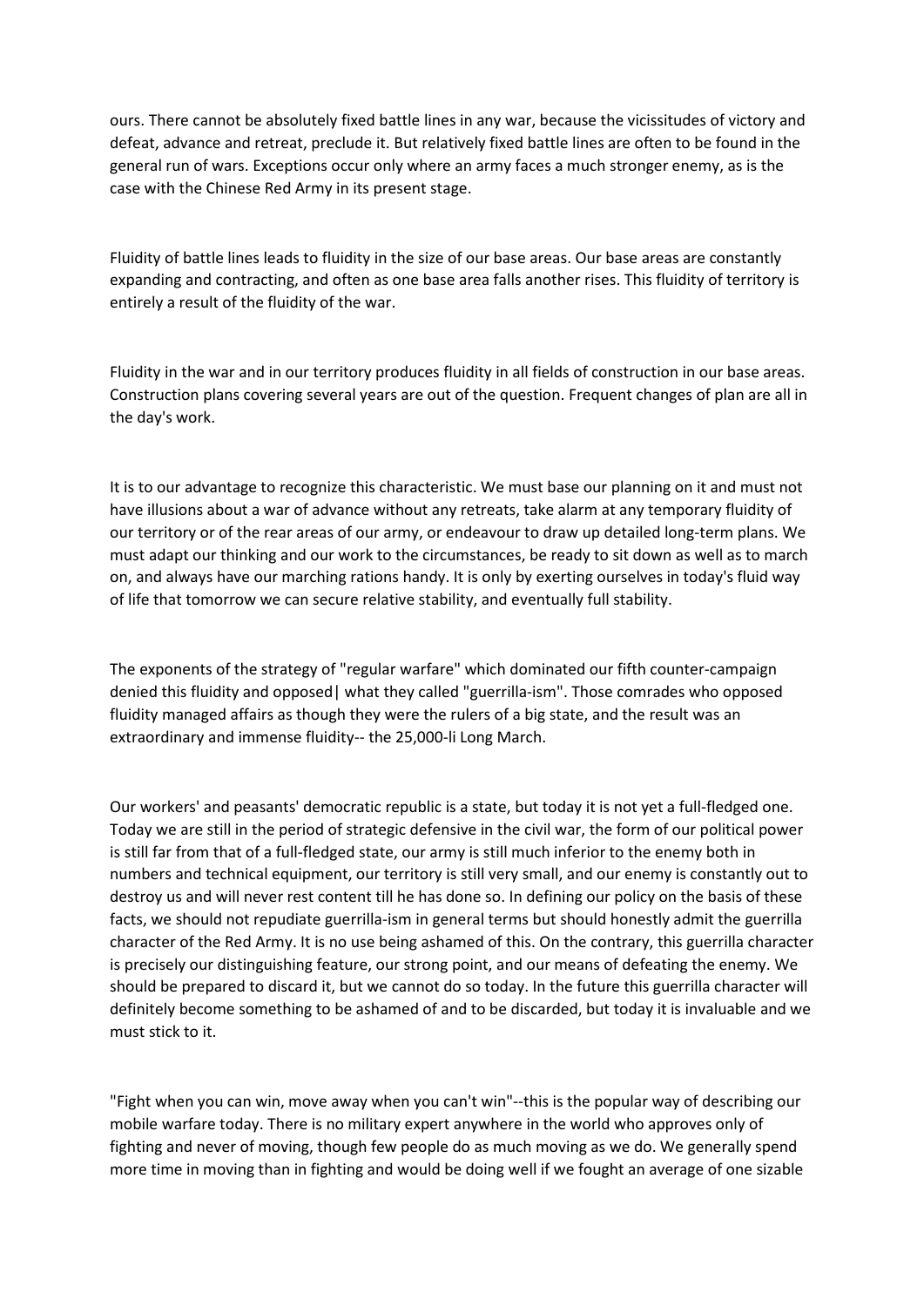battle a month. All our "moving" is for the purpose of "fighting", and all our strategy and tactics are built on "fighting". Nevertheless, there are times when it is inadvisable for us to fight. In the first place, it is inadvisable to fight when the force confronting us is too large; second, it is sometimes inadvisable to fight when the force confronting us, though not so large, is very dose to other enemy forces; third, it is generally inadvisable to fight an enemy force that is not isolated and is strongly entrenched; fourth, it is inadvisable to continue an engagement in which there is no prospect of victory. In any one of these situations we are prepared to move away. Such moving away is both permissible and necessary. For our recognition of the necessity of moving away is based on our recognition of the necessity of fighting. Herein lies the fundamental characteristic of the Red Army's mobile warfare.

Mobile warfare is primary, but we do not reject positional warfare where it is possible and necessary. It should be admitted that positional warfare should be employed for the tenacious defence of particular key points in a containing action during the strategic defensive, and when, during the strategic offensive, we encounter an enemy force that is isolated and cut off from help. We have had considerable experience in defeating the enemy by such positional warfare; we have cracked open many enemy cities, blockhouses and forts and broken through fairly well-fortified enemy field positions. In future we shall increase our efforts and remedy our inadequacies in this respect. We should by all means advocate positional attack or defence when circumstances require and permit it. At the present time, what we are opposed to is the general use of positional warfare or putting it on an equal footing with mobile` warfare; that is impermissible.

During the ten years' civil war, have there been no changes whatsoever in the guerrilla character of the Red Army, its lack of fixed battle lines, the fluidity of its base areas, or the fluidity of construction work in its base areas? Yes, there have been changes. The period from the days in the Chingkang Mountains to our first counter-campaign against "encirclement and suppression" in Kiangsi was the first stage, the stage in which the guerrilla character and fluidity were very pronounced, the Red Army being in its infancy and the base areas still being guerrilla zones. In the second stage, comprising the period from the first to the third counter-campaign, both the guerrilla character and the fluidity were considerably reduced, front armies having been formed and base areas with a population of several millions established. In the third stage, which comprised the period from the end of the third to the fifth counter-campaign, the guerrilla character and the fluidity were further reduced, and a central government and a revolutionary military commission had already been set up. The fourth stage was the Long March. The mistaken rejection of guerrilla warfare and fluidity on a small scale had led to guerrilla warfare and fluidity on a great scale. Now we are in the fifth stage. Because of our failure to smash the fifth "encirclement and suppression" campaign and because of this great fluidity, the Red Army and the base areas have been greatly reduced, but we have planted our feet in the Northwest and consolidated and developed the Shensi-Kansu-Ningsia Border Region, our base area here. The three front armies which form the main forces of the Red Army have been brought under a unified command, which is unprecedented.

Going by the nature of our strategy, we may also say the period from the days in the Chingkang Mountains to our fourth counter-campaign was one stage, the period of the fifth counter-campaign was another, and the period from the Long March to the present is the third. During the fifth counter-campaign the correct policy of the past was wrongly discarded; today we have correctly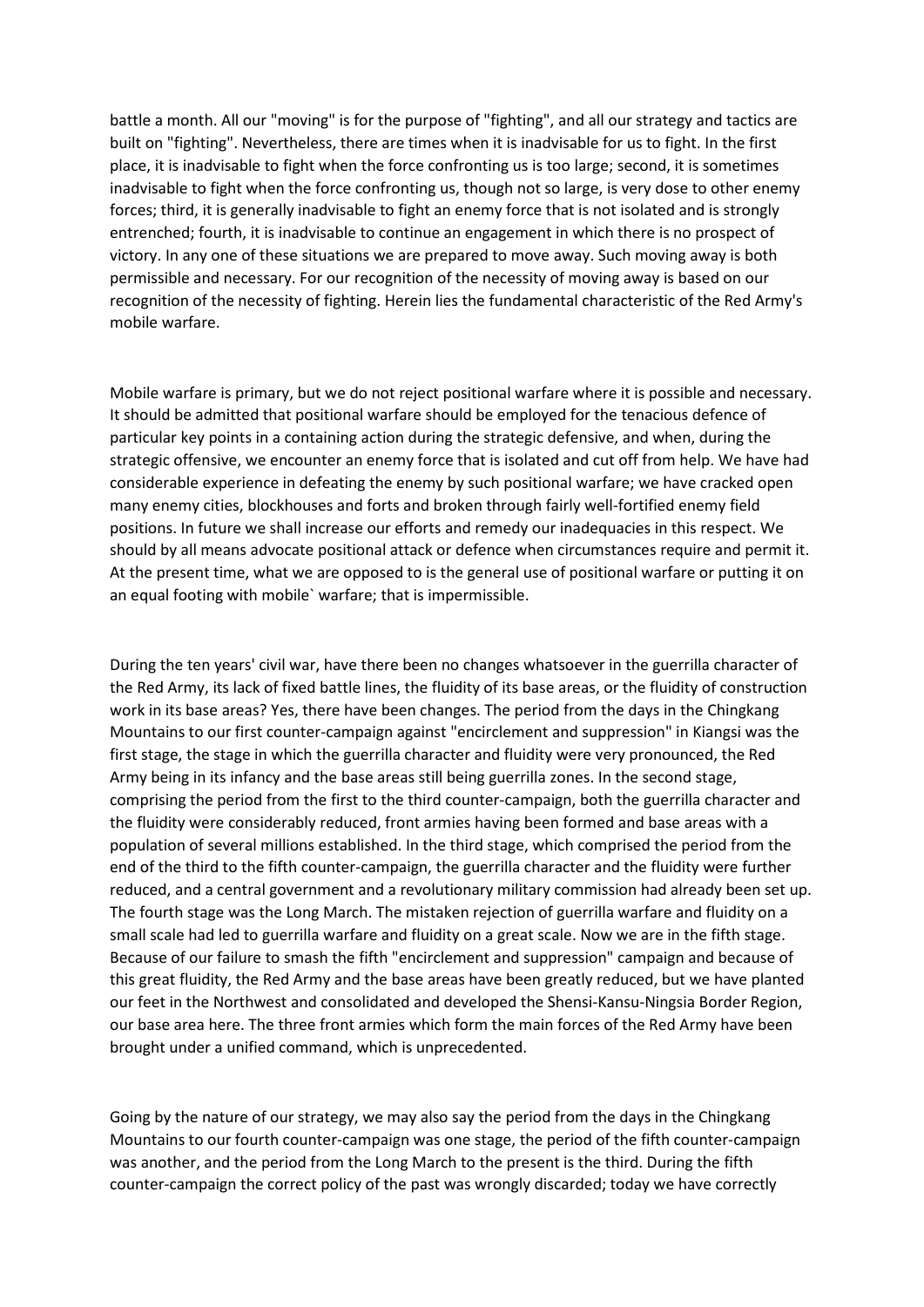discarded the wrong policy adopted during the fifth counter-campaign and revived the earlier and correct policy. However, we have not thrown out everything in the fifth counter-campaign, nor revived everything that preceded it. We have revived only what was good in the past, and discarded only the mistakes of the period of the fifth counter-campaign.

Guerrilla-ism has two aspects. One is irregularity, that is, decentralization, lack of uniformity, absence of strict discipline, and simple methods of work. These features stemmed from the Red Army's infancy, and some of them were just what was needed at the time. As the Red Army reaches a higher stage, we must gradually and consciously eliminate them so as to make the Red Army more centralized, more unified, more disciplined and more thorough in its work--in short, more regular in character. In the directing of operations we should also gradually and consciously reduce such guerrilla characteristics as are no longer required at a higher stage. Refusal to make progress in this respect and obstinate adherence to the old stage are impermissible and harmful, and are detrimental to large-scale operations.

The other aspect of guerrilla-ism consists of the principle of mobile warfare, the guerrilla character of both strategic and tactical operations which is still necessary at present, the inevitable fluidity of our base areas, flexibility in planning the development of the base areas, and the rejection of premature regularization in building the Red Army. In this connection, it is equally impermissible, disadvantageous and harmful to our present operations to deny the facts of history, oppose the retention of what is useful, and rashly leave the present stage in order to rush blindly towards a "new stage", which as yet is beyond reach and has no real significance.

We are now on the eve of a new stage with respect to the Red Army's technical equipment and organization. We must be prepared to go over to this new stage. Not to prepare ourselves would be wrong and harmful to our future warfare. In the future, when the technical and organizational conditions in the Red Army have changed and the building of the Red Army has entered a new stage, its operational directions and battle lines will become more stable; there will be more positional warfare; the fluidity of the war, of our territory and of our construction work will be greatly reduced and finally disappear; and we will no longer be handicapped by present limitations, such as the enemy's superiority and his strongly entrenched positions.

At present we oppose both the wrong measures of the period of the domination of "Left" opportunism and the revival of many of the irregular features which the Red Army had in its infancy but which are now unnecessary. But we should be resolute in restoring the many valuable principles of army building and of strategy and tactics by which the Red Army has consistently won its victories. We must sum up all that is good from the past in a systematic, more highly developed and richer military line, in order to win victories over the enemy today and prepare to go over to the new stage in the future.

The waging of mobile warfare involves many problems, such as reconnaissance, judgement, decision, combat disposition, command, concealment, concentration, advance, deployment, attack, pursuit,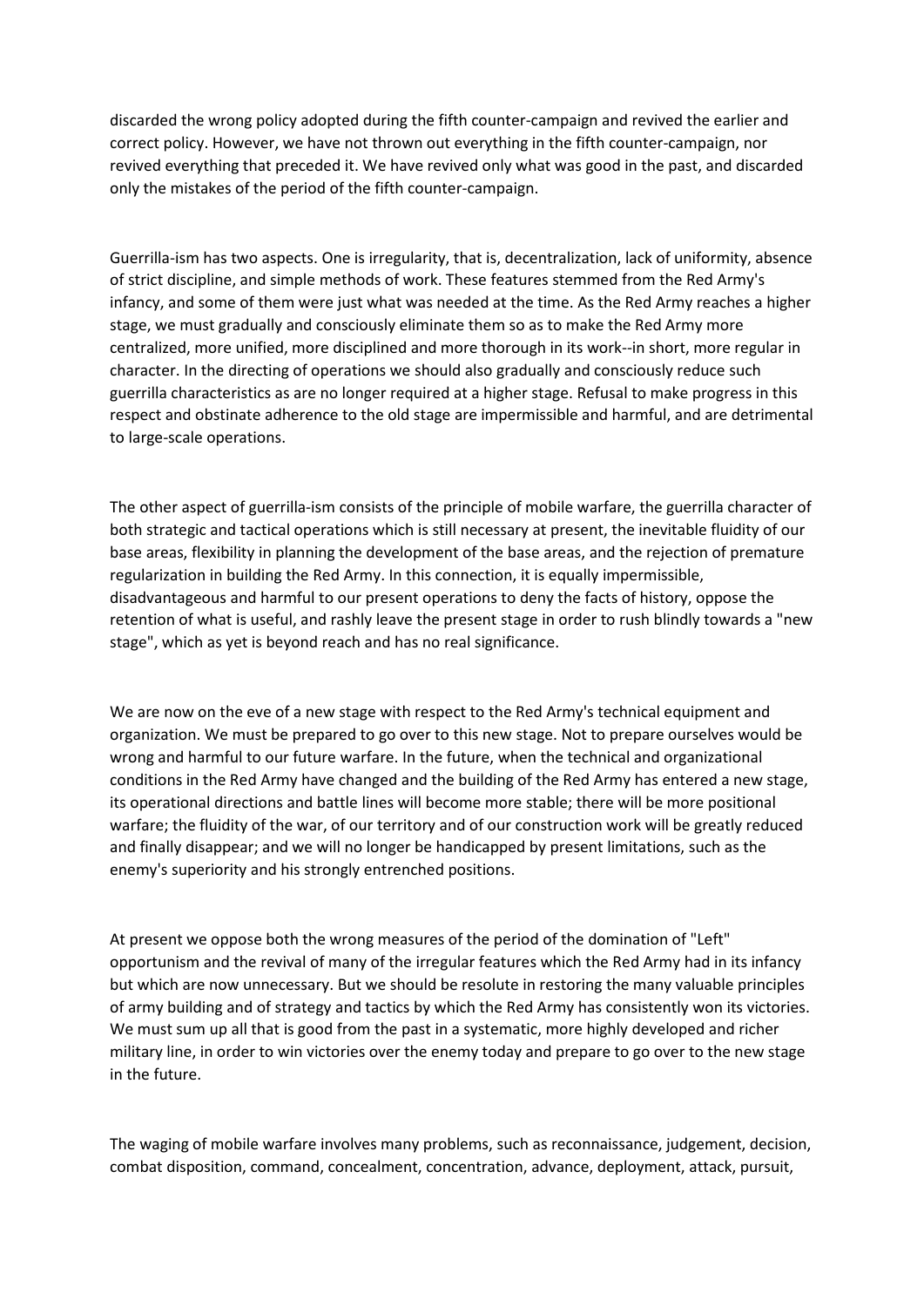surprise attack, positional attack, positional defence, encounter action, retreat, night fighting, special operations, evading the strong and attacking the weak, besieging the enemy in order to strike at his reinforcements, feint attack, defence against aircraft, operating amongst several enemy forces, bypassing operations, consecutive operations, operating without a rear, the need for rest and building up energy. These problems exhibited many specific features in the history of the Red Army, features which should be methodically dealt with and summed up in the science of campaigns, and I shall not go into them here.

#### 8. WAR OF QUICK DECISION

A strategically protracted war and campaigns or battles of quick decision are two aspects of the same thing, two principles which should receive equal and simultaneous emphasis in civil wars and which are also applicable in anti-imperialist wars.

Because the reactionary forces are very strong, revolutionary forces grow only gradually, and this fact determines the protracted nature of our war. Here impatience is harmful and advocacy of "quick decision" incorrect. To wage a revolutionary war for ten years, as we have done, might be surprising in other countries, but for us it is like the opening sections in an "eight-legged essay"-- the "presentation, amplification and preliminary exposition of the theme" [36] -- and many exciting parts are yet to follow. No doubt developments in the future will be greatly accelerated under the influence of domestic and international conditions. As changes have already taken place in the international and domestic situation and greater changes are coming, it can be said that we have outgrown the past state of slow development and fighting in isolation. But we should not expect successes overnight. The aspiration to "wipe out the enemy before breakfast" is admirable, but it is bad to make concrete plans to do so. As China's reactionary forces are backed by many imperialist powers, our revolutionary war will continue to be a protracted one until China's revolutionary forces have built up enough strength to breach the main positions of our internal and external enemies, and until the international revolutionary forces have crushed or contained most of the international reactionary forces. To proceed from this point in formulating our strategy of long-term warfare is one of the important principles guiding our strategy.

The reverse is true of campaigns and battles--here the principle is not protractedness but quick decision. Quick decision is sought in campaigns and battles, and this is true at all times and in all countries. In a war as a whole, too, quick decision is sought at all times and in all countries, and a long drawn-out war is considered harmful. China's war, however, must be handled with the greatest patience and treated as a protracted war. During the period of the Li Li-san line, some people ridiculed our way of doing things as "shadowboxing tactics" (meaning our tactics of fighting many battles back and forth before going on to seize the big cities), and said that we would not see the victory of the revolution until our hair turned white. Such impatience was proved wrong long ago. But if their criticism had been applied not to strategy but to campaigns and battles, they would have been perfectly right, and for the following reasons. First, the Red Army has no sources from which to replenish its arms and especially its ammunition; second, the White forces consist of many armies while there is only one Red Army, which must be prepared to fight one operation after another in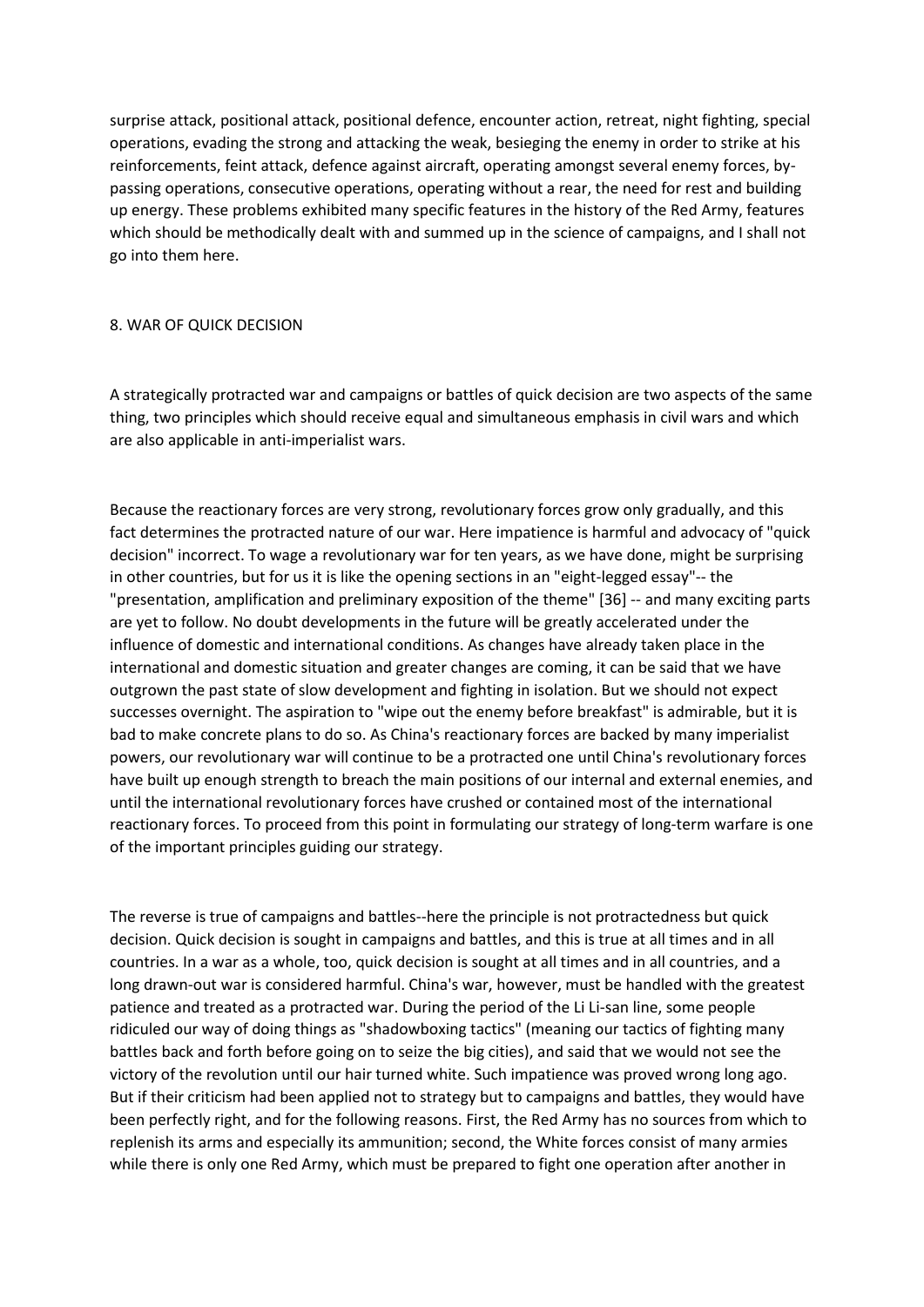quick succession in order to smash each campaign of "encirclement and suppression"; and third, though the White armies advance separately, most of them keep fairly close to one another, and if we fail to gain a quick decision in attacking one of them, all the others will converge upon us. For these reasons we have to fight battles of quick decision. It is usual for us to conclude a battle in a few hours, or in a day or two. It is only when our plan is to "besiege the enemy in order to strike at his reinforcements" and our purpose is to strike not at the besieged enemy but at his reinforcements that we are prepared for a certain degree of protractedness in our besieging operations; but even then we seek a quick decision against the reinforcements. A plan of protracted operations is often applied in campaigns or battles when we are strategically on the defensive and are tenaciously defending positions on a holding front, or when, in a strategic offensive, we are attacking isolated enemy forces cut off from help, or are eliminating White strongholds within our base areas. But protracted operations of this kind help rather than hinder the main Red Army force in its battles of quick decision.

A quick decision cannot be achieved simply by wanting it, but requires many specific conditions. The main requirements are: adequate preparations, seizing the opportune moment, concentration of superior forces, encircling and outflanking tactics, favourable terrain, and striking at the enemy when he is on the move, or when he is stationary but has not yet consolidated his positions. Unless these requirements are satisfied, it is impossible to achieve quick decision in a campaign or battle.

The smashing of an enemy "encirclement and suppression" is a major campaign, but the principle of quick decision and not that of protractedness still applies. For the manpower, financial resources and military strength of a base area do not allow protractedness.

While quick-decision is the general principle, we must oppose undue impatience. It is altogether necessary that the highest military and political leading body of a revolutionary base area, having taken into account the circumstances in its base area and the situation of the enemy, should not be overawed by his truculence, dispirited by hardships that can be endured, or dejected by setbacks, but should have the requisite patience and stamina. The smashing of the first enemy "encirclement and suppression" campaign in Kiangsi Province | took only one week from the first battle to the last; the second was smashed in barely a fortnight; the third dragged on for three months; before it was smashed; the fourth took three weeks; and the fifth taxed our endurance for a whole year. When we were compelled to break through the enemy's encirclement after the failure to smash his fifth campaign, we showed an unjustifiable haste. In the circumstances then obtaining, we could well have held out for another two or three months, giving the troops some time for rest and reorganization. If that had been done, and if the leadership had been a little wiser after our breakthrough, the outcome would have been very different.

For all that, the principle of shortening the duration of a campaign by every possible means remains valid. Campaign and battle plans should call for our maximum effort in concentration of troops, mobile warfare, and so on, so as to ensure the destruction of the enemy's effective strength on the interior lines (that is, in the base area) and the quick defeat of his "encirclement and suppression" campaign, but where it is evident that the campaign cannot be terminated on our interior lines, we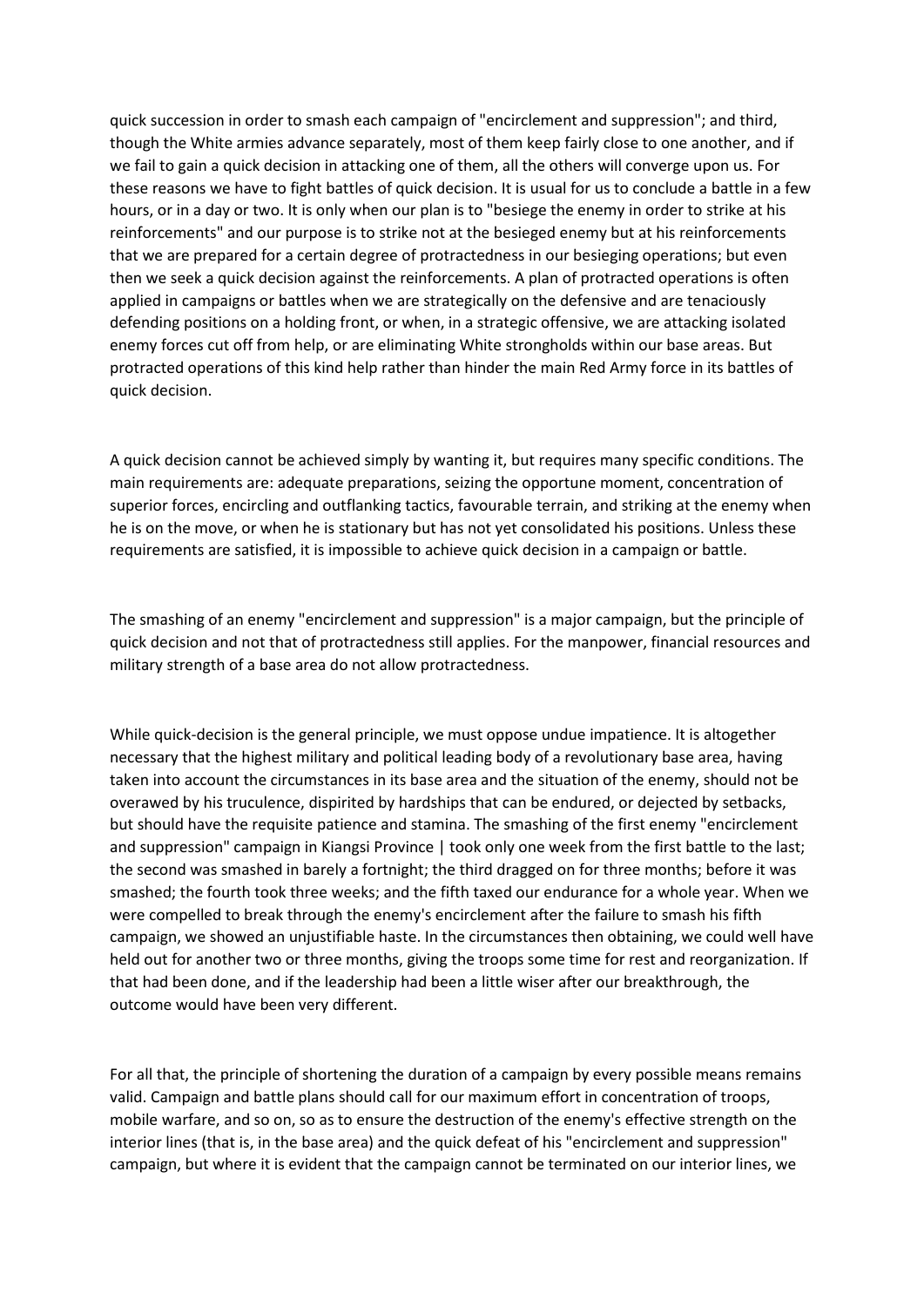should employ the main Red Army force to break through the enemy's encirclement and switch to our exterior lines (that is, the enemy's interior lines) in order to defeat him there. Now that the enemy has developed his blockhouse warfare to a high degree, this will become our usual method of operation. At the time of the Fukien Incident, [37] two months after the commencement of our fifth counter-campaign, the main forces of the Red Army should undoubtedly have thrust into the Kiangsu-Chekiang-Anhwei-Kiangsi region, with Chekiang as the centre, and swept over the length and breadth of the area between Hangchow, Soochow, Nanking, Wuhu, Nanchang and Foochow, turning our strategic defensive into a strategic offensive, menacing the enemy's vital centres and seeking battles in the vast areas where there were no blockhouses. By such means we could have compelled the enemy, who was attacking southern Kiangsi and western Fukien, to turn back to defend his vital centres, broken his attack on the base area in Kiangsi and rendered aid to Fukien People's Government--we certainly could have aided it by this means. As this plan was rejected, the enemy's fifth "encirclement and suppression" campaign could not be broken, and the People's Government in Fukien inevitably collapsed. Even after a year's fighting, though it had become inopportune for us to advance on Chekiang, we could still have turned to the strategic offensive in another direction by moving our main forces towards Hunan, that is, by driving into central Hunan instead of going through Hunan to Kweichow, and in this way we could have manoeuvred the enemy from Kiangsi into Hunan and destroyed him there. As this plan, too, was rejected, all hope of breaking the enemy's fifth campaign was finally dashed, and we had no alternative but to set out on the Long March.

#### 9. WAR OF ANNIHILATION

It is inappropriate to advocate a "contest of attrition" for the Chinese Red Army today. A "contest of treasures" not between Dragon Kings but between a Dragon King and a beggar would be rather ludicrous. For the Red Army which gets almost all its supplies from the enemy, war of annihilation is the basic policy. Only by annihilating the enemy's effective strength can we smash his "encirclement and suppression" campaigns and expand our revolutionary base areas. Inflicting casualties is a means of annihilating the enemy, or otherwise there would be no sense to it. We incur losses ourselves in inflicting casualties on the enemy, but we replenish ourselves by annihilating his units, thereby not only making good our losses but adding to the strength of our army. A battle in which the enemy is routed is not basically decisive in a contest with a foe of great strength. A battle of annihilation, on the other hand, produces a great and immediate impact on any enemy. Injuring all of a man's ten fingers is not as effective as chopping off one, and routing ten enemy divisions is not as effective as annihilating one of them.

Our policy for dealing with the enemy's first, second, third and fourth "encirclement and suppression" campaigns was war of annihilation. The forces annihilated in each campaign constituted only part of his total strength', and yet all these "encirclement and suppression" campaigns were smashed. In our fifth counter-campaign, however, the opposite policy was pursued, which in fact helped the enemy to attain his aims.

War of annihilation entails the concentration of superior forces and the adoption of encircling or outflanking tactics. We cannot have the former without the latter. Conditions such as popular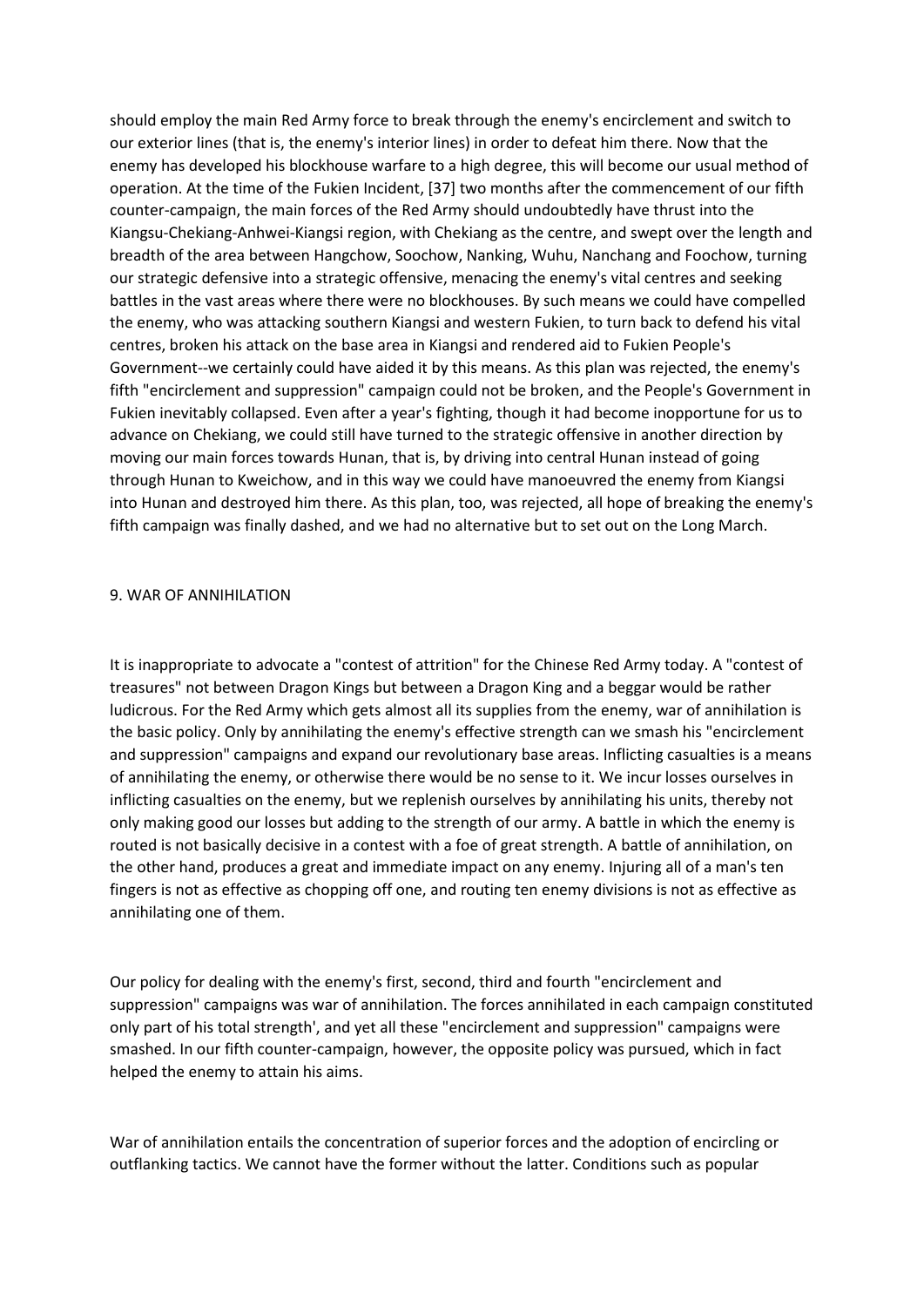support, favourable terrain, a vulnerable enemy force and the advantage of surprise are all indispensable for the purpose of annihilation.

Merely routing one enemy force or permitting it to escape has meaning only if, in the battle or campaign as a whole, our main force is concentrating its operations of annihilation against another enemy force, or otherwise it is meaningless. Here the losses are justified by the gains.

In establishing our own war industry we must not allow ourselves to become dependent on it. Our basic policy is to rely on the war industries of the imperialist countries and of our domestic enemy. We have a claim on the output of the arsenals of London as well as of Hanyang, and, what is more, it is delivered to us by the enemy's transport corps. This is the sober truth, it is not a jest.

# NOTES

1. The science of strategy, the science of campaigns and the science of tactics are all components of Chinese military science. The science of strategy deals with the laws that govern the war situation as a whole. The science of campaigns deals with the laws that govern campaigns and is applied in directing campaigns. The science of tactics deals with the laws that govern battles and is applied in directing battles.

2. Sun Wu Tzu, or Sun Wu, was a famous Chinese military scientist in the 5th century B.C., who wrote Sun Tzu, a treatise on war containing thirteen chapters. This quotation is from Chapter 3, "The Strategy of Attack".

3. When Comrade Mao Tse-tung wrote this article in 1936, it was exactly fifteen years since the founding of the Chinese Communist Party in July 1921.

4. Chen Tu-hsiu was originally a professor at Peking University and became famous as an editor of New Youth. He was one of the founders of the Communist Party of China. Owing to his reputation at the time of the May 4th Movement and owing to the Party's immaturity in its initial period, he became General Secretary of the Party. In the last period of the revolution of 1924-27, the Rightist thinking in the Party represented by Chen Tu-hsiu developed into a line of capitulationism. Comrade Mao Tse-tung has observed that the capitulationists at that time "voluntarily gave up the Party's leadership of the peasant masses, urban petty bourgeoisie and middle bourgeoisie, and in particular gave up the Party's leadership of the armed forces, thus causing the defeat of the revolution" ("The Present Situation and Our Tasks", Selected Works of Mao Tse-tung, Eng. ed., FLP, Peking, 1961, Vol. IV, p. 171). After the defeat of 1927 Chen Tu-hsiu and a handful of other capitulationists lost faith in the future of the revolution and became liquidationists. They took the reactionary Trotskyist stand and together with the Trotskyites formed a small anti-Party group. Consequently Chen Tu-hsiu was expelled from the Party in November 1929. He died in 1942.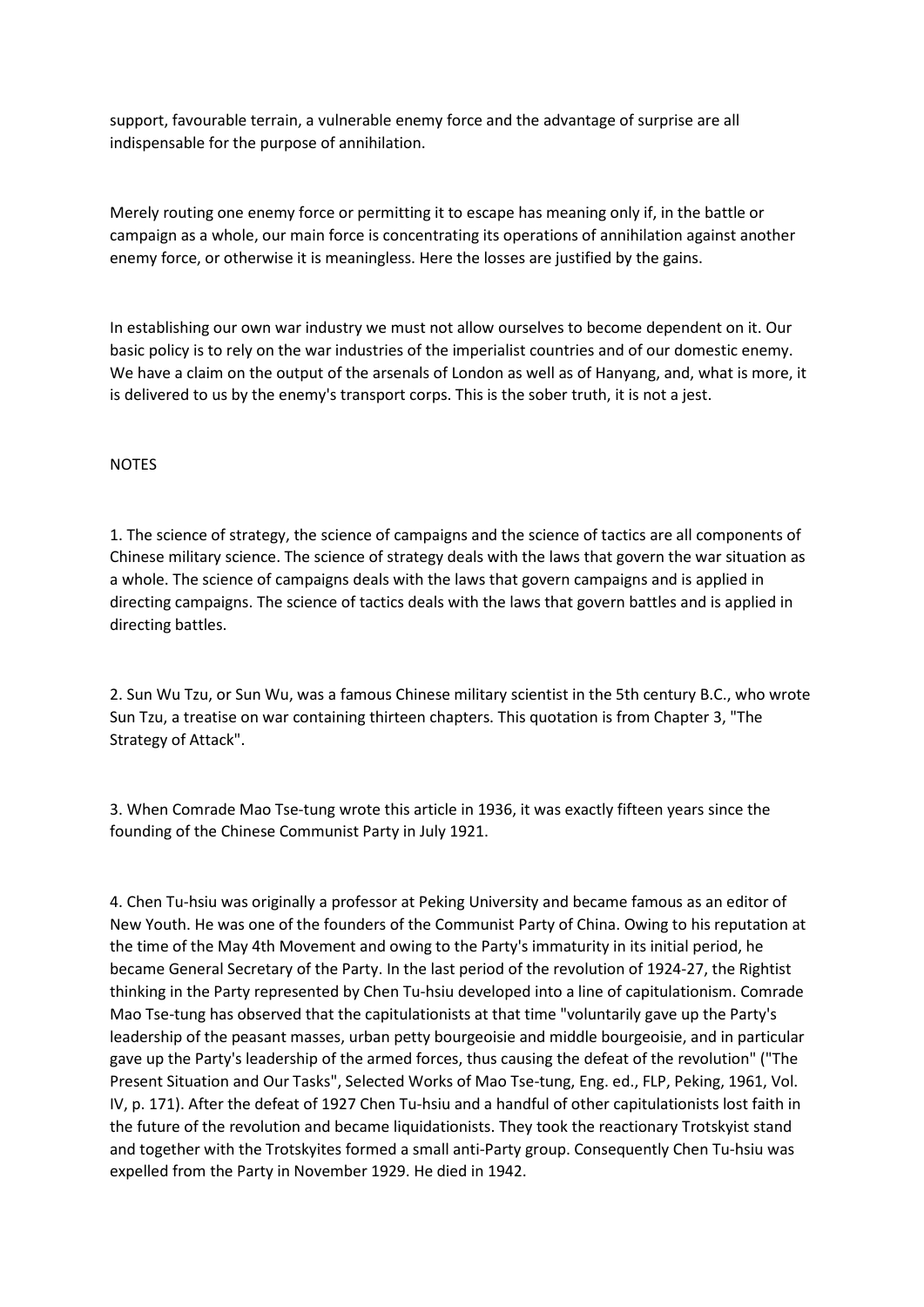5. The "Left" opportunism of Li Li-san, generally known as the "Li Li-san line", refers to the "Left" opportunist line which existed in the Party for about four months beginning from June 1930 and which was represented by Comrade Li Li-san, then the most influential leader of the Central Committee of the Communist Party of China. The Li Li-san line had the following characteristics: It violated the policy of the Party's Sixth National Congress; it denied that mass strength had to be built up for the revolution and denied that the development of the revolution was uneven; it regarded as "extremely erroneous... localism and conservatism characteristic of peasant mentality" the ideas of Comrade Mao Tse-tung that for a long time we should devote our attention mainly to creating rural base areas, use the rural areas to encircle the cities and use these bases to advance a high tide of country-wide revolution; and it held that preparations should be made for immediate insurrections in all parts of the country. On the basis of this erroneous line, Comrade Li Li-san drew up an adventurist plan for organizing immediate armed insurrections in the key cities throughout the country. At the same time, he refused to recognize the uneven development of the world revolution, holding that the general outbreak of the Chinese revolution would inevitably lead to a general outbreak of world revolution, without which the Chinese revolution could not be successful; he also refused to recognize the protracted nature of China's bourgeois-democratic revolution, holding that the beginnings of victory in one or more provinces would mark the beginning of the transition to socialist revolution, and thus formulated a number of inappropriate "Left" adventurist policies. Comrade Mao Tse-tung opposed this erroneous line, and the broad masses of cadres and members in the Party also demanded its rectification. At the Third Plenary Session of the Party's Sixth Central Committee in September 1930 Comrade Li Li-san admitted the mistakes that had been pointed out and then relinquished his leading position in the Central Committee. Over a long period of time Comrade Li Li-san corrected his wrong views, and so he was re-elected to the Central Committee at the Seventh National Congress of the Party.

6. The Third Plenary Session of the Sixth Central Committee of the Party held in September 1930, and the subsequent central leading body adopted many positive measures to put an end to the Li Li-san line. But later a number of Party comrades who were inexperienced in practical revolutionary struggle, with Chen Shao-yu (Wang Ming) and Chin Pang-hsien (Po Ku) in the lead, came out against the Central Committee's measures. In the pamphlet, The Two Lines or The Struggle for the Further Bolshevization of the Communist Party of China, they most emphatically declared that the main danger then existing in the Party was not "Left" opportunism but "Right opportunism" and, to justify their own activities, they "criticized" the Li Li-san line as "Rightist". They put forward a new political programme which continued, revived or developed the Li Li-san line and other "Left" ideas and policies in a new guise, and set themselves against the correct line of Comrade Mao Tse-tung. It was mainly to criticize the military mistakes of this new "Left" opportunist line that Comrade Mao Tsetung wrote the present article "Problems of Strategy in China's Revolutionary War". This line was dominant in the Party from the Fourth Plenary Session of the Sixth Central Committee in January 1931 to the meeting of the Political Bureau convened by the Central Committee at Tsunyi, Kweichow Province, in January 1935, which ended the dominance of this erroneous line and established the new central leadership headed by Comrade Mao Tse-tung. The erroneous "Left" line dominated the Party for a particularly long time (four years) and brought extremely heavy losses, with disastrous consequences, to the Party and the revolution. A loss of go per cent was inflicted on the Chinese Communist Party, the Chinese Red Army and its base areas tens of millions of people in the revolutionary base areas were made to suffer the cruel oppression of the Kuomintang, and the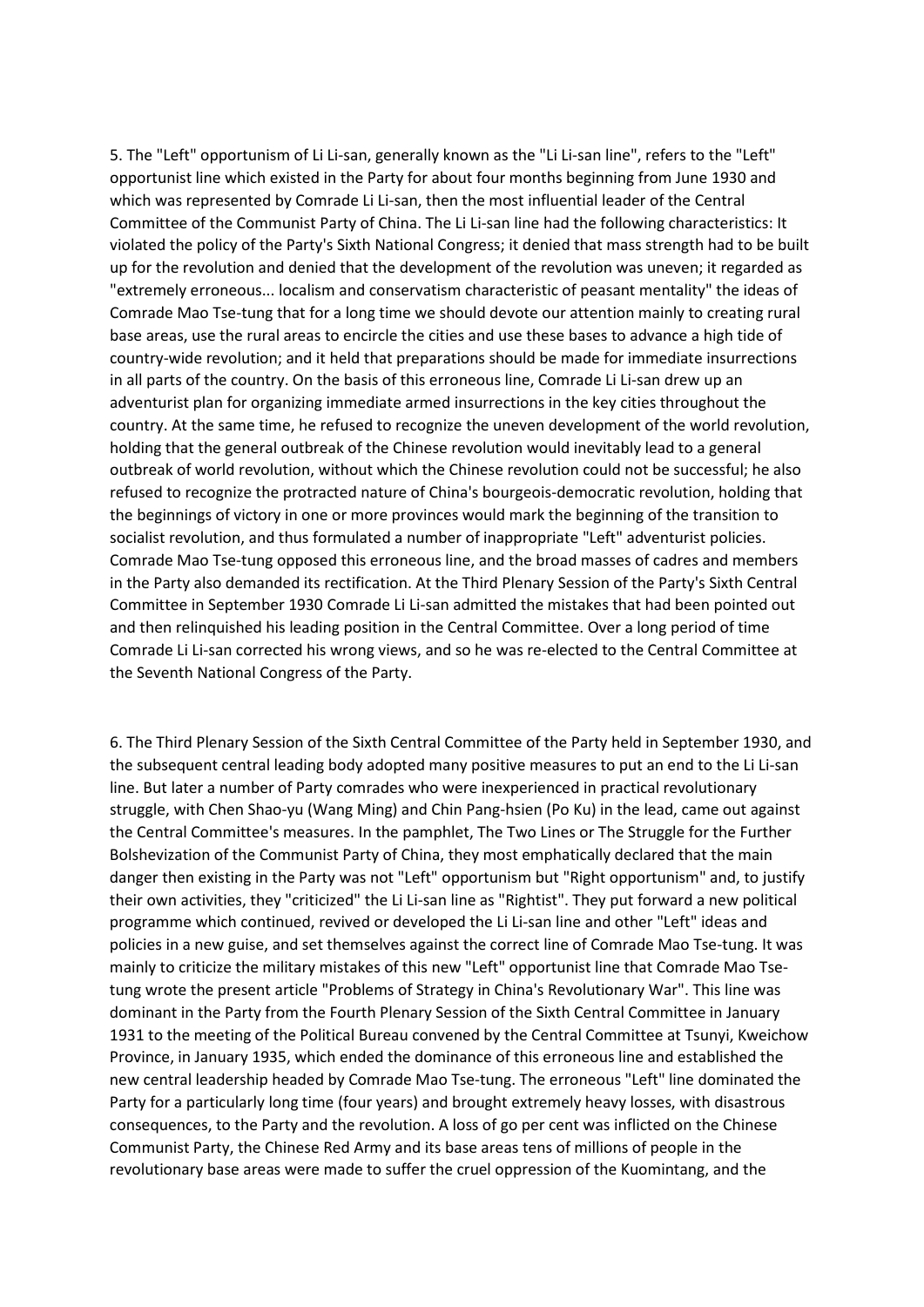progress of the Chinese revolution was retarded. The overwhelming majority of the errant comrades have realized and corrected their mistakes through a long process of learning from experience and have done much good work for the Party and the people. Under Comrade Mao Tse-tung's leadership they are now united with the masses of other comrades in the Party on the basis of a common political understanding.

7. For the Right opportunism of Chang Kuo-tao, see "On Tactics Against Japanese Imperialism", Notes 21 and 22, pp. 175-76 of this volume.

8. The Officers' Training Corps at Lushan was an organization set up by Chiang Kai-shek in July 1933 on Lushan Mountain in Kiukiang, Kiangsi Province, for training anti-Communist military cadres. Officers of Chiang Kai-shek's armed forces were sent there in rotation to receive fascist military and political training from German, Italian and American instructors.

9. These new military principles largely constituted the Chiang Kai-shek gang's policy of "blockhouse warfare" in accordance with which it advanced gradually and entrenched itself at every step.

10. See V. I. Lenin, " 'Communism' ", in which Lenin, criticizing the Hungarian Communist Bela Kun, said that he "gives up the most essential thing in Marxism, the living soul of Marxism, the concrete analysis of concrete conditions" (Collected Works. Russ. ed., Moscow, 1950, Vol. XXXI, p. 143).

11. The First Party Congress of the Hunan-Kiangsi Border Area was held on May 20, 1928 at Maoping, Ningkang County.

12. For an explanation, see pp. 236-37 of this volume.

13. For roving rebels, see "On Correcting Mistaken Ideas in the Party", Notes 4 and 5, pp. 115-16 of this volume.

14. "Bandit ways" refers to plundering and looting resulting from lack of discipline, organization and clear political direction.

15. The Long March of 25,000 li (12,500 kilometres) was made by the Red Army from Kiangsi Province to northern Shensi Province. For further reference, see "On Tactics Against Japanese Imperialism", Note 20, p. 175 of this volume.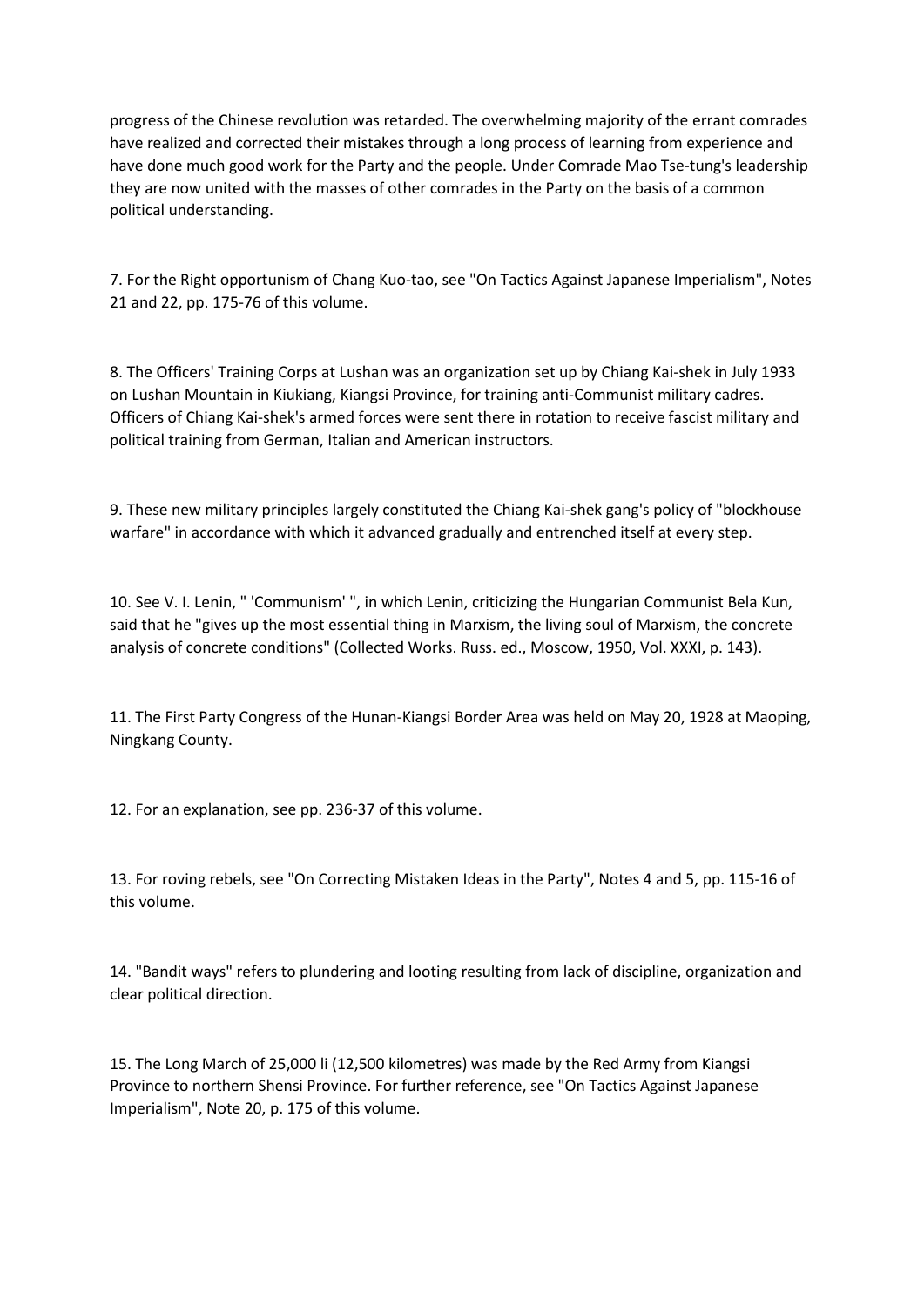16. The period after the December uprising of 1905 was defeated, in which the revolutionary tide in Russia gradually receded. See History of the Communist Party of the Soviet Union (Bolsheviks), Short Course, Chapter 3, Sections 5 and 6.

17. The peace treaty of Brest-Litovsk was concluded between Soviet Russia and Germany in March 1918. Confronted with obviously superior enemy forces, the revolutionary forces had to make a temporary retreat in order to prevent the German imperialists from launching an attack on the newborn Soviet Republic, which as yet had no army of its own. The conclusion of this treaty gained time for the Soviet Republic to consolidate the political power of the proletariat, reorganize its economy and build up the Red Army. It enabled the proletariat to maintain its leadership over the peasantry and build up sufficient strength to defeat the White Guards and the armed intervention of Britain, the United States, France, Japan, Poland and other countries in 1918-20.

18. On October 30, 1927 the peasants of the Haifeng-Lufeng area of Kwangtung Province launched their third insurrection under the leadership of the Communist Party of China. They occupied Haifeng and Lufeng and the surrounding area, organized a Red Army and established the democratic political power of the workers and peasants. They were later defeated because they made the mistake of underestimating the enemy.

19. The Fourth Front Army and the Second Front Army of the Red Army joined forces in the autumn of 1936 and shifted northward from the northeastern part of Sikang. Chang Kuo-tao was then still persisting in his anti-Party stand and in his policy of retreat and liquidation. In October of the same year, when the Second and Fourth Front Armies arrived in Kansu, he ordered the advance units of the Fourth Front Army, numbering more than 20,000, to organize the Western Column for crossing the Yellow River and advancing westward to Chinghai. This Column was practically defeated after suffering blows in battles in December 1936 and was completely defeated in March 1937.

20. See letter from Karl Marx to L. Kugelmann on the Paris Commune.

21. Shui Hu Chuan (Heroes of the Marshes) is a celebrated Chinese novel describing a peasant war. The novel is attributed to Shih Nai-an who lived around the end of the Yuan Dynasty and the beginning of the Ming Dynasty (14th century). Lin Chung and Chai Chin are both heroes in this novel. Hung is the drill master on Chai Chin's estate.

22. Lu and Chi were two feudal states in the Spring and Autumn Era (722-481 B.C.). Chi was a big state in the central part of the present Shantung Province, nod Lu was a smaller one in the southern part. Duke Chuang reigned over Lu from 693 to 662 B.C.

23. Tsochiu Ming was the author of Tso Chuan, a classical chronicle of the Chou Dynasty. For the passage quoted, see the section in Tso Chuan enticed "The loth Year of Duke Chuang" (684 B.C.).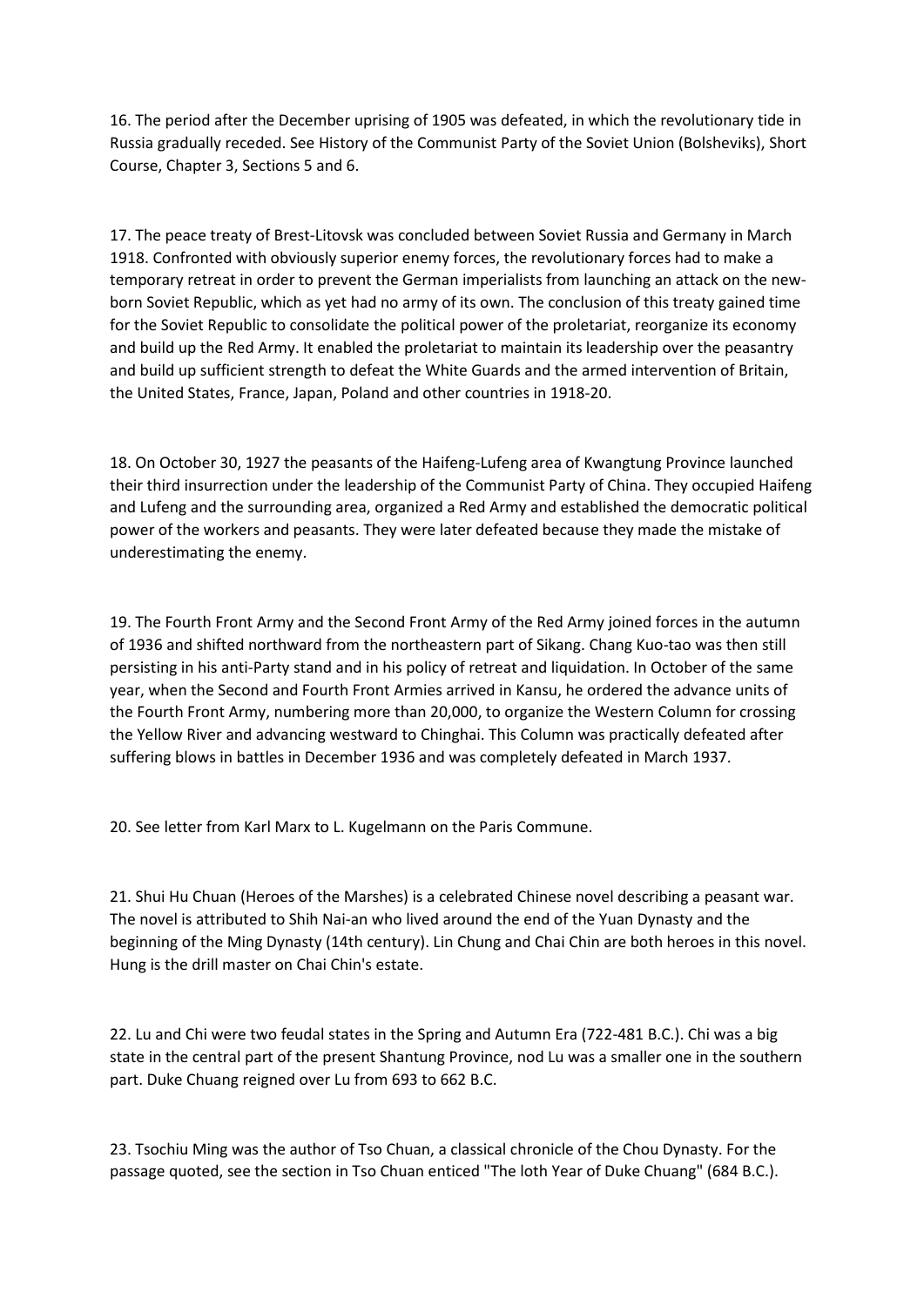24. The ancient town of Chengkao, in the northwest of the present Chengkao County, Honan Province, was of great military importance. It was the scene of battles fought in 203 B.C. between Liu Pang, King of Han, and Hsiang Yu, King of Chu. At first Hsiang Yu captured Hsingyang and Chengkao and Liu Pang's troops were almost routed. Liu Pang waited until the opportune moment when Hsiang Yu's troops were in midstream crossing the Szeshui River, and then crushed them and recaptured Chengkao.

25. The ancient town of Kunyang, in the north of the present Yehhsien County, Honan Province, was the place where Liu Hsiu, founder of the Eastern Han Dynasty, defeated the troops of Wang Mang, Emperor of the Hsin Dynasty, in A.D. 23. There was a huge numerical disparity between the two sides, Liu Hsiu's forces totalling 8,000 to 9,000 men as against Wang Mang's 400,000. But taking advantage of the negligence of Wang Mang's generals, Wang Hsun and Wang Yi, who underestimated the enemy, Liu Hsiu with only 3,000 picked troops put Wang Mang's main forces to rout. He followed up this victory by crushing the rest of the enemy troops.

26. Kuantu was in the northeast of the present Chungmou County, Honan Province, and the scene of the battle between the armies of Tsao Tsao and Yuan Shao in A.D. 200. Yuan Shao had an army of 100,000 while Tsao Tsao had only a meagre force and was short of supplies. Taking advantage of lack of vigilance on the part of Yuan Shao's troops, who belittled the enemy, Tsao Tsao dispatched his light-footed soldiers to spring a surprise attack on them and set their supplies on fire. Yuan Shao's army was thrown into confusion and its main force wiped out.

27. The state of Wu was ruled by Sun Chuan, and the state of Wei by Tsao Tsao. Chihpi is situated on the south bank of the Yangtse River, to the northeast of Chinyni Hupeh Province. In A.D. 208 Tsao Tsao led an army of over 500,000 men, which he proclaimed to be 800,000 strong, to launch an attack on Sun Chuan. The latter, in alliance with Tsao Tsao's antagonist Liu Pei, mustered a force of 30,000. Knowing that Tsao Tsao's army was plagued by epidemics and was unaccustomed to action afloat, the allied forces of Sun Chuan and Liu Pei set fire to Tsao Tsao's fleet and crushed his army.

28. Yiling, to the east of the present Ichang, Hupeh Province, was the place where Lu Hsun, a general of the state of Wu, defeated the army of Liu Pei, ruler of Shu, in A.D. 222. Liu Pei's troops scored successive victories at the beginning of the war and penetrated five or six hundred li into the territory of Wu as far as Yiling. Lu Hsun, who was defending Yiling, avoided battle for over seven months until Liu Pei "was at his wits' end and his troops were exhausted and demoralized". Then he crushed Liu Pei's troops by taking advantage of a favourable wind to set fire to their tents.

29. Hsieh Hsuan, a general of Eastern Tsin Dynasty, defeated Pu Chien, ruler of the state of Chin, in A.D. 383 at the Peishui River in Anhwei Province. Pu Chien had an infantry force of more than 600,000, a cavalry force of 270,000 and a guards corps of more than 30,000, while the land and river forces of Eastern Tsin numbered only 80,000. When the armies lined up on opposite banks of the Peishui River, Hsieh Hsuan, taking advantage of the overconfidence and conceit of the enemy troops,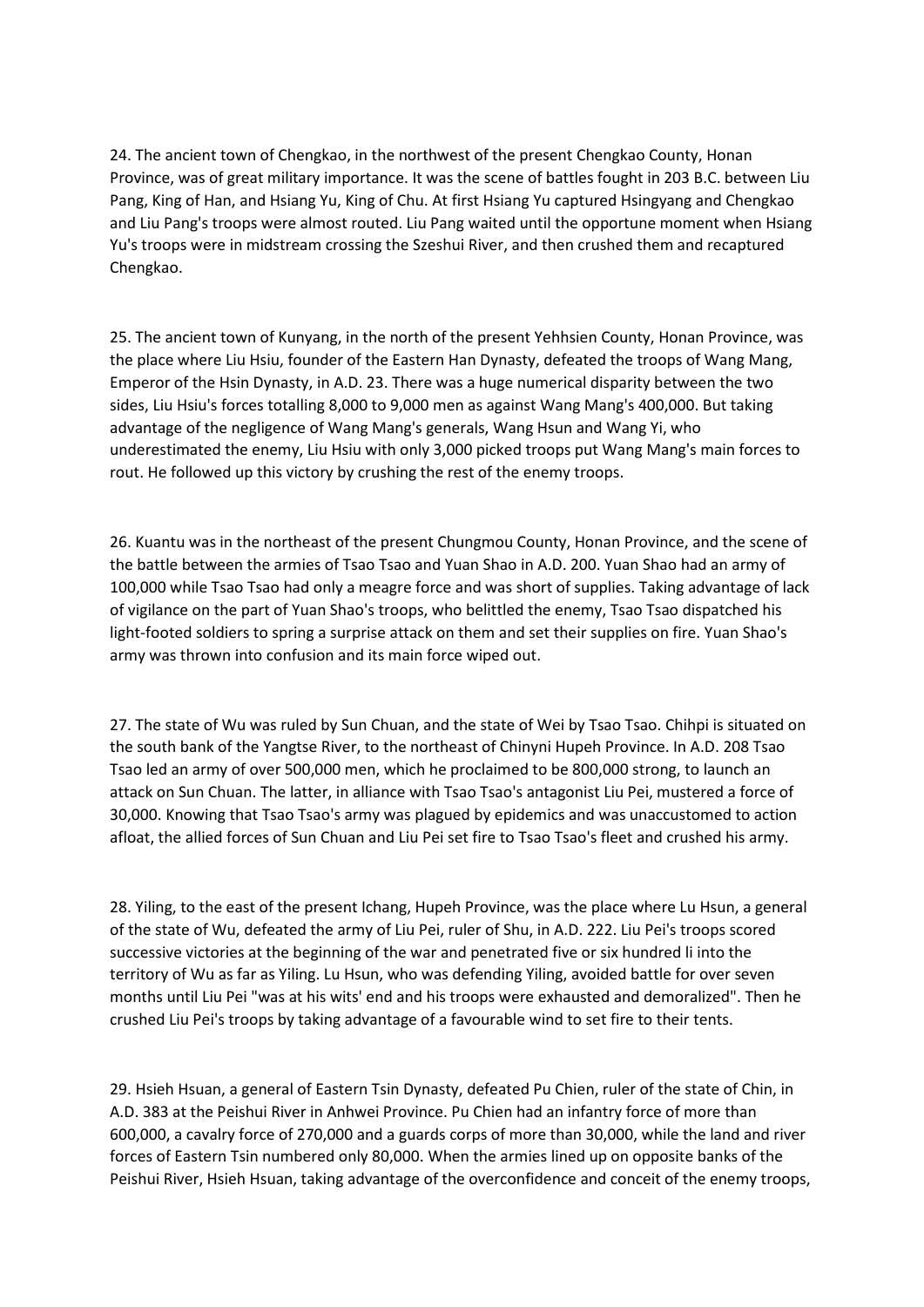requested Pu Chien to move his troops back so as to leave room for the Eastern Tsin troops to cross the river and fight it out. Pu Chien complied, but when he ordered withdrawal, his troops got into a panic and could not be stopped. Seizing the opportunity, the Eastern Tsin troops crossed the river, launched an offensive and crushed the enemy.

30. Nanchang, capital of Kiangsi Province, was the scene of the famous uprising on August l, 1927 led by the Communist Party of China in order to combat the counterrevolution of Chiang Kai-shek and Wang Ching-wei and to continue the revolution of 1924-27. More than thirty thousand troops took part in the uprising which was led by Comrades Chou En-lai, Chu The, Ho Lung and Yeh Ting. The insurrectionary army withdrew from Nanchang on August 5 as planned, but suffered a defeat when approaching Chaochow and Swatow in Kwangtung Province. Led by Comrades Chu Teh, Chen Yi and Lin Piao, part of the troops later fought their way to the Chingkang Mountains and joined forces with the 1st Division of the First Workers' and Peasants' Revolutionary Army under Comrade Mao Tsetung.

31. See "Why Is It That Red Political Power Can Exist in China?", Note 8, p. 72 of this volume.

32. The famous Autumn Harvest Uprising under the leadership of Comrade Mao Tse-tung was launched in September 1927 by the people's armed forces of Hsiushui, Pinghsiang, Pingkiang and Liuyang Counties on the Hunan-Kiangd border, who formed the 1st Division of the First Workers' and Peasants' Revolutionary Army. Comrade Mao Tse-tung led this force to the Chingkang Mountains where a revolutionary base was established.

33. The A-B (initials for "Anti-Bolshevik") Group was a counter-revolutionary organization of undercover Kuomintang agents in the Red areas.

34. See V. I. Lenin, "Theses on the Question of the Immediate Conclusion of a Separate and Annexationist Peace", "Strange and Monstrous", "A Serious Lesson and a Serious Responsibility", "Report on War and Peace", Selected Works, in two volumes, Eng. ed., FLPH, Moscow, 1952, Vol. II, Part I, and also History of thc Communist Party of thc Soviet Union (Bolsheviks), Short Course, Chapter 7, Section 7.

35. The regions referred to here are those inhabited by the Tibetans in Sikang and the Hui people in Kansu, Chinghai and Sinkiang Provinces.

36. The "eight-legged essay" was the prescribed form in the imperial competitive examinations in feudal China from the 15th to the 19th century. The main body of the essay was made up of the inceptive paragraph, the middle paragraph, the rear paragraph and the concluding paragraph, with each paragraph comprising two parts. Here Comrade Mao Tse-tung is using the development of the theme in this kind of essay as a metaphor to illustrate the development of the revolution through its